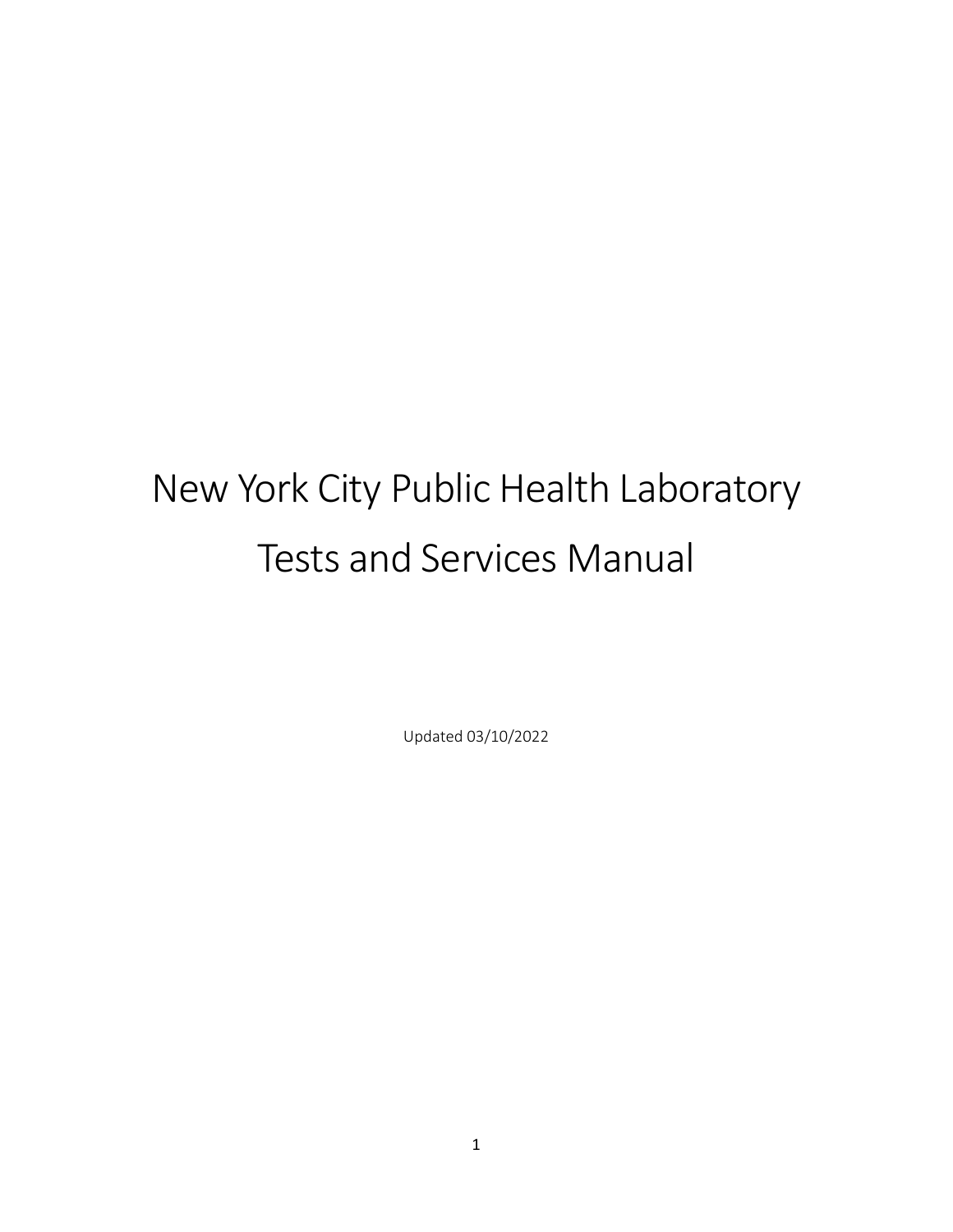## Contents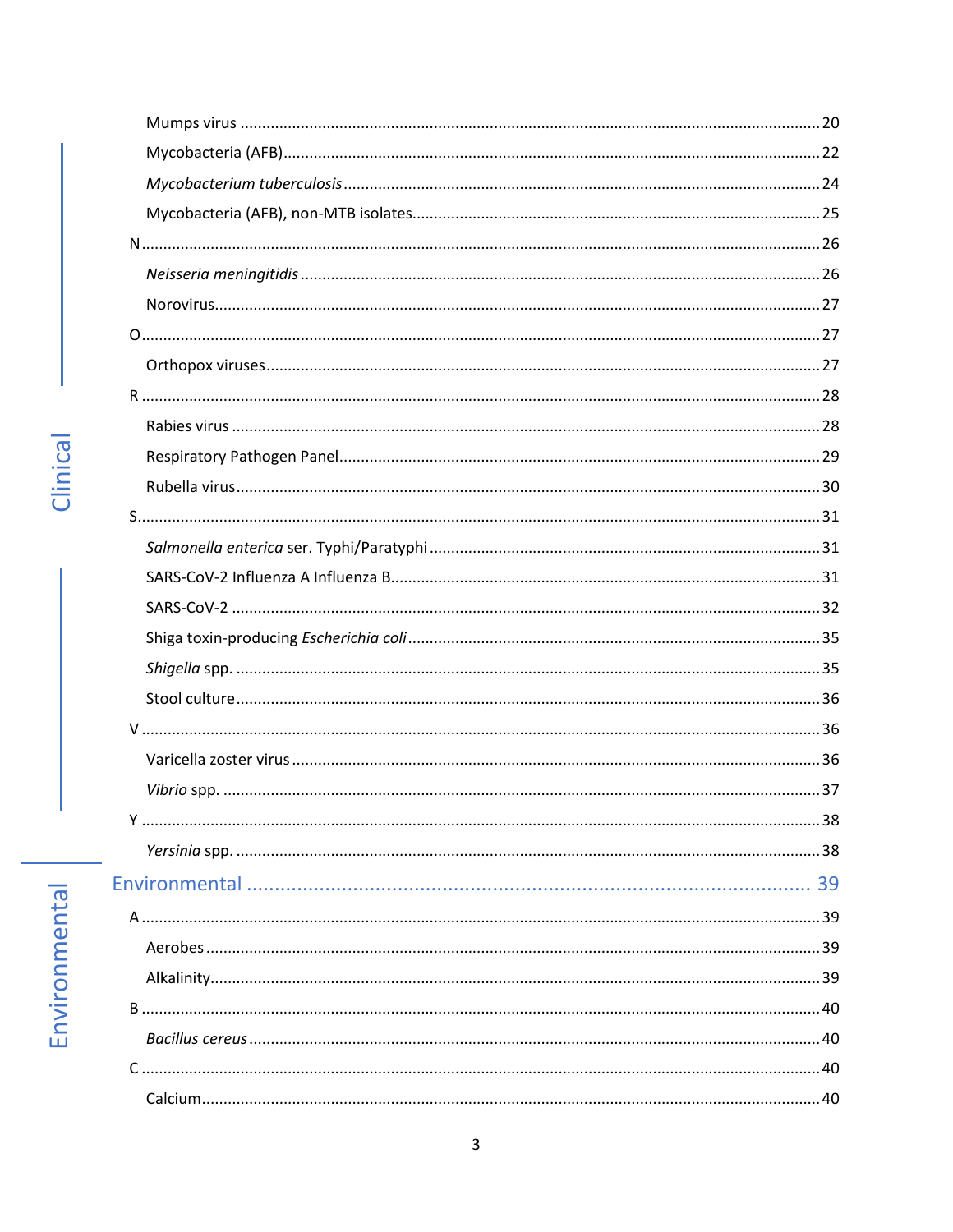| Gastrointestinal Pathogen Panel Salmonella, Escherichia coli, Shigella, Listeria, Campylobacter47 |  |
|---------------------------------------------------------------------------------------------------|--|
|                                                                                                   |  |
|                                                                                                   |  |
|                                                                                                   |  |
|                                                                                                   |  |
|                                                                                                   |  |
|                                                                                                   |  |
|                                                                                                   |  |
|                                                                                                   |  |
|                                                                                                   |  |
|                                                                                                   |  |
|                                                                                                   |  |
|                                                                                                   |  |
|                                                                                                   |  |
|                                                                                                   |  |
|                                                                                                   |  |
|                                                                                                   |  |
|                                                                                                   |  |
|                                                                                                   |  |
|                                                                                                   |  |
|                                                                                                   |  |
|                                                                                                   |  |
|                                                                                                   |  |

ï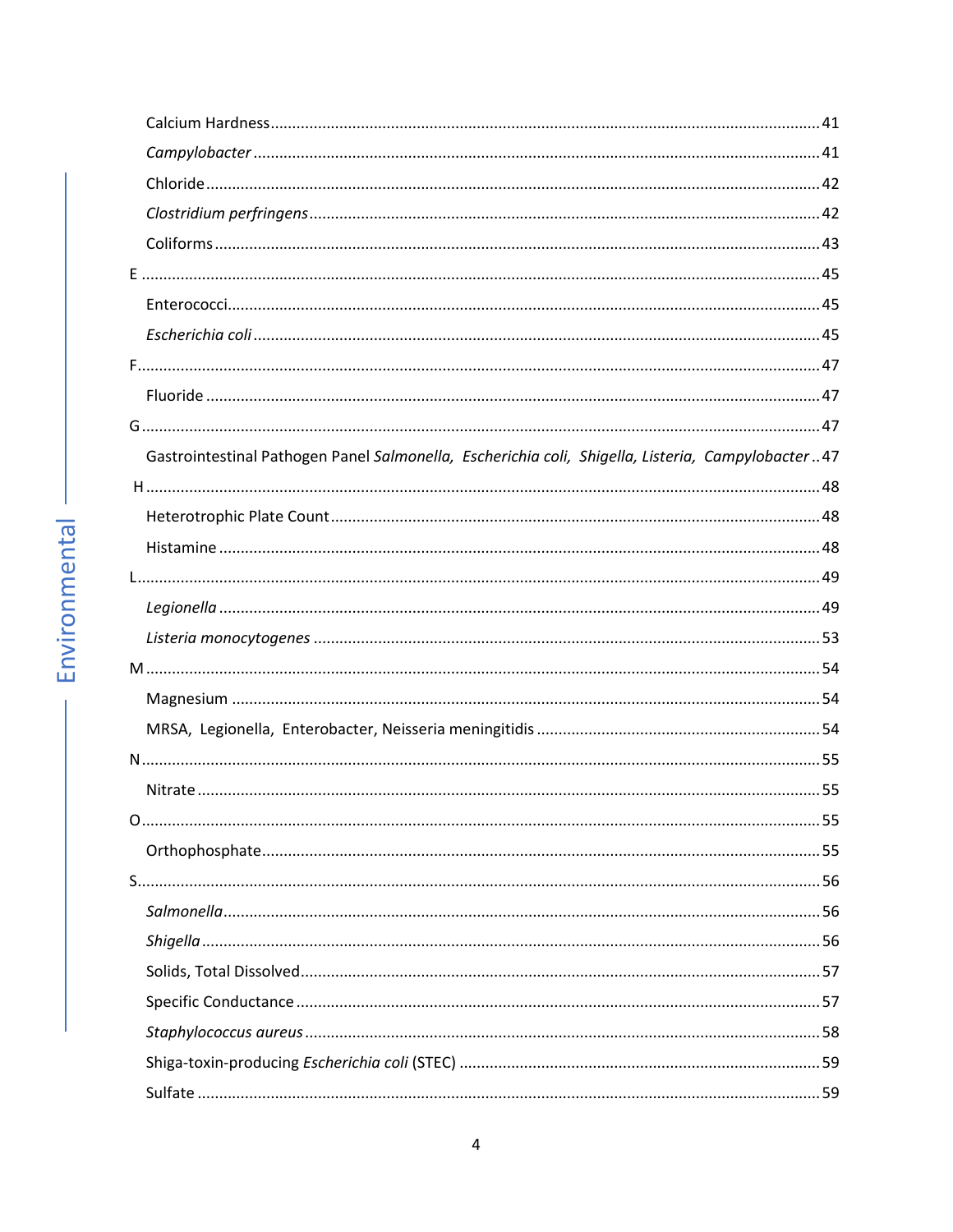| Tick-borne pathogen panel Borrelia burgdorferi, Anaplasma phagocytophilum, Babesia microti, |  |
|---------------------------------------------------------------------------------------------|--|
|                                                                                             |  |
|                                                                                             |  |
|                                                                                             |  |
|                                                                                             |  |
|                                                                                             |  |
|                                                                                             |  |
|                                                                                             |  |
|                                                                                             |  |
|                                                                                             |  |
|                                                                                             |  |
|                                                                                             |  |
|                                                                                             |  |
|                                                                                             |  |
|                                                                                             |  |
|                                                                                             |  |
|                                                                                             |  |
|                                                                                             |  |
|                                                                                             |  |
|                                                                                             |  |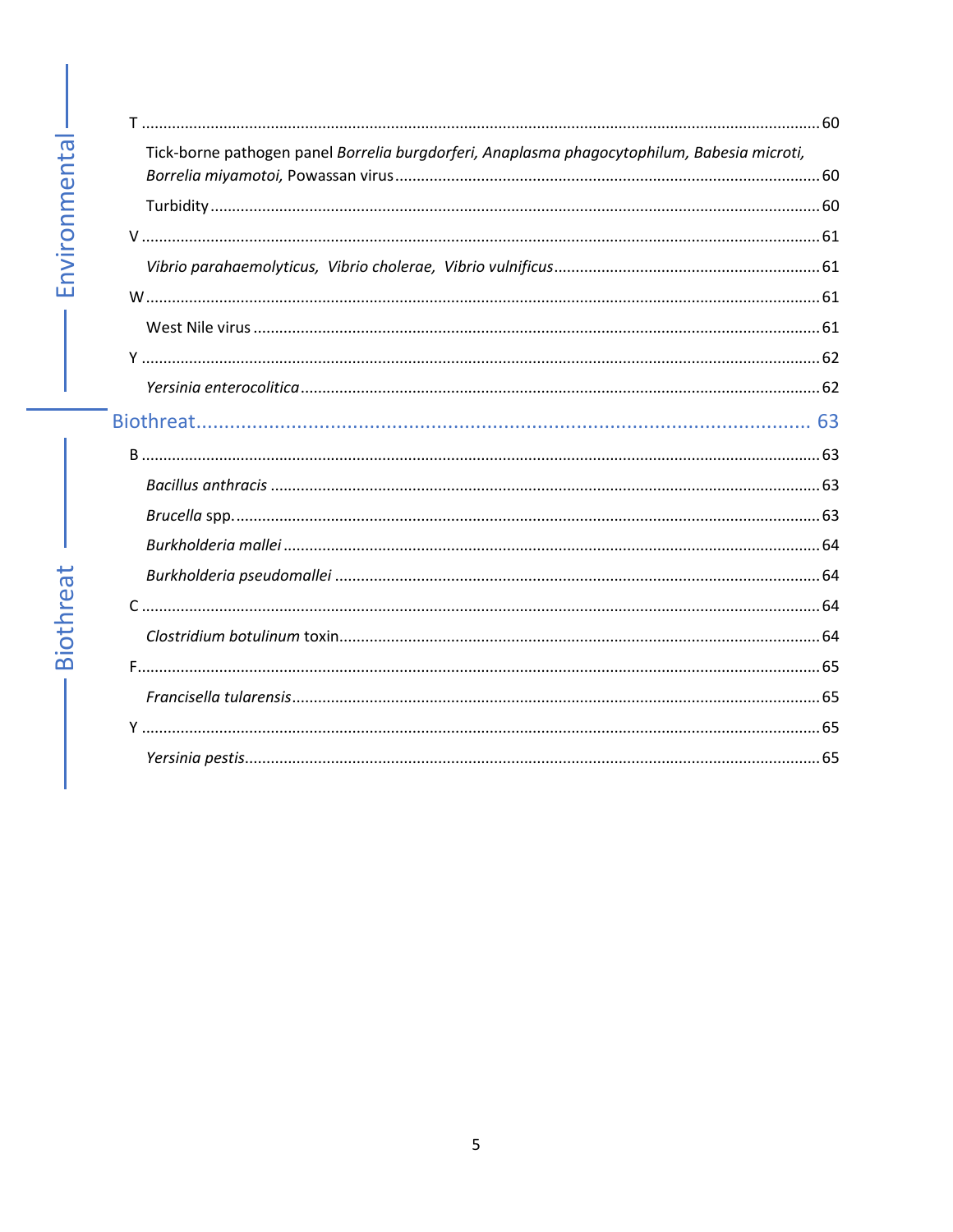# <span id="page-5-0"></span>Clinical

### <span id="page-5-1"></span>A

<span id="page-5-2"></span>

| <b>Suspected Agent</b>   | Antibiotic resistance testing          |
|--------------------------|----------------------------------------|
|                          |                                        |
| <b>Test Name</b>         | <b>Antibiotic Resistance Testing</b>   |
|                          | <b>Bureau of Communicable Diseases</b> |
| <b>Approval Required</b> | Phone: 347-396-2600                    |
| <b>Methodology</b>       | Molecular and culture-based tests      |
| Acceptable               |                                        |
| Specimen(s)              | Isolate                                |
| <b>Specimen</b>          |                                        |
| Collection/              |                                        |
| Preparation              | Streak on appropriate media            |
|                          |                                        |
|                          |                                        |
| <b>Storage/Transport</b> |                                        |
| <b>Conditions</b>        | Room temperature                       |
| <b>Turnaround Time</b>   | 1-3 business days                      |
| <b>Related Tests</b>     | - Antimicrobial Susceptibility Testing |

<span id="page-5-3"></span>

| <b>Suspected Agent</b>   | Antimicrobial susceptibility testing             |
|--------------------------|--------------------------------------------------|
| <b>Test Name</b>         | <b>Antimicrobial Susceptibility Testing</b>      |
| <b>Approval Required</b> |                                                  |
| Methodology              | E-test gradient minimum inhibitory concentration |
| Acceptable               |                                                  |
| Specimen(s)              | Isolate                                          |
| Specimen                 |                                                  |
| Collection/              |                                                  |
| Preparation              | Streak on appropriate media                      |
| <b>Storage/Transport</b> |                                                  |
| <b>Conditions</b>        | Room temperature                                 |
| <b>Turnaround Time</b>   | 1-3 business days                                |
| <b>Related Tests</b>     | <b>Antibiotic Resistance Testing</b>             |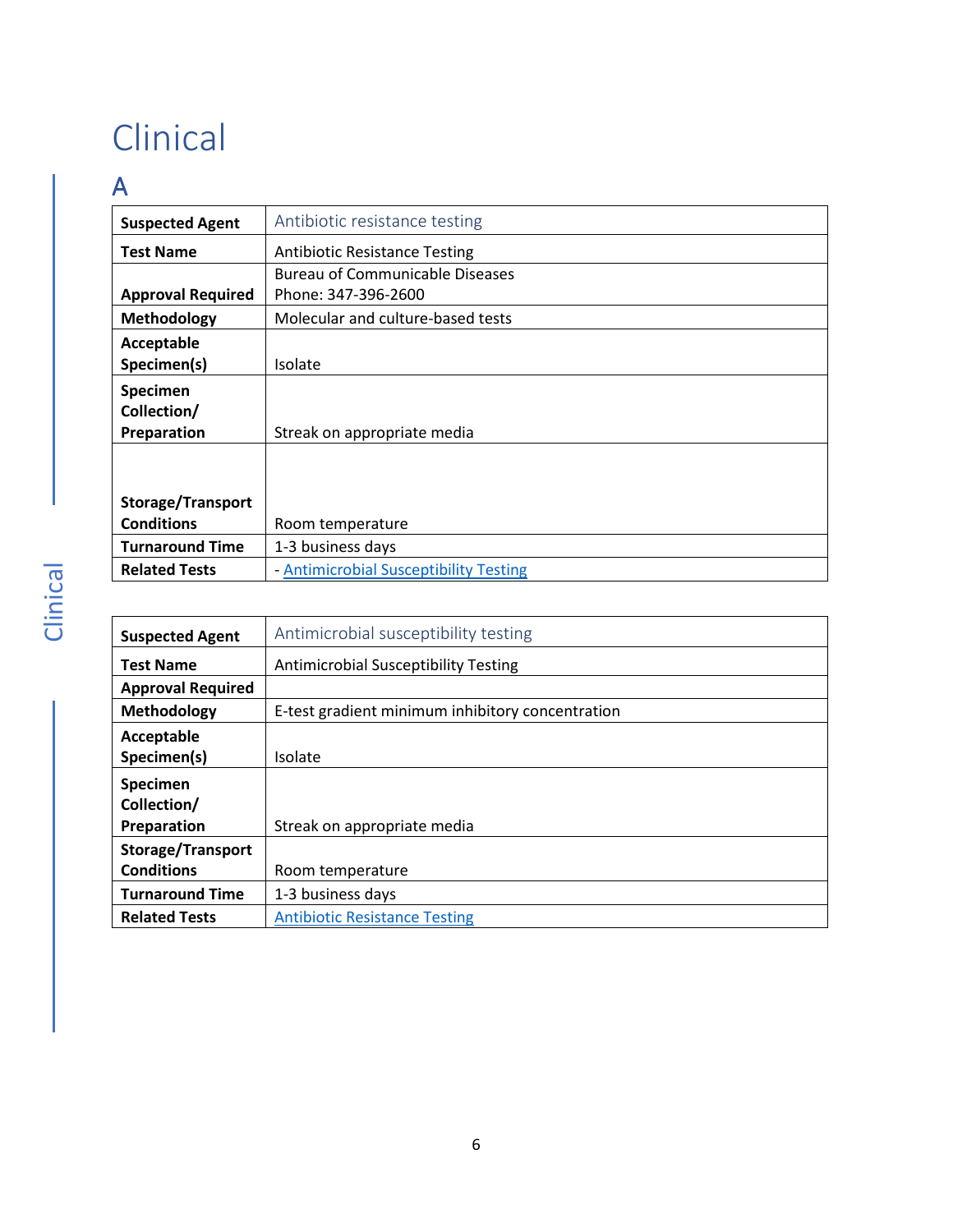### <span id="page-6-0"></span>B

<span id="page-6-1"></span>

| <b>Suspected Agent</b>   | Bordetella pertussis                                                    |
|--------------------------|-------------------------------------------------------------------------|
| <b>Test Name</b>         | Bordetella pertussis Culture                                            |
|                          | <b>Bureau of Immunization</b>                                           |
| <b>Approval Required</b> | Phone: 347-396-2402                                                     |
|                          | Conventional microbiological methods, direct fluorescent antibody test, |
| Methodology              | <b>MALDI-TOF</b>                                                        |
| Acceptable               |                                                                         |
| Specimen(s)              | Isolate or primary specimens                                            |
| Specimen                 |                                                                         |
| Collection/              | Isolates: pure culture on Regan-Lowe agar slant                         |
| Preparation              | Primary specimens: collect in sterile container                         |
| <b>Storage/Transport</b> |                                                                         |
| <b>Conditions</b>        | Room temperature                                                        |
| <b>Turnaround Time</b>   | 1-5 business days                                                       |
| <b>Related Tests</b>     |                                                                         |

# <span id="page-6-2"></span>C

<span id="page-6-3"></span>

| <b>Suspected Agent</b>   | Campylobacter spp.                                                        |
|--------------------------|---------------------------------------------------------------------------|
| <b>Test Name</b>         | Campylobacter spp. Isolate Identification                                 |
| <b>Approval Required</b> |                                                                           |
| <b>Methodology</b>       | Conventional biochemicals                                                 |
| Acceptable               |                                                                           |
| Specimen(s)              | Isolate                                                                   |
| <b>Specimen</b>          |                                                                           |
| Collection/              |                                                                           |
| Preparation              | Streak on Campy BA media                                                  |
| <b>Storage/Transport</b> |                                                                           |
| <b>Conditions</b>        | Room temperature                                                          |
| <b>Turnaround Time</b>   | 2-4 business days                                                         |
|                          | - Bacterial Subtyping by Whole Genome Sequencing: Salmonella, Escherichia |
|                          | coli, Shigella, Listeria and Campylobacter (environmental)                |
| <b>Related Tests</b>     | - Gastrointestinal Pathogen PCR Panel                                     |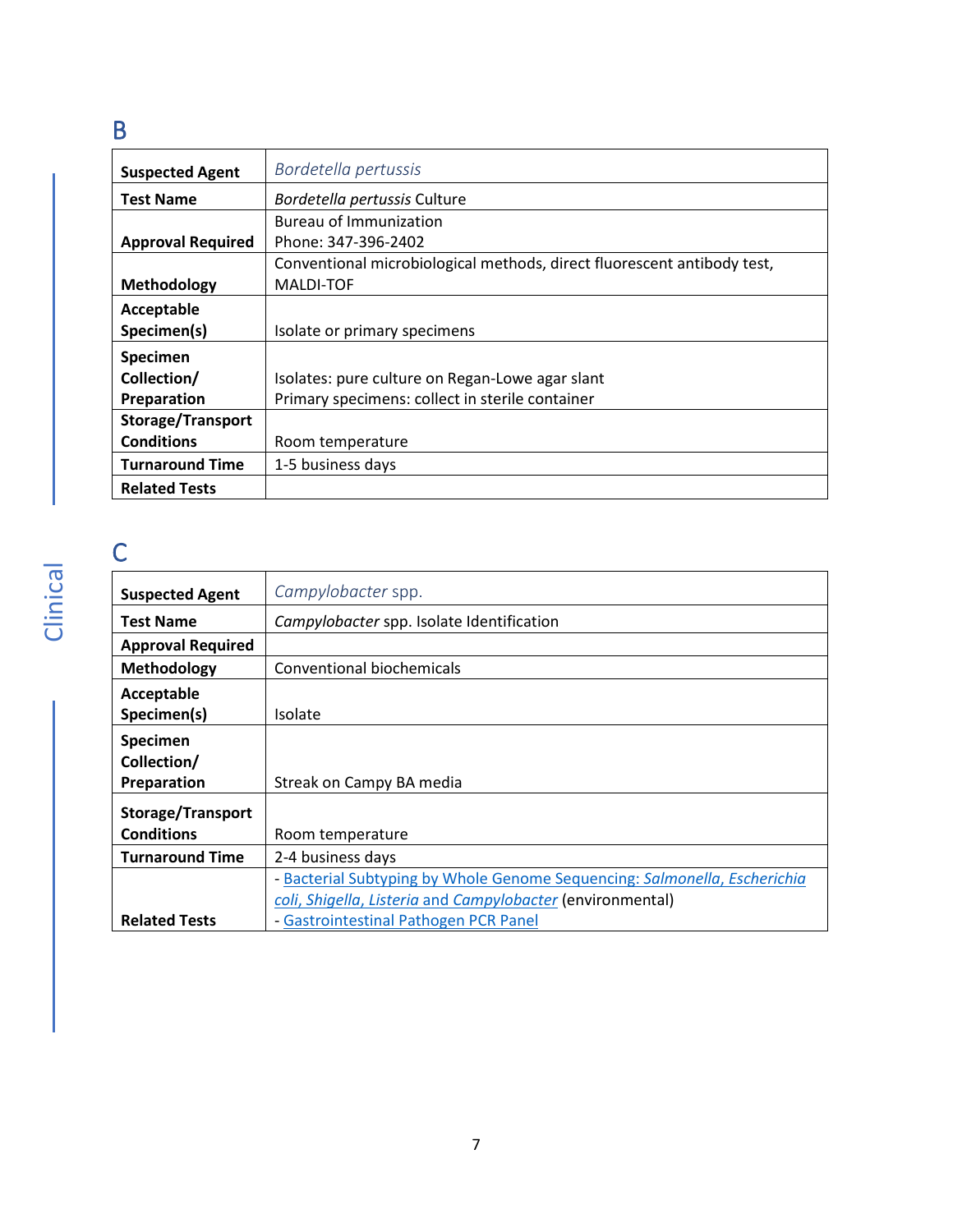<span id="page-7-0"></span>

| <b>Suspected Agent</b>   | Clostridium botulinum toxin                                                                              |
|--------------------------|----------------------------------------------------------------------------------------------------------|
| <b>Test Name</b>         | Clostridium botulinum Toxin Identification                                                               |
|                          | <b>Bureau of Communicable Diseases</b>                                                                   |
|                          | Phone: 866 692 3641                                                                                      |
|                          | After hours contact Poison Control and ask for the PHL Duty Officer on Call.                             |
| <b>Approval Required</b> | Phone: 212-764-7667                                                                                      |
| <b>Methodology</b>       | Mouse bioassay                                                                                           |
| Acceptable               |                                                                                                          |
| Specimen(s)              | Serum (Adult: 5-15 ml; Pediatric: 4 ml); Stool (Adult: 10-20 g; Pediatric: 10 g)                         |
|                          | <b>Collect/Preparation:</b>                                                                              |
|                          | Serum or Whole blood in Serum Separator Tube (SST) or red-top tube                                       |
|                          | without additive or anticoagulant. Blood and serum must be collected before                              |
|                          | antitoxin treatment. After collection, allow blood to clot completely at room                            |
|                          | temperature. Separate serum from cells by centrifugation and draw off serum<br>into a sterile container. |
|                          | Stool collected in a leak-proof, sterile container. Do not add specimen to                               |
| Specimen                 | container with preservative/transport medium.                                                            |
| Collection/              | <b>NOTE:</b> Smaller quantities of stool (0.5–1.0 g) may be tested. If needed, enema                     |
| Preparation              | can be obtained with sterile non-bacteriostatic water (not tap water).                                   |
| Storage/Transport        |                                                                                                          |
| <b>Conditions</b>        | Store and transport with cold packs at 2-8°C.                                                            |
| <b>Turnaround Time</b>   | 4-5 business days                                                                                        |
| <b>Related Tests</b>     |                                                                                                          |

<span id="page-7-1"></span>

| <b>Suspected Agent</b>   | Chlamydia trachomatis/Neisseria gonorrhoeae                                    |
|--------------------------|--------------------------------------------------------------------------------|
| <b>Test Name</b>         | CT/NG NAAT                                                                     |
| <b>Approval Required</b> | Bureau of Hepatitis, HIV and STIs                                              |
| Methodology              | Nucleic acid amplification                                                     |
| Acceptable               | Urine (neat), urine in transport tubes, swabs (endocervical, urethral, rectal, |
| Specimen(s)              | oropharyngeal)                                                                 |
| Specimen                 |                                                                                |
| Collection/              |                                                                                |
| Preparation              | Specimens must be submitted in manufacturer's approved collection devices.     |
| Storage/Transport        | neat urine: 2-30°C within 24 hours; urine in transport tube: 2-30°C within 30  |
| <b>Conditions</b>        | days; swabs 2-30°C within 60 days                                              |
| <b>Turnaround Time</b>   | 3 business days                                                                |
| <b>Related Tests</b>     |                                                                                |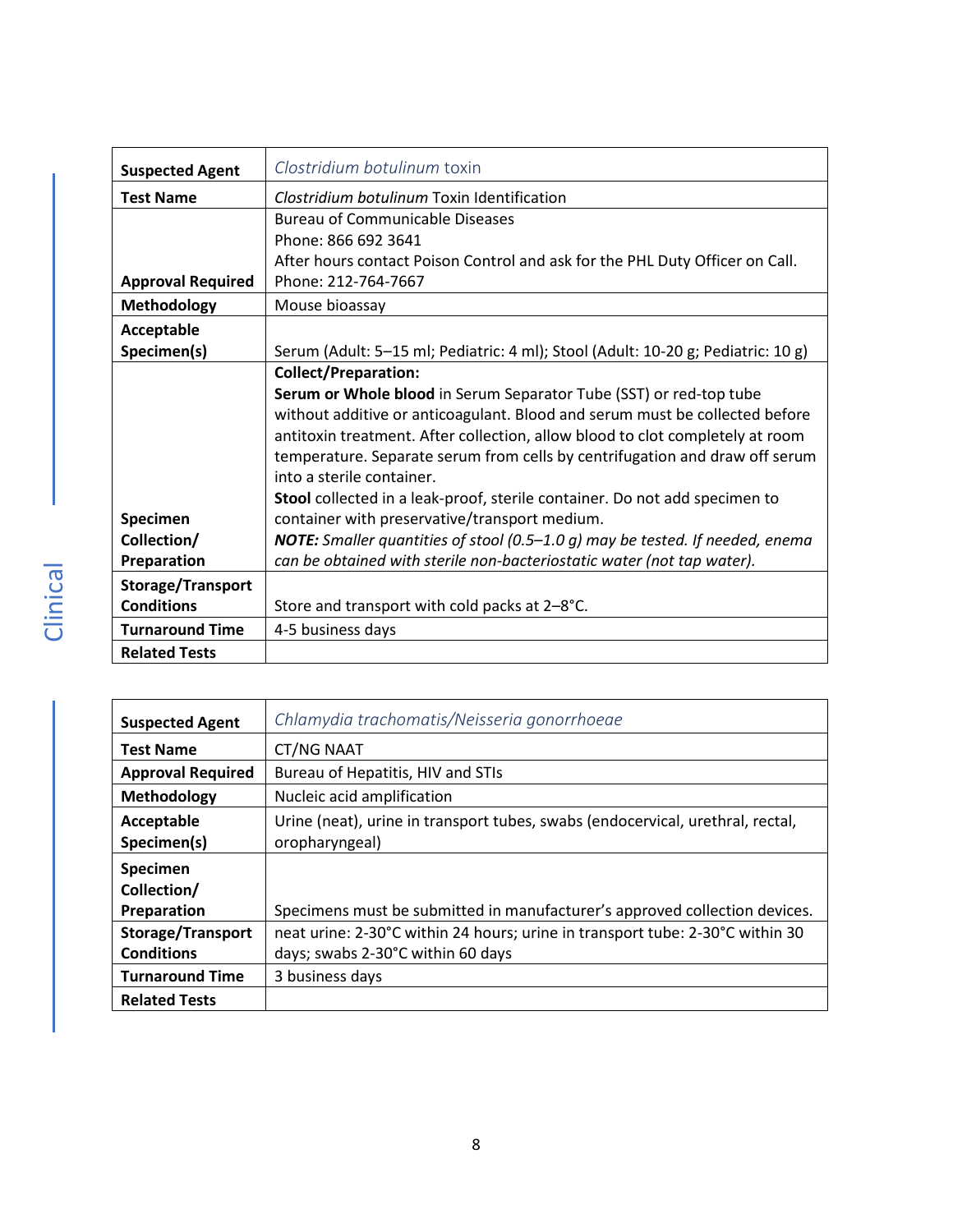### <span id="page-8-0"></span>E

<span id="page-8-1"></span>

| <b>Suspected Agent</b>   | Ebola virus                                                                 |
|--------------------------|-----------------------------------------------------------------------------|
| <b>Test Name</b>         | Ebola Virus Real-Time RT-PCR                                                |
|                          | <b>Bureau of Communicable Diseases</b>                                      |
| <b>Approval Required</b> | Phone: 347-396-2600                                                         |
| Methodology              | <b>Qualitative real-time RT-PCR</b>                                         |
|                          | Blood; plasma; serum; urine (when tested in conjunction with blood, plasma, |
| Acceptable               | or serum);                                                                  |
| Specimen(s)              | Minimum volume: 4 ml (adult); 1 ml (pediatric)                              |
| Specimen                 | Follow specimen collection and storage guidelines provided by the Bureau of |
| Collection/              | Communicable Diseases. For additional details, refer to CDC "Guidance for   |
| Preparation              | Collection, Transport, and Submission of Specimens for Ebola Testing".      |
| <b>Storage/Transport</b> | Store and ship refrigerated with cold packs within 24 hours. Additional     |
| <b>Conditions</b>        | guidelines and details are provided by the Bureau of Communicable Diseases. |
| <b>Turnaround Time</b>   | $\leq 1$ day                                                                |
| <b>Related Tests</b>     |                                                                             |

<span id="page-8-2"></span>

| <b>Suspected Agent</b>   | Enteric isolate                                                           |
|--------------------------|---------------------------------------------------------------------------|
| <b>Test Name</b>         | Enteric Isolate Identification                                            |
| <b>Approval Required</b> |                                                                           |
| Methodology              | Conventional biochemicals and serotyping                                  |
| Acceptable               |                                                                           |
| Specimen(s)              | <b>Isolate</b>                                                            |
| Specimen                 |                                                                           |
| Collection/              |                                                                           |
| Preparation              | Streak on appropriate media                                               |
| <b>Storage/Transport</b> |                                                                           |
| <b>Conditions</b>        | Room temperature                                                          |
| <b>Turnaround Time</b>   | 3-10 business days                                                        |
|                          | - Bacterial Subtyping by Whole Genome Sequencing: Salmonella, Escherichia |
|                          | coli, Shigella, Listeria and Campylobacter (environmental)                |
| <b>Related Tests</b>     | - Gastrointestinal Pathogen PCR Panel (clinical)                          |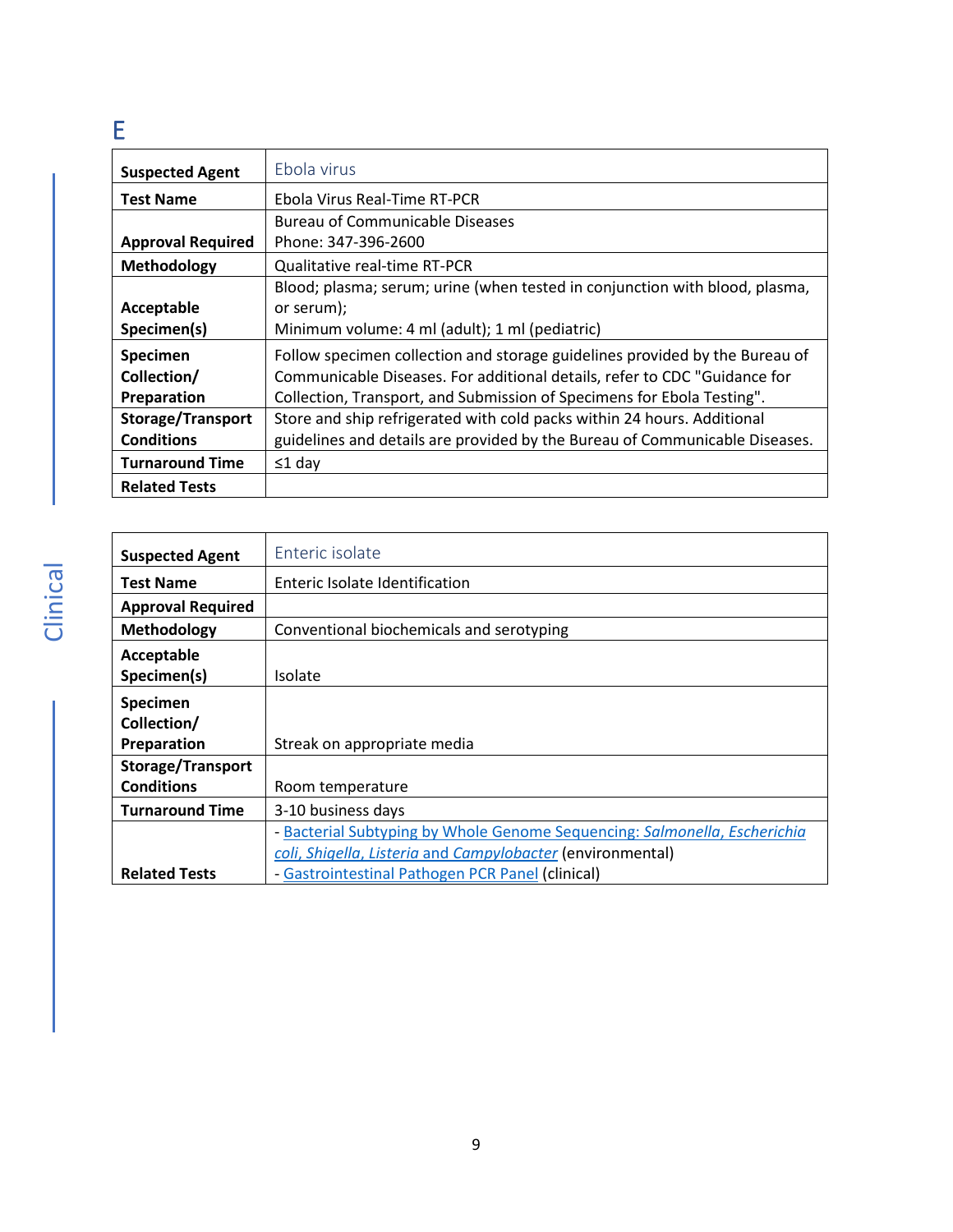<span id="page-9-1"></span><span id="page-9-0"></span>

| G                        |                                                                              |
|--------------------------|------------------------------------------------------------------------------|
|                          | Gastrointestinal Pathogen Panel                                              |
|                          | Campylobacter (jejuni, coli, and upsaliensis)                                |
|                          | Clostridium difficile (toxin A/B)                                            |
|                          | Plesiomonas shigelloides                                                     |
|                          | Salmonella                                                                   |
|                          | Yersinia enterocolitica                                                      |
|                          | Vibrio (parahaemolyticus, vulnificus, and cholerae)                          |
|                          | Enteroaggregative Escherichia coli (EAEC)                                    |
|                          | Enteropathogenic Escherichia coli (EPEC)                                     |
|                          | Enterotoxigenic Escherichia coli (ETEC) lt/st                                |
|                          | Shiga-like toxin-producing Escherichia coli (STEC) stx1/stx2                 |
|                          | Escherichia coli 0157                                                        |
|                          | Shigella/Enteroinvasive Escherichia coli (EIEC)                              |
|                          | Cryptosporidium                                                              |
|                          | Cyclospora cayetanensis                                                      |
|                          | Entamoeba histolytica                                                        |
|                          | Giardia lamblia                                                              |
|                          | Adenovirus F40/41                                                            |
|                          | Astrovirus                                                                   |
|                          | Norovirus GI/GII                                                             |
|                          | Rotavirus A                                                                  |
| <b>Suspected Agent</b>   | Sapovirus (I, II, IV, and V)                                                 |
| <b>Test Name</b>         | Gastrointestinal Pathogen PCR Panel                                          |
|                          | <b>Bureau of Communicable Diseases</b>                                       |
| <b>Approval Required</b> | Phone: 347-396-2600                                                          |
| <b>Methodology</b>       | Qualitative multiplex real-time PCR                                          |
| Acceptable               |                                                                              |
| Specimen(s)              | Stool in Cary-Blair Transport Medium (≥ 1 ml)                                |
|                          | Collect: Fresh stool in Cary-Blair Transport Medium.                         |
| Specimen                 | Prepare: Collect fresh stool specimen and place specimen in transport        |
| Collection/              | medium within 2 hours of collection. Add stool until level indicated on      |
| Preparation              | transport media container. Do not over fill.                                 |
| Storage/Transport        |                                                                              |
| <b>Conditions</b>        | Store and ship refrigerated with cold packs within 72 hours from collection. |
| <b>Turnaround Time</b>   | 1-3 business days                                                            |
|                          | - Stool Culture                                                              |
|                          | - Bacterial Subtyping by Whole Genome Sequencing: Salmonella, Escherichia    |
|                          | coli, Shigella, Listeria and Campylobacter (environmental)                   |
|                          | - Campylobacter spp. Isolate Identification                                  |
|                          | - Norovirus Group 1 and 2 Real-Time RT-PCR                                   |
|                          | - Salmonella enterica ser. Typhi/Paratyphi Rule Out                          |
|                          | - Vibrio spp. Isolate Identification                                         |
|                          | - Yersinia spp. Isolate Identification                                       |
|                          | - Shiga Toxin-Producing Escherichia coli Rule Out                            |
| <b>Related Tests</b>     | - Shigella spp. Serotyping and Antimicrobial Susceptibility Testing          |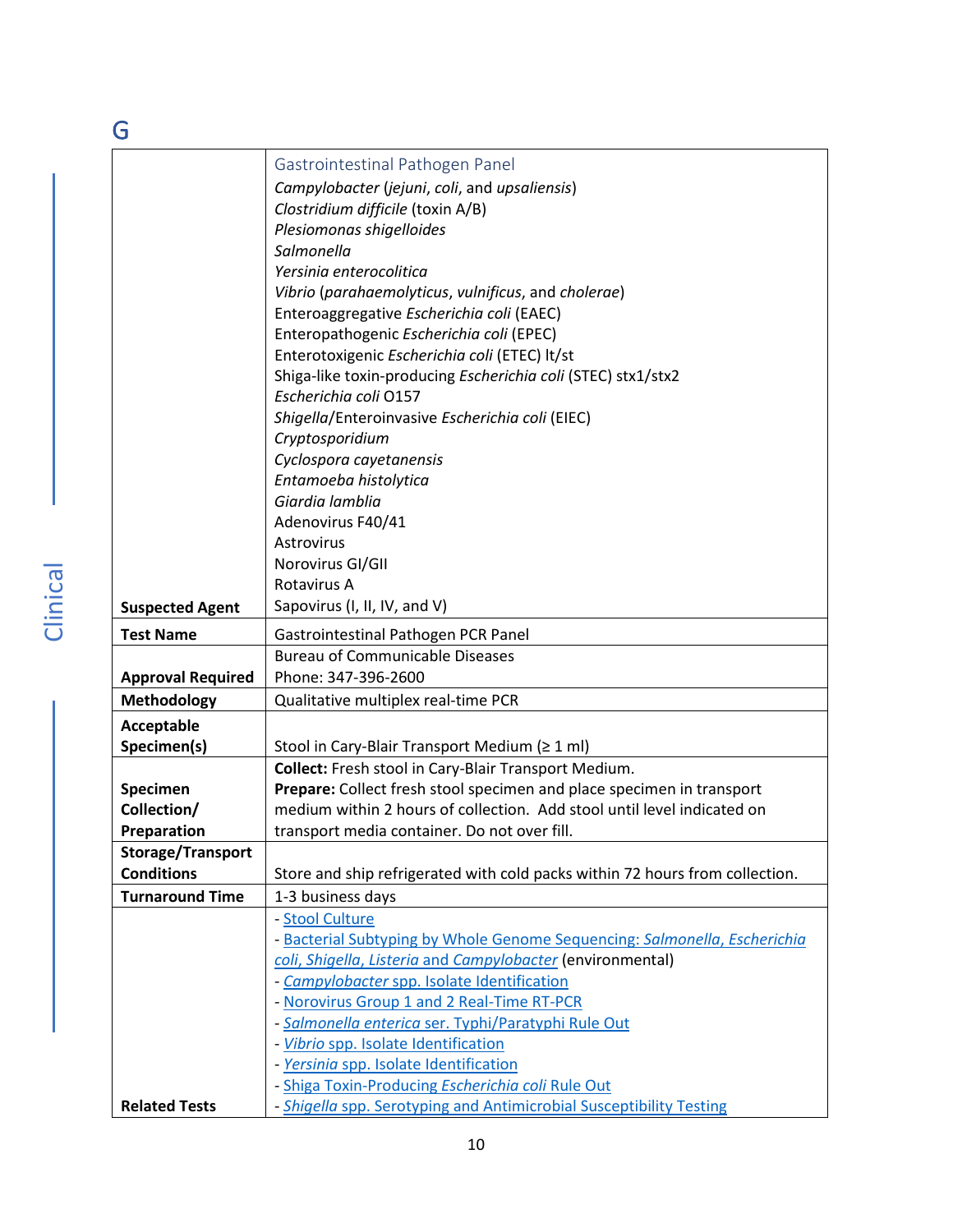<span id="page-10-0"></span>

| <b>Suspected Agent</b>   | General bacteriology culture                           |
|--------------------------|--------------------------------------------------------|
| <b>Test Name</b>         | <b>General Bacteriology Culture</b>                    |
| <b>Approval Required</b> | Approved for NYC Office of Chief Medical Examiner only |
| Methodology              | Conventional microbiological methods, MALDI-TOF        |
| Acceptable               |                                                        |
| Specimen(s)              | Primary specimens                                      |
| Specimen                 |                                                        |
| Collection/              |                                                        |
| Preparation              | Collect in a sterile container                         |
| Storage/Transport        |                                                        |
| <b>Conditions</b>        | Room temperature                                       |
| <b>Turnaround Time</b>   | 3-14 business days                                     |
| <b>Related Tests</b>     |                                                        |

<span id="page-10-1"></span>

| <b>Suspected Agent</b>   | General bacteriology isolate                    |
|--------------------------|-------------------------------------------------|
| <b>Test Name</b>         | <b>General Bacteriology Isolate</b>             |
| <b>Approval Required</b> |                                                 |
| Methodology              | Conventional microbiological methods, MALDI-TOF |
| Acceptable               |                                                 |
| Specimen(s)              | Isolate                                         |
| Specimen                 |                                                 |
| Collection/              |                                                 |
| Preparation              | Streak on appropriate media                     |
| Storage/Transport        |                                                 |
| <b>Conditions</b>        | Room temperature                                |
| <b>Turnaround Time</b>   | 2-14 business days                              |
| <b>Related Tests</b>     |                                                 |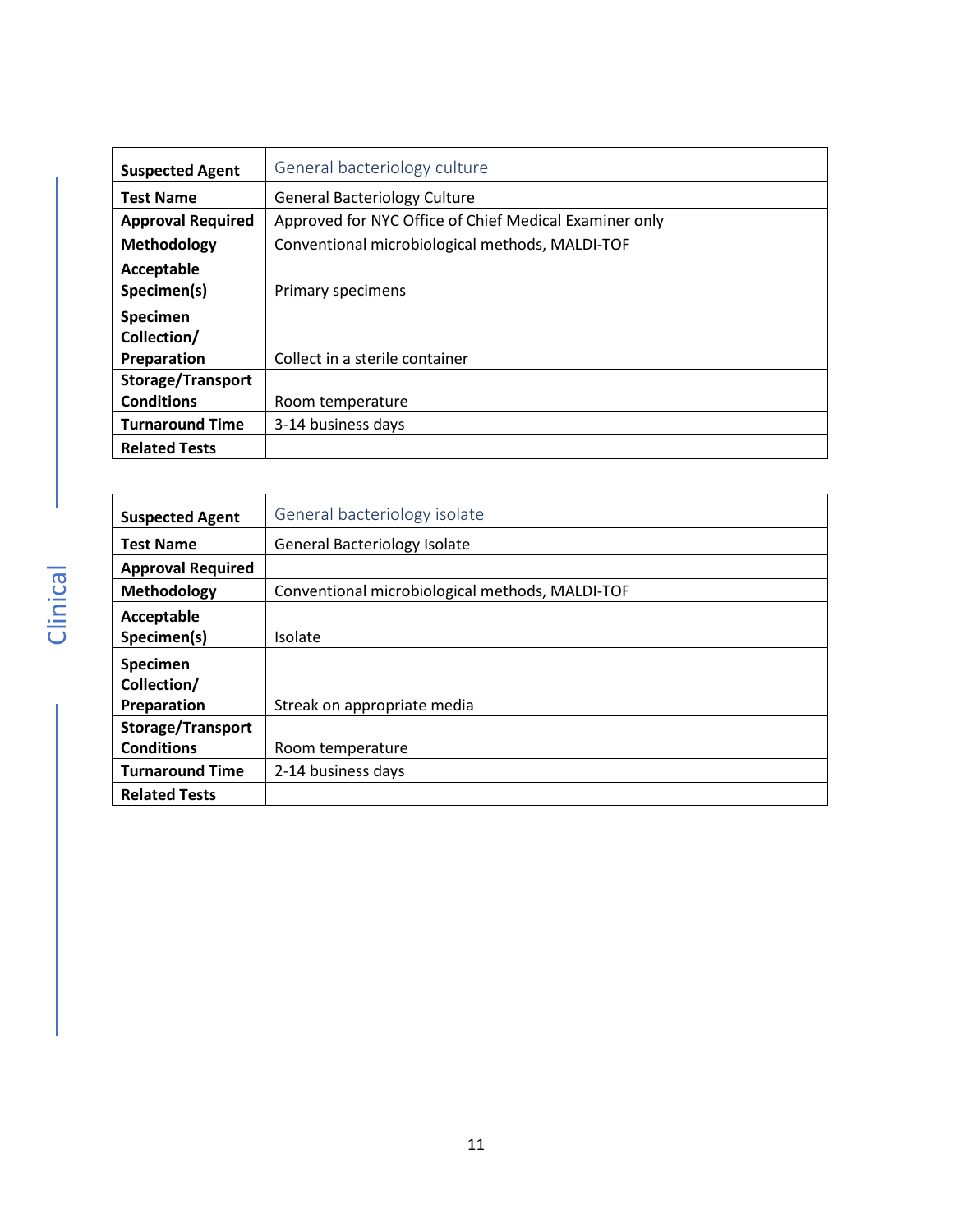### <span id="page-11-0"></span>H

<span id="page-11-1"></span>

| <b>Suspected Agent</b>   | Haemophilus influenzae                                             |
|--------------------------|--------------------------------------------------------------------|
| <b>Test Name</b>         | Haemophilus influenzae Serotyping                                  |
|                          | <b>Bureau of Communicable Diseases</b>                             |
| <b>Approval Required</b> | Phone: 347-396-2600                                                |
| Methodology              | Conventional microbiological methods, MALDI-TOF, molecular methods |
| Acceptable               |                                                                    |
| Specimen(s)              | Isolate                                                            |
| Specimen                 |                                                                    |
| Collection/              |                                                                    |
| Preparation              | Streak on appropriate media                                        |
| Storage/Transport        |                                                                    |
| <b>Conditions</b>        | Room temperature                                                   |
| <b>Turnaround Time</b>   | 1-3 business days                                                  |
| <b>Related Tests</b>     |                                                                    |

<span id="page-11-2"></span>

| <b>Suspected Agent</b>   | Hepatitis A virus                                                                    |
|--------------------------|--------------------------------------------------------------------------------------|
| <b>Test Name</b>         | Hepatitis A Virus, IgM Antibodies                                                    |
|                          | <b>Bureau of Communicable Diseases</b>                                               |
| <b>Approval Required</b> | Phone: 347-396-2600                                                                  |
| <b>Methodology</b>       | Qualitative chemiluminescent immunoassay                                             |
| Acceptable               |                                                                                      |
| Specimen(s)              | Plasma ( $\geq 1$ ml); serum ( $\geq 1$ ml); blood ( $\geq 4$ ml)                    |
|                          | Collect: Plasma in Green (Sodium Heparin), Pink (K2EDTA), Light Blue (Sodium         |
|                          | Citrate), or Yellow (ACD) Tube. Blood or serum in Red-top tube or Serum              |
|                          | Separator Tube (SST, red-speckled or gold top tube).                                 |
| <b>Specimen</b>          | <b>Prepare:</b> Separate plasma or serum from cells within 24 hours of collection by |
| Collection/              | centrifugation. Blood can be collected in Red-top tube and submitted to PHL          |
| Preparation              | for processing.                                                                      |
|                          | Store and ship blood specimens refrigerated with cold packs within 72 hours.         |
| Storage/Transport        | Serum and plasma must be refrigerated with cold packs up to 7 days or frozen         |
| <b>Conditions</b>        | at -20°C or below and ship with dry ice.                                             |
| <b>Turnaround Time</b>   | 1-3 business days                                                                    |
| <b>Related Tests</b>     | - Hepatitis A Virus, Total Antibodies                                                |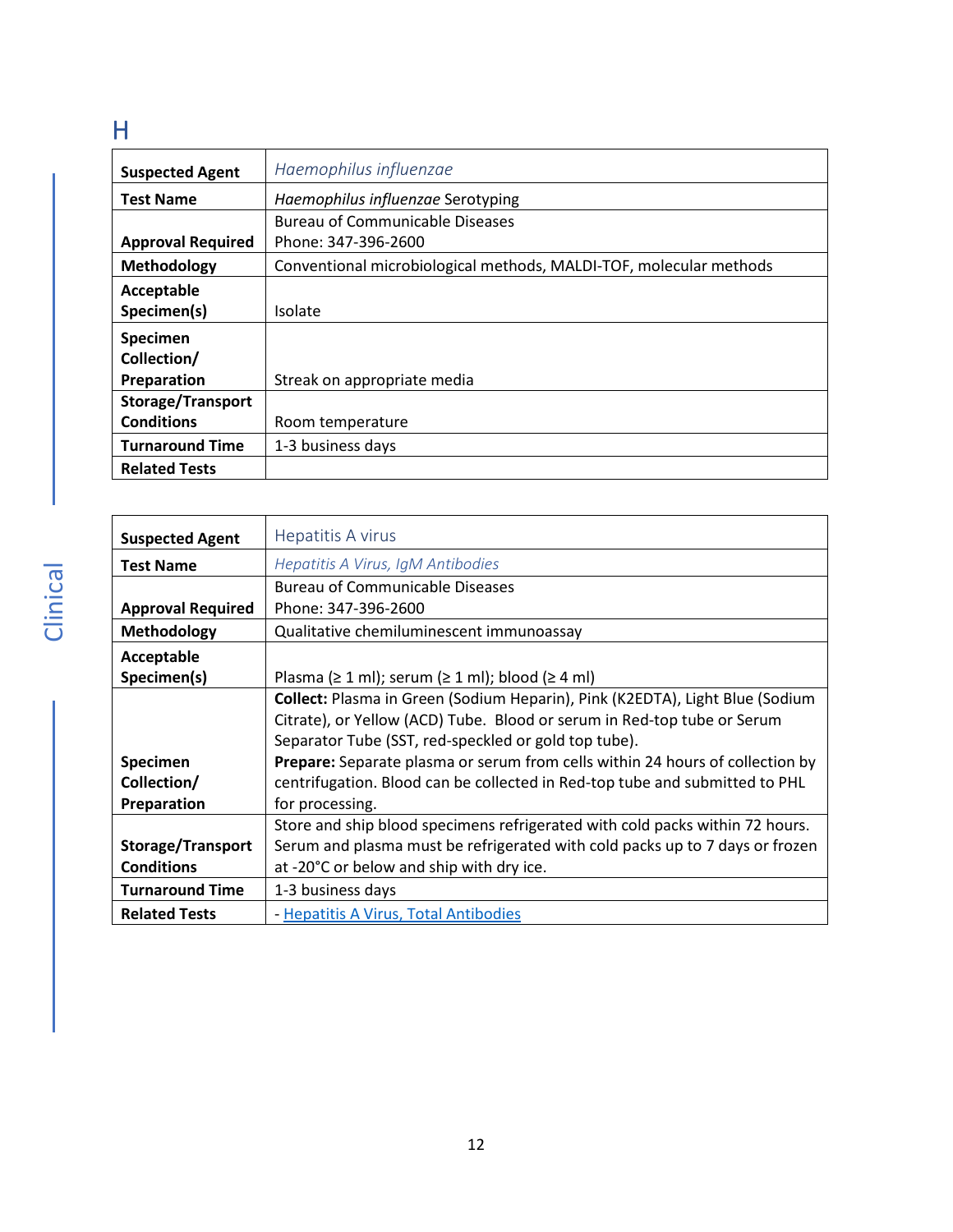<span id="page-12-1"></span>

| <b>Suspected Agent</b>   | <b>Hepatitis A virus</b>                                                      |
|--------------------------|-------------------------------------------------------------------------------|
| <b>Test Name</b>         | Hepatitis A Virus, Total Antibodies                                           |
|                          | <b>Bureau of Communicable Diseases</b>                                        |
| <b>Approval Required</b> | Phone: 347-396-2600                                                           |
| <b>Methodology</b>       | Qualitative chemiluminescent immunoassay                                      |
| Acceptable               |                                                                               |
| Specimen(s)              | Plasma ( $\geq 1$ ml); serum ( $\geq 1$ ml); blood ( $\geq 4$ ml)             |
|                          | Collect: Plasma in Green (Sodium Heparin). Blood or serum in Red-top tube or  |
| <b>Specimen</b>          | Serum Separator Tube (SST, red-speckled or gold-top tube).                    |
| Collection/              | Prepare: Separate plasma from cells by centrifugation. Blood can be collected |
| <b>Preparation</b>       | in Red-top tube and submitted to PHL for processing.                          |
|                          | Store and ship blood specimens refrigerated with cold packs within 72 hours.  |
| <b>Storage/Transport</b> | Serum and plasma must be refrigerated with cold packs up to 7 days or frozen  |
| <b>Conditions</b>        | at -20°C or below and shipped with dry ice.                                   |
| <b>Turnaround Time</b>   | 1-3 business days                                                             |
| <b>Related Tests</b>     | <b>Hepatitis A Virus, IgM Antibodies</b>                                      |

<span id="page-12-0"></span>

| <b>Suspected Agent</b>   | <b>HIV</b>                                                                       |
|--------------------------|----------------------------------------------------------------------------------|
| <b>Test Name</b>         | HIV Ag/Ab Combo Assay                                                            |
|                          | <b>Bureau of Communicable Diseases</b>                                           |
| <b>Approval Required</b> | Phone: 347-396-2600                                                              |
| Methodology              | Qualitative enzyme-linked immunoassay                                            |
| Acceptable               |                                                                                  |
| Specimen(s)              | Plasma ( $\geq 1$ ml); serum ( $\geq 1$ ml); blood ( $\geq 4$ ml)                |
|                          | <b>Collect:</b> Plasma Preparation Tube (PPT). Blood or serum in Red-top tube or |
| <b>Specimen</b>          | Serum Separator Tube (SST, red-speckled or gold-top tube).                       |
| Collection/              | Prepare: Separate plasma or serum from cells by centrifugation. Blood can be     |
| Preparation              | collected in Red-top tube and submitted to PHL for processing.                   |
| <b>Storage/Transport</b> | Store and ship refrigerated with cold packs within 72 hours. Relatedly, freeze   |
| <b>Conditions</b>        | separated plasma or serum at -20°C or below and ship with dry ice.               |
| <b>Turnaround Time</b>   | 1-3 business days                                                                |
|                          | - HIV-1 Qualitative NAAT                                                         |
|                          | - HIV-1 Quantitative NAAT                                                        |
| <b>Related Tests</b>     | - HIV-1 Genotype and Drug Resistance                                             |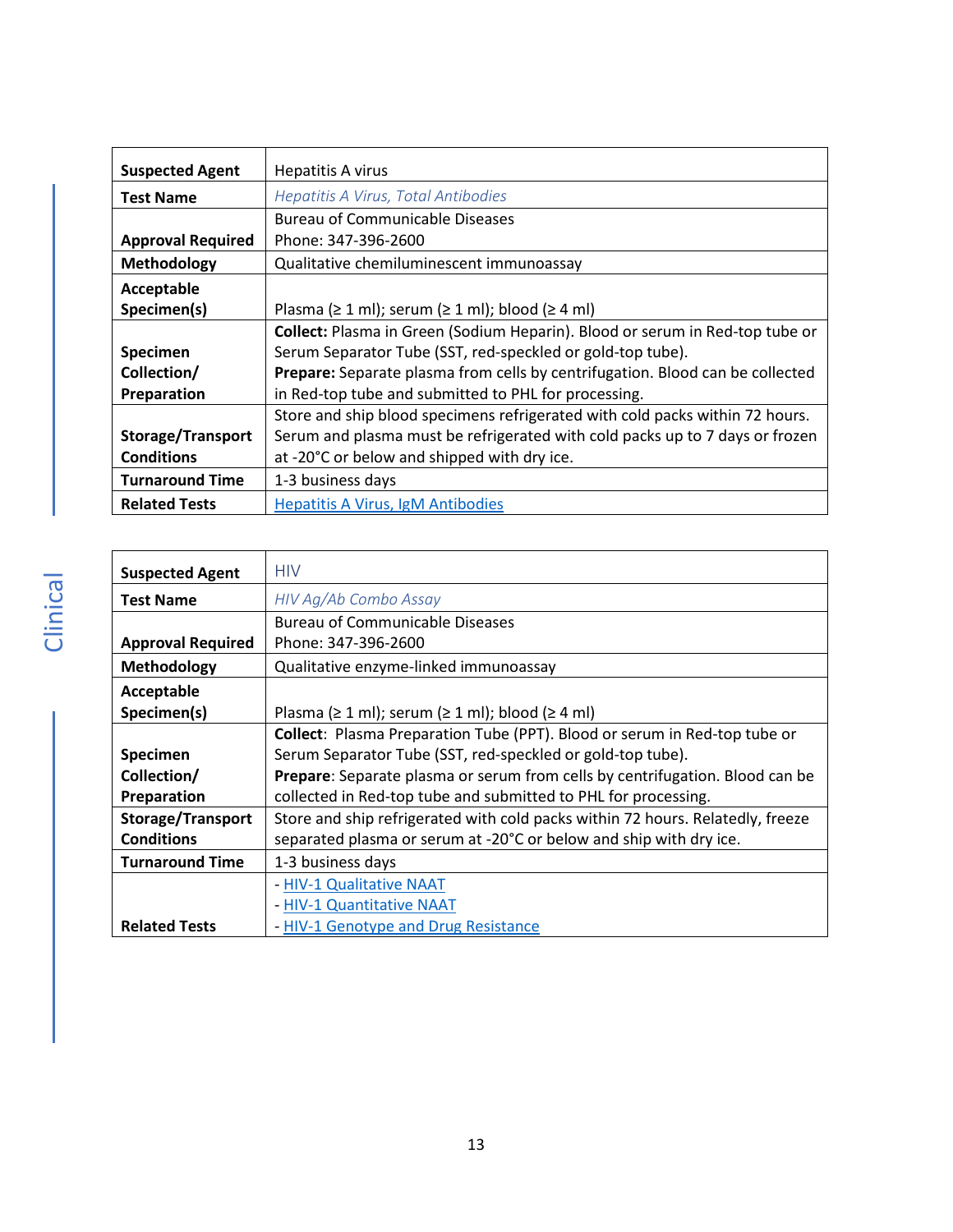<span id="page-13-1"></span><span id="page-13-0"></span>

| <b>Suspected Agent</b>   | $HIV-1$                                                                              |
|--------------------------|--------------------------------------------------------------------------------------|
| <b>Test Name</b>         | <b>HIV-1 Qualitative NAAT</b>                                                        |
|                          | PHL HIV unit                                                                         |
| <b>Approval Required</b> | Phone: 212-671-5733 or 212-447-2864                                                  |
| <b>Methodology</b>       | Qualitative transcription-mediated amplification                                     |
| Acceptable               |                                                                                      |
| Specimen(s)              | Plasma ( $\geq 4$ ml)                                                                |
|                          | <b>Collect:</b> Plasma Preparation Tube (PPT). Relatedly, Lavender (EDTA) and Pink   |
| <b>Specimen</b>          | (K2EDTA) Tubes are accepted.                                                         |
| Collection/              | <b>Prepare:</b> Separate plasma or serum from cells within 24 hours of collection by |
| Preparation              | centrifugation.                                                                      |
| <b>Storage/Transport</b> | Store refrigerated and ship in with cold packs within 60 hours. Relatedly,           |
| <b>Conditions</b>        | freeze separated plasma or serum at -70°C and ship with dry ice.                     |
| <b>Turnaround Time</b>   | 5-10 business days                                                                   |
|                          | - HIV Ag/Ab Combo Assay                                                              |
|                          | - HIV-1 Quantitative NAAT                                                            |
| <b>Related Tests</b>     | - HIV-1 Genotype and Drug Resistance                                                 |

<span id="page-13-2"></span>

| <b>Suspected Agent</b>   | $HIV-1$                                                                              |
|--------------------------|--------------------------------------------------------------------------------------|
| <b>Test Name</b>         | <b>HIV-1 Quantitative NAAT</b>                                                       |
|                          | PHL HIV unit                                                                         |
| <b>Approval Required</b> | Phone: 212-671-5733 or 212-447-2864                                                  |
| <b>Methodology</b>       | Quantitative transcription-mediated amplification                                    |
| Acceptable               |                                                                                      |
| Specimen(s)              | Plasma ( $\geq 4$ ml)                                                                |
|                          | <b>Collect:</b> Plasma Preparation Tube (PPT). Relatedly, Lavender (EDTA) and Pink   |
| <b>Specimen</b>          | (K2EDTA) Tubes are accepted.                                                         |
| Collection/              | <b>Prepare:</b> Separate plasma or serum from cells within 24 hours of collection by |
| Preparation              | centrifugation.                                                                      |
| <b>Storage/Transport</b> | Store refrigerated and ship in with cold packs within 60 hours. Relatedly,           |
| <b>Conditions</b>        | freeze separated plasma or serum at -70°C and ship with dry ice.                     |
| <b>Turnaround Time</b>   | 5-10 business days                                                                   |
|                          | - HIV Ag/Ab Combo Assay                                                              |
|                          | - HIV-1 Qualitative NAAT                                                             |
| <b>Related Tests</b>     | - HIV-1 Genotype and Drug Resistance                                                 |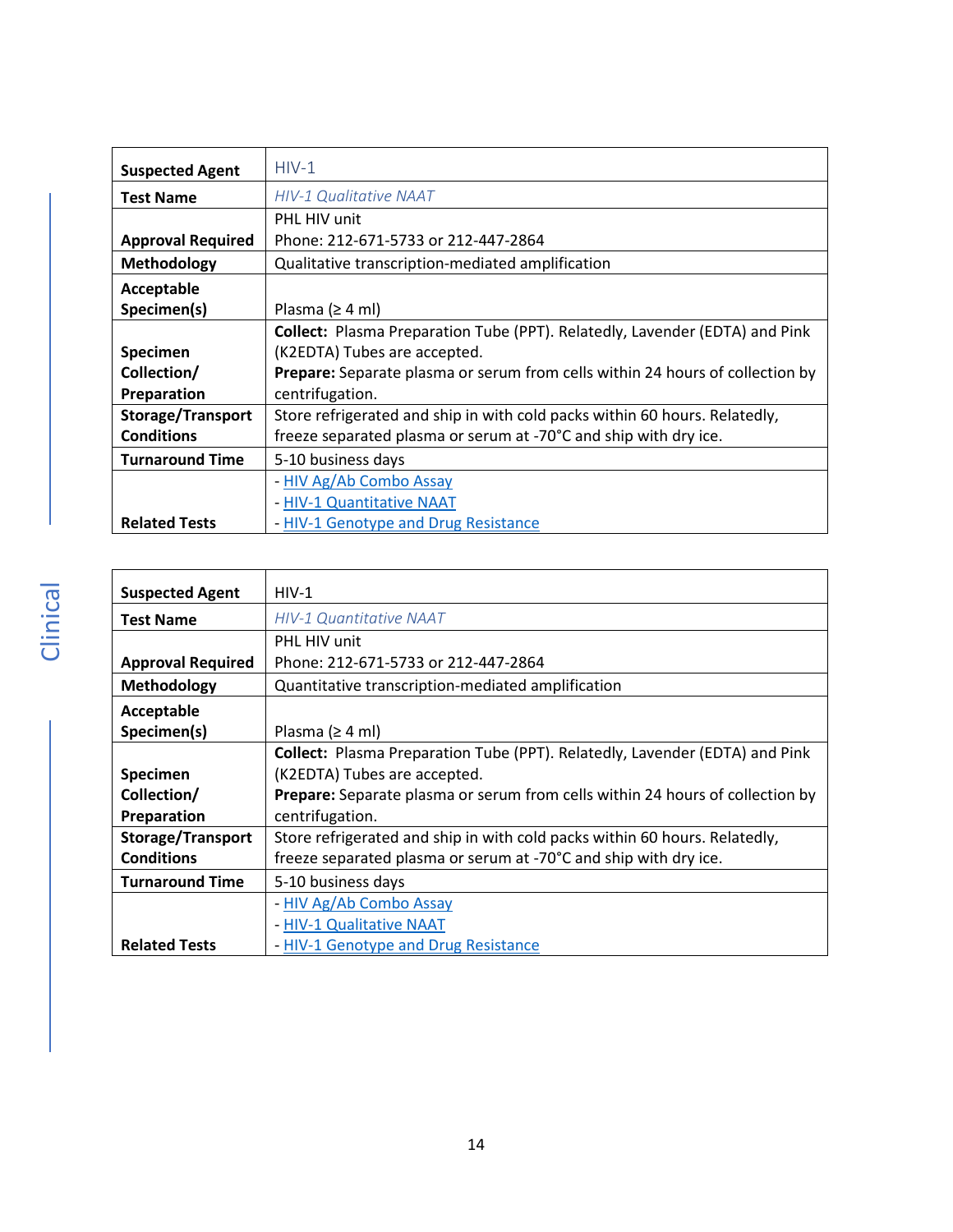<span id="page-14-2"></span>

| <b>Suspected Agent</b>   | $HIV-1$                                                                              |
|--------------------------|--------------------------------------------------------------------------------------|
| <b>Test Name</b>         | HIV-1 Genotype and Drug Resistance                                                   |
|                          | PHL HIV unit                                                                         |
| <b>Approval Required</b> | Phone: 212-671-5733 or 212-447-2864                                                  |
| <b>Methodology</b>       | RT-PCR/sequencing                                                                    |
| Acceptable               |                                                                                      |
| Specimen(s)              | Plasma ( $\geq 4$ ml)                                                                |
|                          | <b>Collect:</b> Plasma Preparation Tube (PPT). Relatedly, Lavender (EDTA) and Pink   |
| <b>Specimen</b>          | (K2EDTA) Tubes are accepted.                                                         |
| Collection/              | <b>Prepare:</b> Separate plasma or serum from cells within 24 hours of collection by |
| Preparation              | centrifugation.                                                                      |
| <b>Storage/Transport</b> | Store and ship refrigerated with cold packs within 24 hours. Relatedly, freeze       |
| <b>Conditions</b>        | separated plasma at -70°C and ship with dry ice.                                     |
| <b>Turnaround Time</b>   | 5-16 business days                                                                   |
|                          | - HIV Ag/Ab Combo Assay                                                              |
|                          | - HIV-1 Qualitative NAAT                                                             |
| <b>Related Tests</b>     | - HIV-1 Quantitative NAAT                                                            |

<span id="page-14-1"></span><span id="page-14-0"></span>

| <b>Suspected Agent</b>   | Influenza A and B viruses                                                    |
|--------------------------|------------------------------------------------------------------------------|
| <b>Test Name</b>         | Influenza A and B Virus Real-Time RT-PCR with Subtyping                      |
|                          | Bureau of Communicable Diseases                                              |
| <b>Approval Required</b> | Phone: 347-396-2600                                                          |
| Methodology              | <b>Qualitative real-time RT-PCR</b>                                          |
| Acceptable               | Nasopharyngeal swab, nasal swab, throat swab or dual nasopharyngeal/         |
| Specimen(s)              | throat swab in viral transport medium (3 ml); nasal aspirate ( $\geq$ 3 ml)  |
| Specimen                 |                                                                              |
| Collection/              |                                                                              |
| Preparation              |                                                                              |
|                          | Store and ship refrigerated with cold packs within 72 hours from collection. |
|                          | Relatedly, freeze at -70°C and ship with dry ice. NOTE: Specimens received   |
| Storage/Transport        | older than 72 hours (refrigerated) or older than 30 days (frozen) will be    |
| <b>Conditions</b>        | rejected.                                                                    |
| <b>Turnaround Time</b>   | 3-5 business days                                                            |
| <b>Related Tests</b>     | - CDC SARS-CoV-2/Influenza A and B Real-Time RT-PCR                          |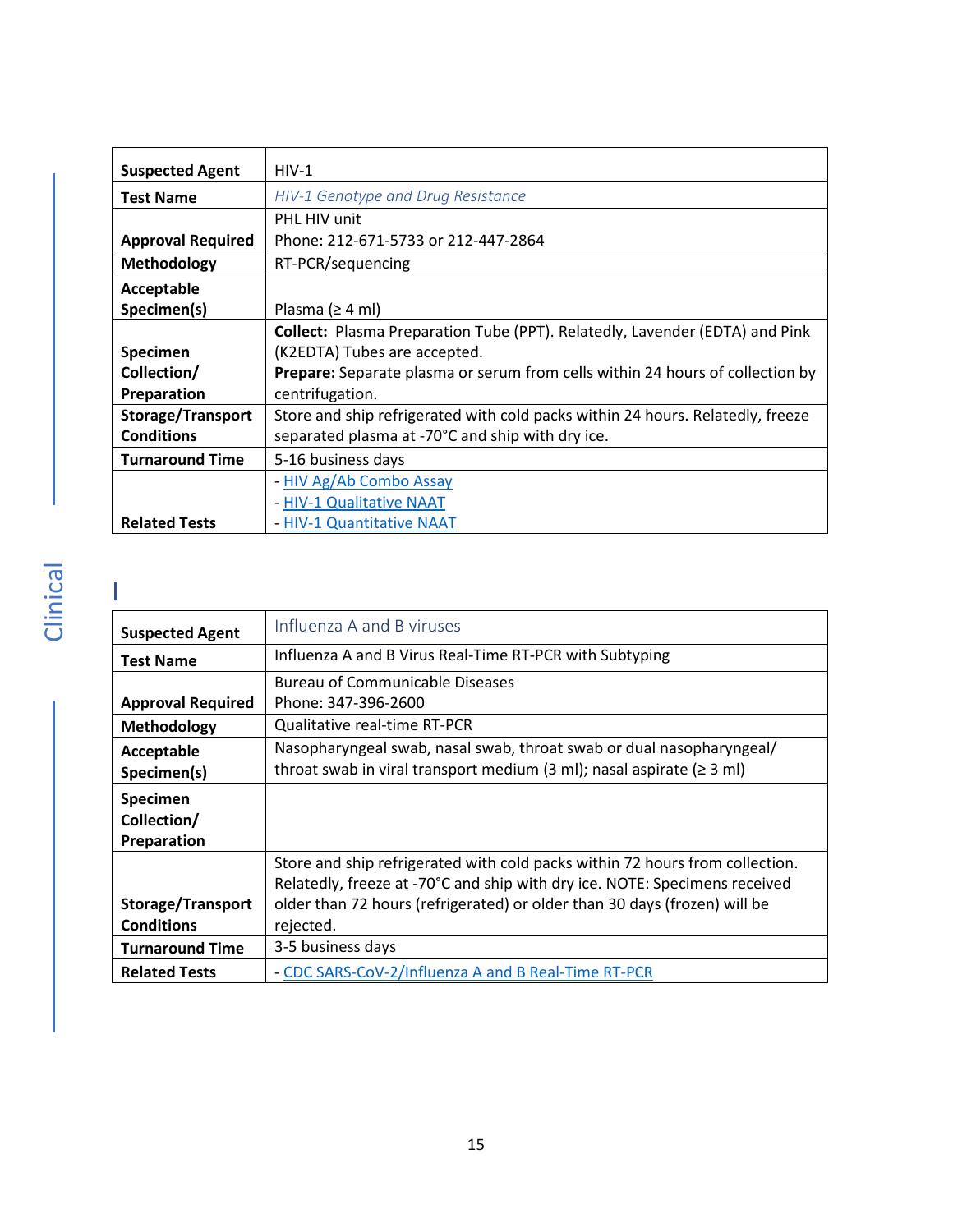<span id="page-15-1"></span><span id="page-15-0"></span>

| <b>Suspected Agent</b>   | Legionella                                                                   |
|--------------------------|------------------------------------------------------------------------------|
| <b>Test Name</b>         | Legionella Culture                                                           |
|                          | <b>Bureau of Communicable Diseases</b>                                       |
| <b>Approval Required</b> | Phone: 347-396-2600                                                          |
|                          | Conventional microbiological methods, MALDI-TOF, direct fluorescent          |
| <b>Methodology</b>       | antibody test                                                                |
| Acceptable               |                                                                              |
| Specimen(s)              | Primary specimens                                                            |
| Specimen                 |                                                                              |
| Collection/              |                                                                              |
| Preparation              | Collect in a sterile container                                               |
| Storage/Transport        |                                                                              |
| <b>Conditions</b>        | Room temperature                                                             |
| <b>Turnaround Time</b>   | 1-7 business days                                                            |
|                          | - Legionella Isolate Serotyping (clinical)                                   |
|                          | - Legionella Water Screening Real-Time PCR (environmental)                   |
|                          | - Legiolert (environmental)                                                  |
|                          | - Legionella Detection and Enumeration in Water, ISO11731:2017(E)            |
|                          | (environmental)                                                              |
|                          | - Legionella Species Confirmation and Serotyping (environmental)             |
|                          | - Subtyping of Legionella spp. by Whole Genome Sequencing (environmental)    |
|                          | - Bacterial Subtyping by Pulsed-Field Gel Electrophoresis: MRSA, Legionella, |
| <b>Related Tests</b>     | <b>Enterobacter and Neisseria meningitidis (environmental)</b>               |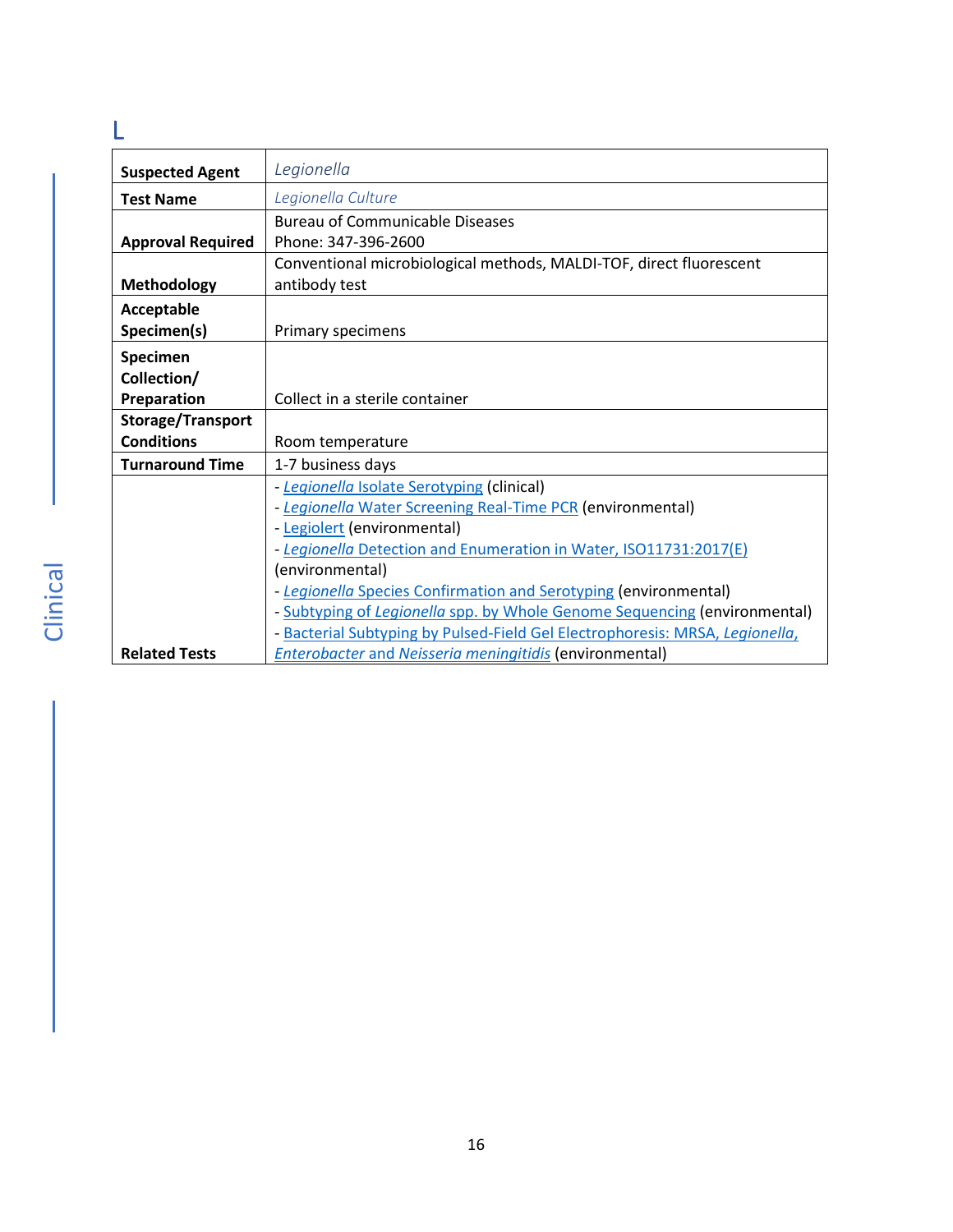<span id="page-16-1"></span>

| <b>Suspected Agent</b>   | Legionella                                                                   |
|--------------------------|------------------------------------------------------------------------------|
| <b>Test Name</b>         | Legionella Isolate Serotyping                                                |
| <b>Approval Required</b> |                                                                              |
| <b>Methodology</b>       | Direct fluorescent antibody                                                  |
| Acceptable               |                                                                              |
| Specimen(s)              | Isolate                                                                      |
| Specimen                 |                                                                              |
| Collection/              |                                                                              |
| Preparation              | Streak on appropriate media                                                  |
| <b>Storage/Transport</b> |                                                                              |
| <b>Conditions</b>        | Room temperature                                                             |
| <b>Turnaround Time</b>   | 1-7 business days                                                            |
|                          | - Legionella Culture (clinical)                                              |
|                          | - Legionella Water Screening Real-Time PCR (environmental)                   |
|                          | - Legiolert (environmental)                                                  |
|                          | - Legionella Detection and Enumeration in Water, ISO11731:2017(E)            |
|                          | (environmental)                                                              |
|                          | - Legionella Species Confirmation and Serotyping (environmental)             |
|                          | - Subtyping of Legionella spp. by Whole Genome Sequencing (environmental)    |
|                          | - Bacterial Subtyping by Pulsed-Field Gel Electrophoresis: MRSA, Legionella, |
| <b>Related Tests</b>     | Enterobacter and Neisseria meningitidis (environmental)                      |

<span id="page-16-0"></span>

| <b>Suspected Agent</b>   | Listeria monocytogenes                                                    |
|--------------------------|---------------------------------------------------------------------------|
| <b>Test Name</b>         | Listeria monocytogenes Isolate Serotyping                                 |
|                          | <b>Bureau of Communicable Diseases</b>                                    |
| <b>Approval Required</b> | Phone: 347-396-2600                                                       |
| <b>Methodology</b>       | Conventional microbiological methods, MALDI-TOF, molecular methods        |
| Acceptable               |                                                                           |
| Specimen(s)              | Isolate                                                                   |
| Specimen                 |                                                                           |
| Collection/              |                                                                           |
| Preparation              | Streak on appropriate media                                               |
| <b>Storage/Transport</b> |                                                                           |
| <b>Conditions</b>        | Room temperature                                                          |
| <b>Turnaround Time</b>   | 1-3 business days                                                         |
|                          | - Listeria monocytogenes Detection in Food                                |
|                          | - Bacterial Subtyping by Whole Genome Sequencing: Salmonella, Escherichia |
| <b>Related Tests</b>     | coli, Shigella, Listeria and Campylobacter (environmental)                |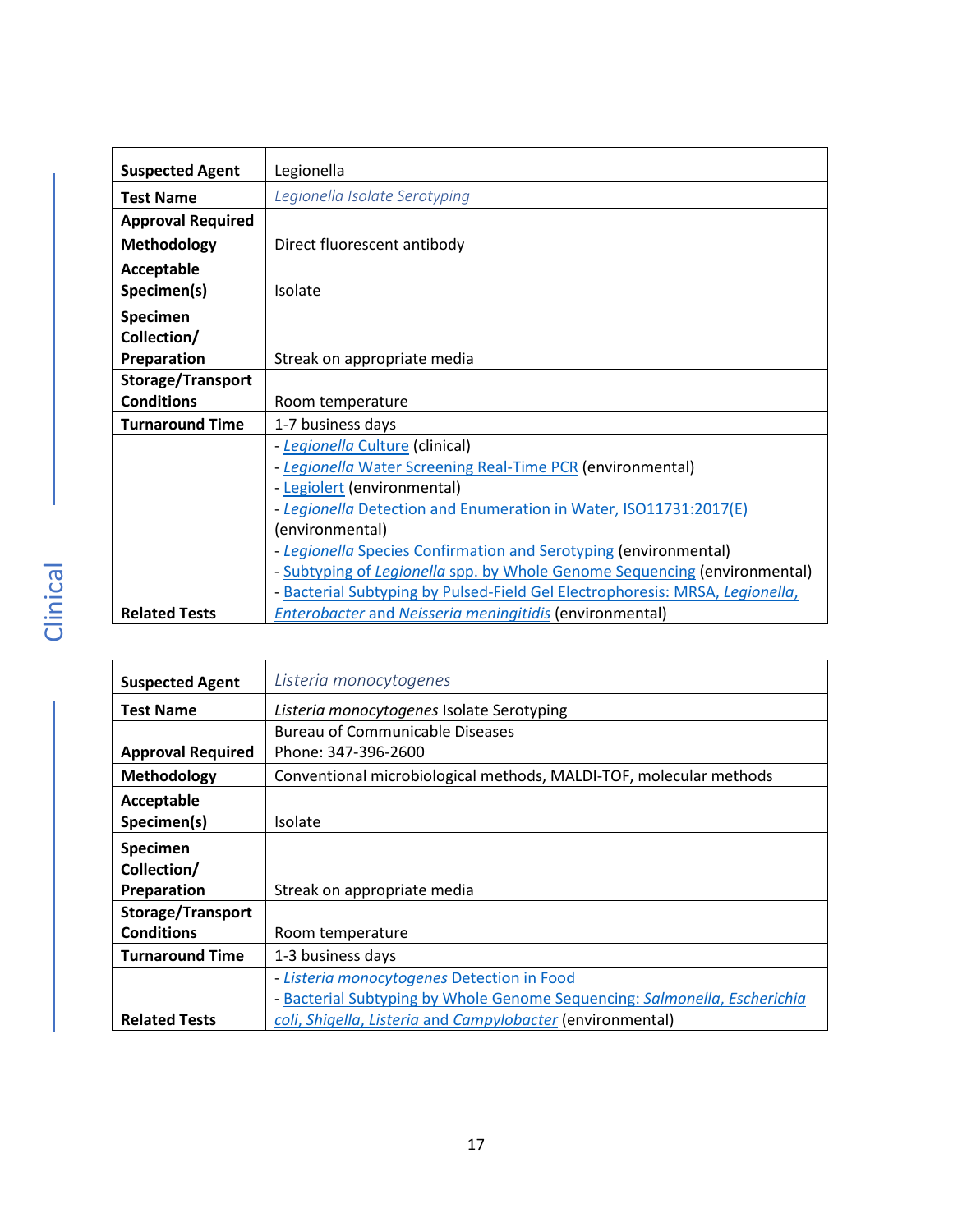### <span id="page-17-0"></span>M

<span id="page-17-3"></span><span id="page-17-1"></span>

| <b>Suspected Agent</b>   | Measles virus                                                                     |
|--------------------------|-----------------------------------------------------------------------------------|
| <b>Test Name</b>         | Measles (Rubeola) Virus, IgG Antibodies                                           |
|                          | <b>Bureau of Immunization</b>                                                     |
| <b>Approval Required</b> | Phone: 347-396-2402                                                               |
| <b>Methodology</b>       | Qualitative chemiluminescent immunoassay                                          |
| Acceptable               |                                                                                   |
| Specimen(s)              | Serum ( $\geq 1$ ml); blood ( $\geq 4$ ml)                                        |
|                          | <b>Collect:</b> Blood in red-top tube or serum in Serum Separator Tube (SST; red- |
|                          | speckled or gold top tube).                                                       |
| <b>Specimen</b>          | Prepare: After collection, allow specimen to clot completely at room              |
| Collection/              | temperature. Separate serum from cells by centrifugation. Blood can be            |
| Preparation              | collected in red top tube and submitted to PHL for processing.                    |
| <b>Storage/Transport</b> | Store and ship refrigerated with cold packs within 72 hours. Relatedly, freeze    |
| <b>Conditions</b>        | separated serum at -20°C or below and ship with dry ice.                          |
| <b>Turnaround Time</b>   | 1-3 business days                                                                 |
|                          | - Measles (Rubeola) Virus, IgM Antibodies                                         |
| <b>Related Tests</b>     | - Measles Virus Real-Time RT-PCR                                                  |

<span id="page-17-2"></span>

| <b>Suspected Agent</b>   | Measles virus                                                                  |
|--------------------------|--------------------------------------------------------------------------------|
| <b>Test Name</b>         | Measles (Rubeola) Virus, IgM Antibodies                                        |
|                          | Bureau of Immunization                                                         |
| <b>Approval Required</b> | Phone: 347-396-2402                                                            |
| Methodology              | Qualitative enzyme-linked immunoassay                                          |
| Acceptable               |                                                                                |
| Specimen(s)              | Serum $( \geq 1 \text{ ml})$ ; blood $( \geq 4 \text{ ml})$                    |
|                          | Collect: Blood in red-top tube or serum in Serum Separator Tube (SST; red-     |
|                          | speckled or gold top tube).                                                    |
| Specimen                 | Prepare: After collection, allow specimen to clot completely at room           |
| Collection/              | temperature. Separate serum from cells by centrifugation. Blood can be         |
| Preparation              | collected in red top tube and submitted to PHL for processing.                 |
| Storage/Transport        | Store and ship refrigerated with cold packs within 72 hours. Relatedly, freeze |
| <b>Conditions</b>        | separated serum at -20°C or below and ship with dry ice.                       |
| <b>Turnaround Time</b>   | 1-3 business days                                                              |
|                          | - Measles (Rubeola) Virus, IgG Antibodies                                      |
| <b>Related Tests</b>     | - Measles Virus Real-Time RT-PCR                                               |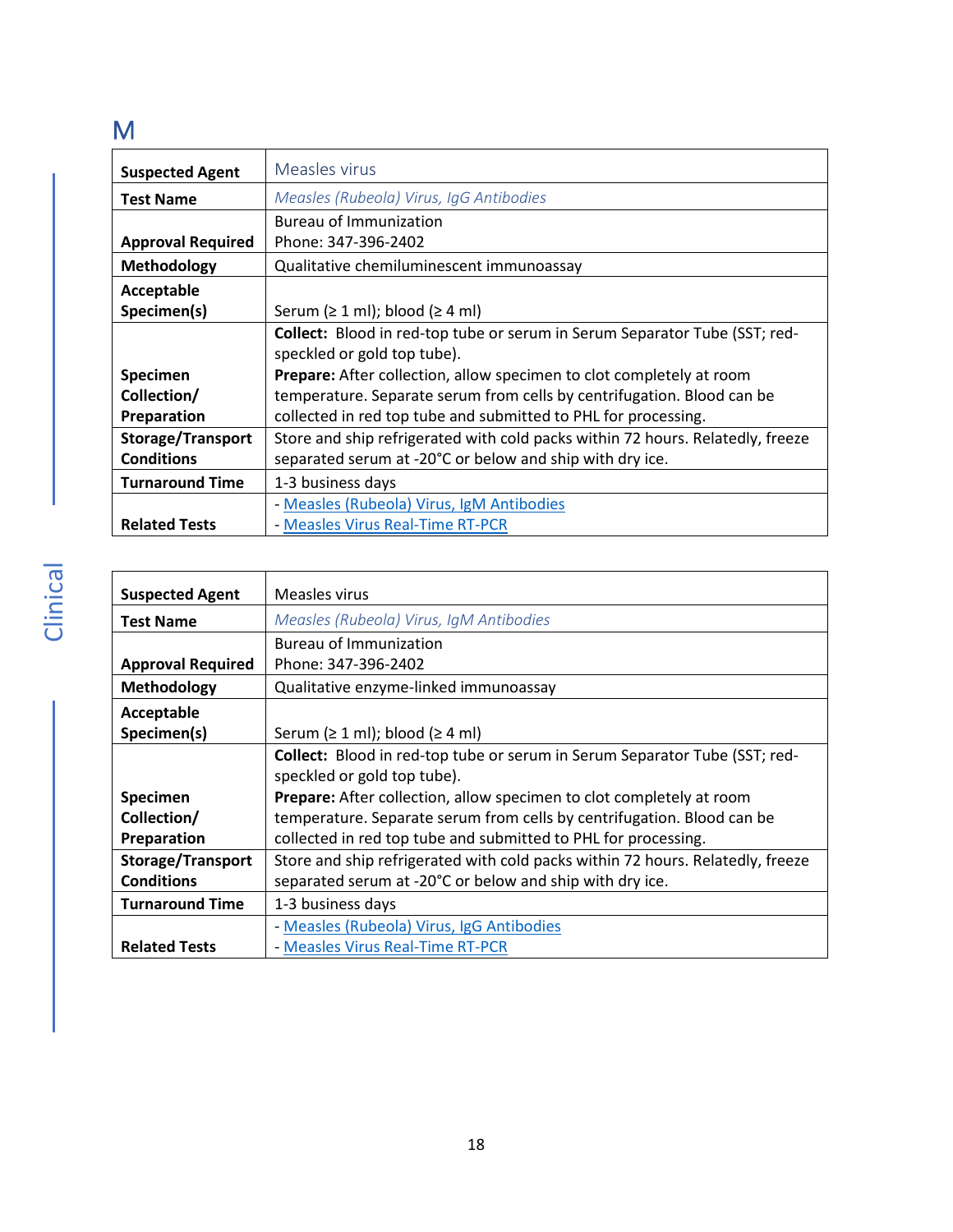<span id="page-18-1"></span>

| <b>Suspected Agent</b>   | Measles virus                                                                |
|--------------------------|------------------------------------------------------------------------------|
| <b>Test Name</b>         | Measles Virus Real-Time RT-PCR                                               |
|                          | <b>Bureau of Immunization</b>                                                |
| <b>Approval Required</b> | Phone: 347-396-2402                                                          |
| <b>Methodology</b>       | Qualitative real-time RT-PCR                                                 |
| Acceptable               |                                                                              |
| Specimen(s)              | Nasopharyngeal swab or throat swab in viral transport medium (3 ml)          |
| <b>Specimen</b>          |                                                                              |
| Collection/              |                                                                              |
| Preparation              |                                                                              |
|                          | Store and ship refrigerated with cold packs within 72 hours from collection. |
|                          | Relatedly, freeze at -70°C and ship with dry ice. NOTE: Specimens received   |
| Storage/Transport        | older than 72 hours (refrigerated) or older than 30 days (frozen) will be    |
| <b>Conditions</b>        | rejected.                                                                    |
| <b>Turnaround Time</b>   | 1-3 business days                                                            |
|                          | - Measles (Rubeola) Virus, IgG Antibodies                                    |
| <b>Related Tests</b>     | - Measles (Rubeola) Virus, IgM Antibodies                                    |

<span id="page-18-0"></span>

| <b>Suspected Agent</b>   | Middle East Respiratory Syndrome (MERS) coronavirus                          |
|--------------------------|------------------------------------------------------------------------------|
| <b>Test Name</b>         | <b>MERS-CoV Real-Time RT-PCR</b>                                             |
|                          | <b>Bureau of Communicable Diseases</b>                                       |
| <b>Approval Required</b> | Phone: 347-396-2600                                                          |
| Methodology              | Qualitative real-time RT-PCR                                                 |
| Acceptable               | Nasopharyngeal swab or oropharyngeal swab in viral transport medium (3       |
| Specimen(s)              | ml); sputum ( $\geq 3$ ml); bronchial aspirate/wash ( $\geq 3$ ml)           |
| <b>Specimen</b>          | Use a flocked, flexible-shaft nasopharyngeal or oropharyngeal swab and place |
| Collection/              | in 3 ml of viral transport medium. Other specimen types should be collected  |
| Preparation              | in a sterile, leak-proof container.                                          |
| Storage/Transport        | Store and ship refrigerated with cold packs within 72 hours from collection. |
| <b>Conditions</b>        | Relatedly, freeze at -70°C and ship with dry ice.                            |
| <b>Turnaround Time</b>   | 3-5 business days                                                            |
| <b>Related Tests</b>     |                                                                              |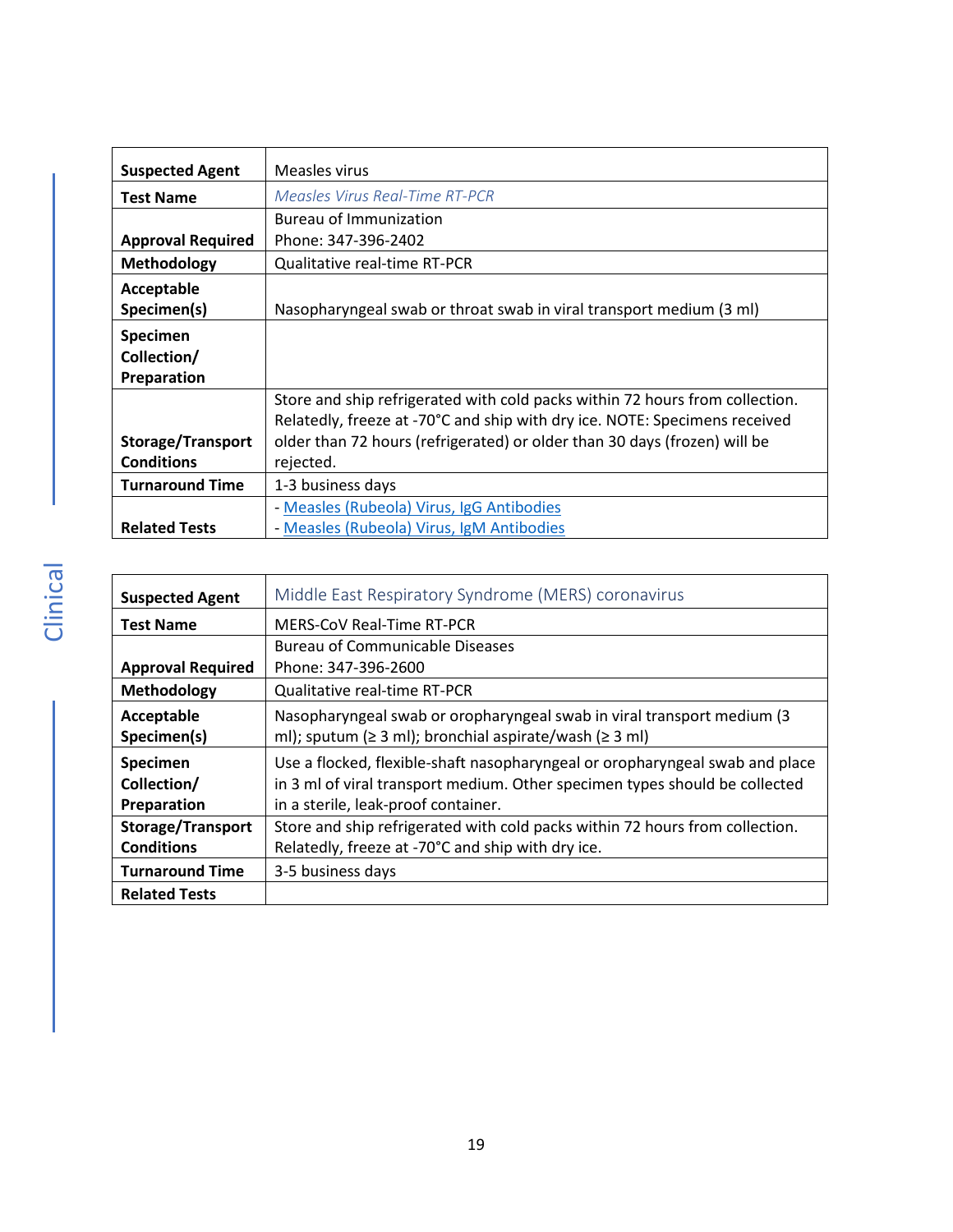<span id="page-19-0"></span>

| <b>Suspected Agent</b>   | MRSA/VISA                                                                    |
|--------------------------|------------------------------------------------------------------------------|
| <b>Test Name</b>         | MRSA/VISA Isolate Confirmation                                               |
| <b>Approval Required</b> |                                                                              |
| Methodology              | E-test gradient minimum inhibitory concentration                             |
| Acceptable               |                                                                              |
| Specimen(s)              | Isolate                                                                      |
| Specimen                 |                                                                              |
| Collection/              |                                                                              |
| Preparation              | Streak on appropriate media                                                  |
| <b>Storage/Transport</b> |                                                                              |
| <b>Conditions</b>        | Room temperature                                                             |
| <b>Turnaround Time</b>   | 1-3 business days                                                            |
|                          | - Bacterial Subtyping by Pulsed-Field Gel Electrophoresis: MRSA, Legionella, |
| <b>Related Tests</b>     | Enterobacter and Neisseria meningitidis (environmental)                      |

<span id="page-19-2"></span><span id="page-19-1"></span>

| <b>Suspected Agent</b>   | Mumps virus                                                                    |
|--------------------------|--------------------------------------------------------------------------------|
| <b>Test Name</b>         | Mumps Virus, IgG Antibodies                                                    |
|                          | <b>Bureau of Immunization</b>                                                  |
| <b>Approval Required</b> | Phone: 347-396-2402                                                            |
| <b>Methodology</b>       | Qualitative chemiluminescent immunoassay                                       |
| <b>Acceptable</b>        |                                                                                |
| Specimen(s)              | Serum $( \geq 1 \text{ ml})$ ; blood $( \geq 4 \text{ ml})$                    |
|                          | Collect: Blood in red-top tube or serum in Serum Separator Tube (SST, red-     |
|                          | speckled or gold-top tube).                                                    |
| <b>Specimen</b>          | <b>Prepare:</b> After collection, allow specimen to clot completely at room    |
| Collection/              | temperature. Separate serum from cells by centrifugation. Blood can be         |
| Preparation              | collected in red-top tube and submitted to PHL for processing.                 |
| <b>Storage/Transport</b> | Store and ship refrigerated with cold packs within 72 hours. Relatedly, freeze |
| <b>Conditions</b>        | separated serum at -20°C or below and ship with dry ice.                       |
| <b>Turnaround Time</b>   | 1-3 business days                                                              |
|                          | - Mumps Virus, IgM Antibodies                                                  |
| <b>Related Tests</b>     | - Mumps Virus Real-Time RT-PCR                                                 |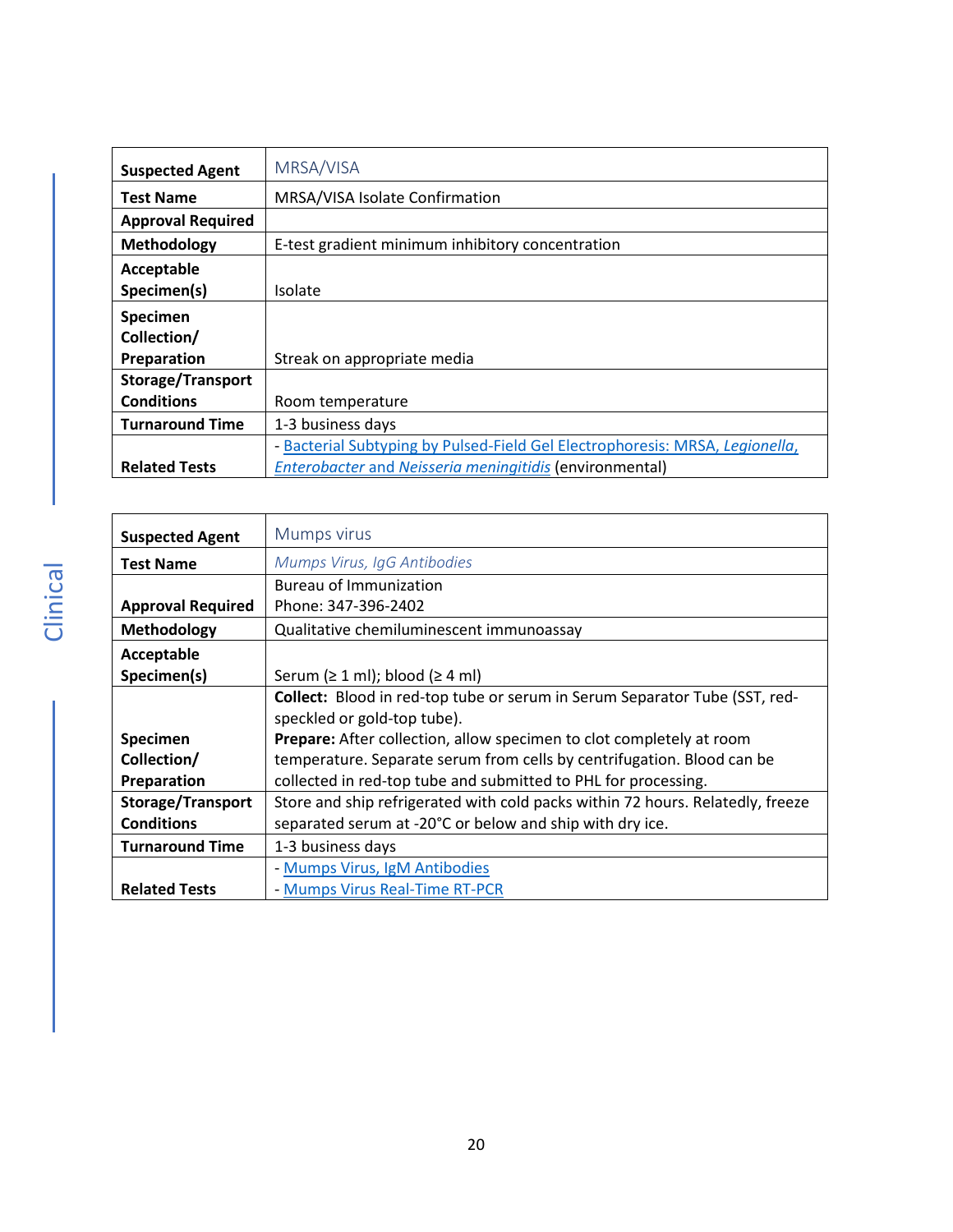<span id="page-20-0"></span>

| <b>Suspected Agent</b>   | Mumps virus                                                                    |
|--------------------------|--------------------------------------------------------------------------------|
| <b>Test Name</b>         | Mumps Virus, IgM Antibodies                                                    |
|                          | Bureau of Immunization                                                         |
| <b>Approval Required</b> | Phone: 347-396-2402                                                            |
| <b>Methodology</b>       | Qualitative enzyme-linked immunoassay                                          |
| Acceptable               |                                                                                |
| Specimen(s)              | Serum $( \geq 1 \text{ ml})$ ; blood $( \geq 4 \text{ ml})$                    |
|                          | Collect: Blood in red-top tube or serum in Serum Separator Tube (SST, red-     |
|                          | speckled or gold-top tube).                                                    |
| Specimen                 | Prepare: After collection, allow specimen to clot completely at room           |
| Collection/              | temperature. Separate serum from cells by centrifugation. Blood can be         |
| Preparation              | collected in red-top tube and submitted to PHL for processing.                 |
| Storage/Transport        | Store and ship refrigerated with cold packs within 72 hours. Relatedly, freeze |
| <b>Conditions</b>        | separated serum at -20°C or below and ship with dry ice.                       |
| <b>Turnaround Time</b>   | 1-3 business days                                                              |
|                          | - Mumps Virus, IgG Antibodies                                                  |
| <b>Related Tests</b>     | - Mumps Virus Real-Time RT-PCR                                                 |

<span id="page-20-1"></span>

| <b>Suspected Agent</b>   | Mumps virus                                                                  |
|--------------------------|------------------------------------------------------------------------------|
| <b>Test Name</b>         | Mumps Virus Real-Time RT-PCR                                                 |
|                          | Bureau of Immunization                                                       |
| <b>Approval Required</b> | Phone: 347-396-2402                                                          |
| Methodology              | <b>Qualitative real-time RT-PCR</b>                                          |
| Acceptable               |                                                                              |
| Specimen(s)              | Buccal/oral swab or oropharyngeal swab in viral transport medium (3 ml)      |
| Specimen                 |                                                                              |
| Collection/              | Use a flexible-shaft buccal or oropharyngeal swab and place in 3 ml of viral |
| Preparation              | transport medium.                                                            |
| <b>Storage/Transport</b> | Store and ship refrigerated with cold packs within 72 hours from collection. |
| <b>Conditions</b>        | Relatedly, freeze at -70°C and ship with dry ice.                            |
| <b>Turnaround Time</b>   | 3-5 business days                                                            |
|                          | - Mumps Virus, IgG Antibodies                                                |
| <b>Related Tests</b>     | - Mumps Virus, IgM Antibodies                                                |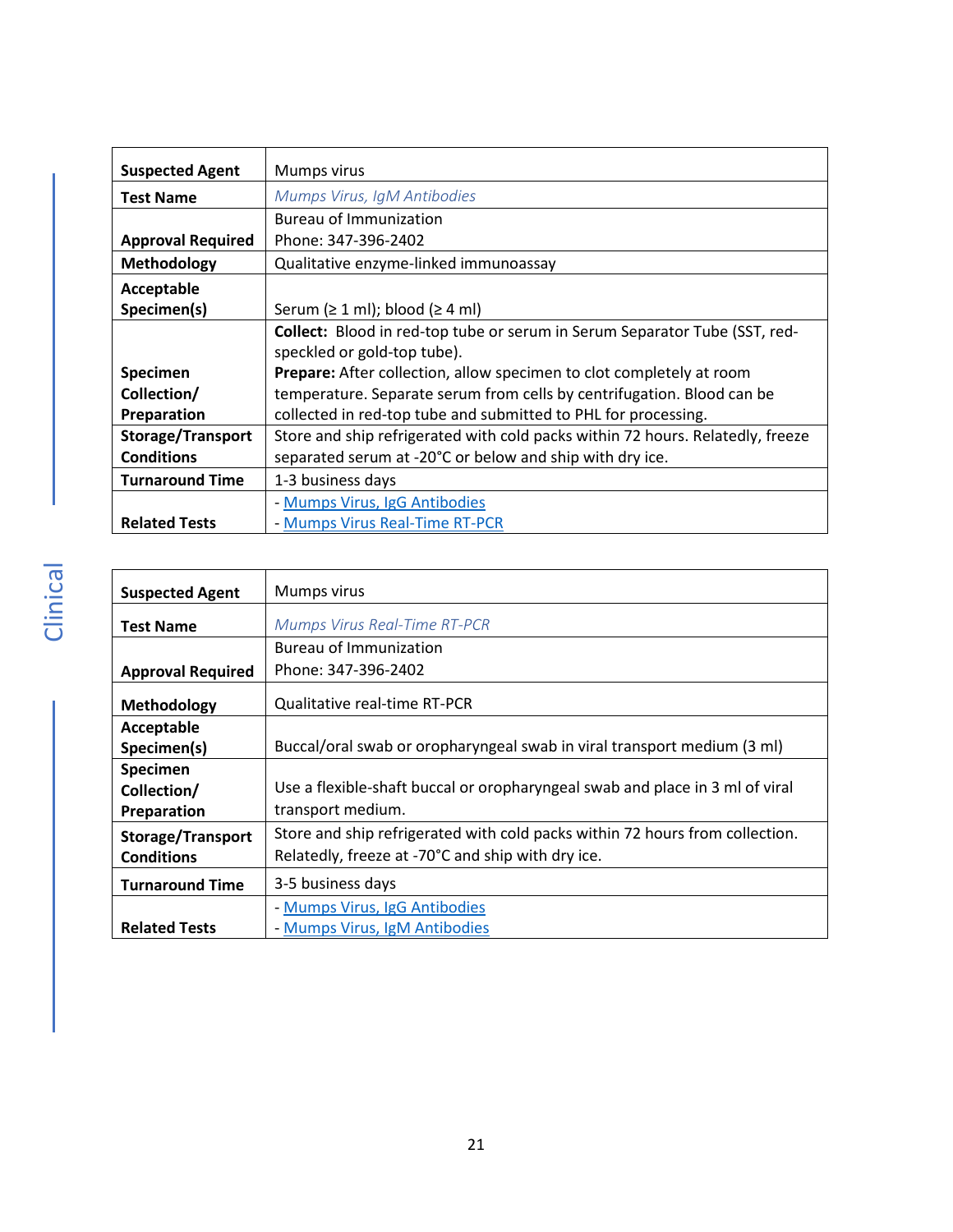<span id="page-21-0"></span>

| <b>Suspected Agent</b>   | Mycobacteria (AFB)                                                            |
|--------------------------|-------------------------------------------------------------------------------|
| <b>Test Name</b>         | Mycobacteria (AFB) Culture and Smear                                          |
| <b>Approval Required</b> |                                                                               |
|                          | Fluorescent acid-fast bacilli smear; mycobacterial culture identification by  |
| Methodology              | HPLC or nucleic acid probe                                                    |
|                          | Sputum or other lower respiratory (e.g. BAL, bronchial/tracheal aspirates) or |
|                          | body fluids $(≥ 3 ml)$ ;                                                      |
|                          | CSF or gastric aspirates ( $\geq$ 3 ml);                                      |
| Acceptable               | tissue or lymph node (>1 g);                                                  |
| Specimen(s)              | urine ( $\geq 10$ ml)                                                         |
|                          | Collect in a sterile container. Patient is to rinse mouth with                |
| Specimen                 | boiled/sterile/bottled or distilled water prior to sputum collection. Gastric |
| Collection/              | aspirates must be neutralized (pH 7.0) with sodium carbonate within 1 hour of |
| Preparation              | collection                                                                    |
|                          | Sputum or other lower respiratory (e.g. BAL, bronchial/tracheal aspirates) or |
|                          | body fluids: 2-8°C                                                            |
|                          |                                                                               |
|                          | CSF or gastric aspirates: room temperature                                    |
|                          |                                                                               |
|                          | Tissue or lymph node: 2-8°C                                                   |
| Storage/Transport        |                                                                               |
| <b>Conditions</b>        | Urine: 2-8°C                                                                  |
|                          | AFB smear: 1 business day                                                     |
| <b>Turnaround Time</b>   | Mycobacterial culture: 70 days                                                |
|                          | - Mycobacteria Culture and Smear with Reflex to NAAT                          |
|                          | - Mycobacterium tuberculosis Culture Identification and Antimicrobial         |
|                          | <b>Susceptibility Testing with Reflex to Genotyping</b>                       |
|                          | - Mycobacteria (Non-Mycobacterium tuberculosis isolates) Referral Culture     |
| <b>Related Tests</b>     | Identification                                                                |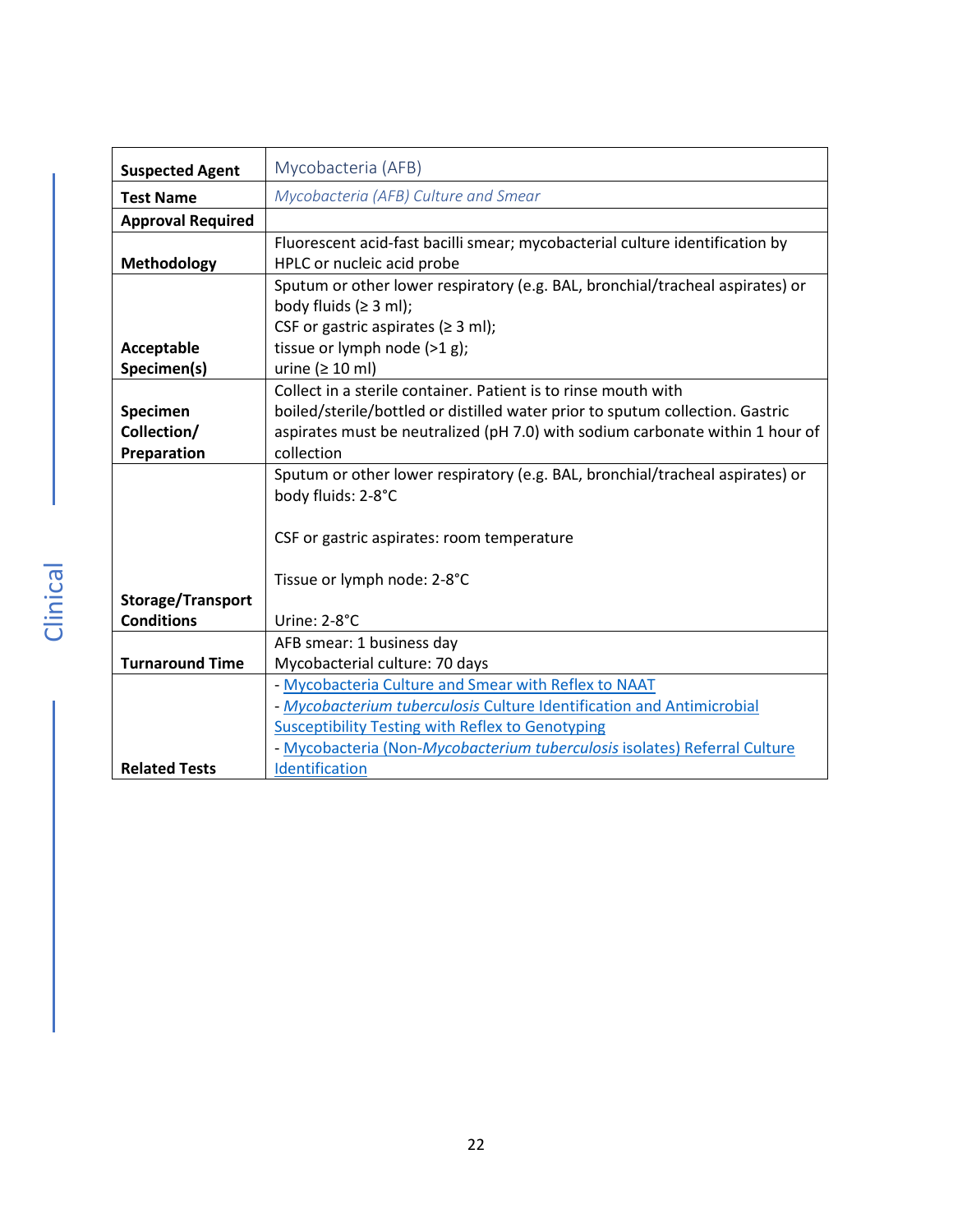<span id="page-22-0"></span>

| <b>Suspected Agent</b>   | Mycobacteria (AFB)                                                             |
|--------------------------|--------------------------------------------------------------------------------|
| <b>Test Name</b>         | Mycobacteria Culture and Smear with Reflex to NAAT                             |
| <b>Approval Required</b> |                                                                                |
|                          | Fluorescent acid-fast bacilli smear; mycobacterial culture identification by   |
| <b>Methodology</b>       | HPLC or nucleic acid probe; NAAT                                               |
|                          | Processed sputum preferred (≥ 1.5 ml);                                         |
|                          | raw sputum or other lower respiratory (e.g. BAL, bronchial/tracheal aspirates) |
|                          | or body fluids ( $\geq 3$ ml);                                                 |
|                          | CSF or gastric aspirates ( $\geq 3$ ml);                                       |
| Acceptable               | tissue or lymph node (>1 g);                                                   |
| Specimen(s)              | urine ( $\geq 10$ ml)                                                          |
| Specimen                 |                                                                                |
| Collection/              | Collect in a sterile container. Patient is to rinse mouth with                 |
| Preparation              | boiled/sterile/bottled or distilled water prior to sputum collection.          |
|                          | Sputum or other lower respiratory (e.g. BAL, bronchial/tracheal aspirates) or  |
|                          | body fluids: 2-8°C                                                             |
|                          |                                                                                |
|                          | CSF or gastric aspirates: room temperature                                     |
|                          |                                                                                |
|                          | Tissue or lymph node: 2-8°C                                                    |
| Storage/Transport        |                                                                                |
| <b>Conditions</b>        | Urine: 2-8°C                                                                   |
|                          | AFB smear: 1 business day                                                      |
|                          | NAAT: 1-4 business days                                                        |
| <b>Turnaround Time</b>   | Mycobacterial culture: 70 days                                                 |
|                          | - Mycobacteria (AFB) Culture and Smear                                         |
|                          | - Mycobacterium tuberculosis Culture Identification and Antimicrobial          |
|                          | <b>Susceptibility Testing with Reflex to Genotyping</b>                        |
|                          | - Mycobacteria (Non-Mycobacterium tuberculosis isolates) Referral Culture      |
| <b>Related Tests</b>     | Identification                                                                 |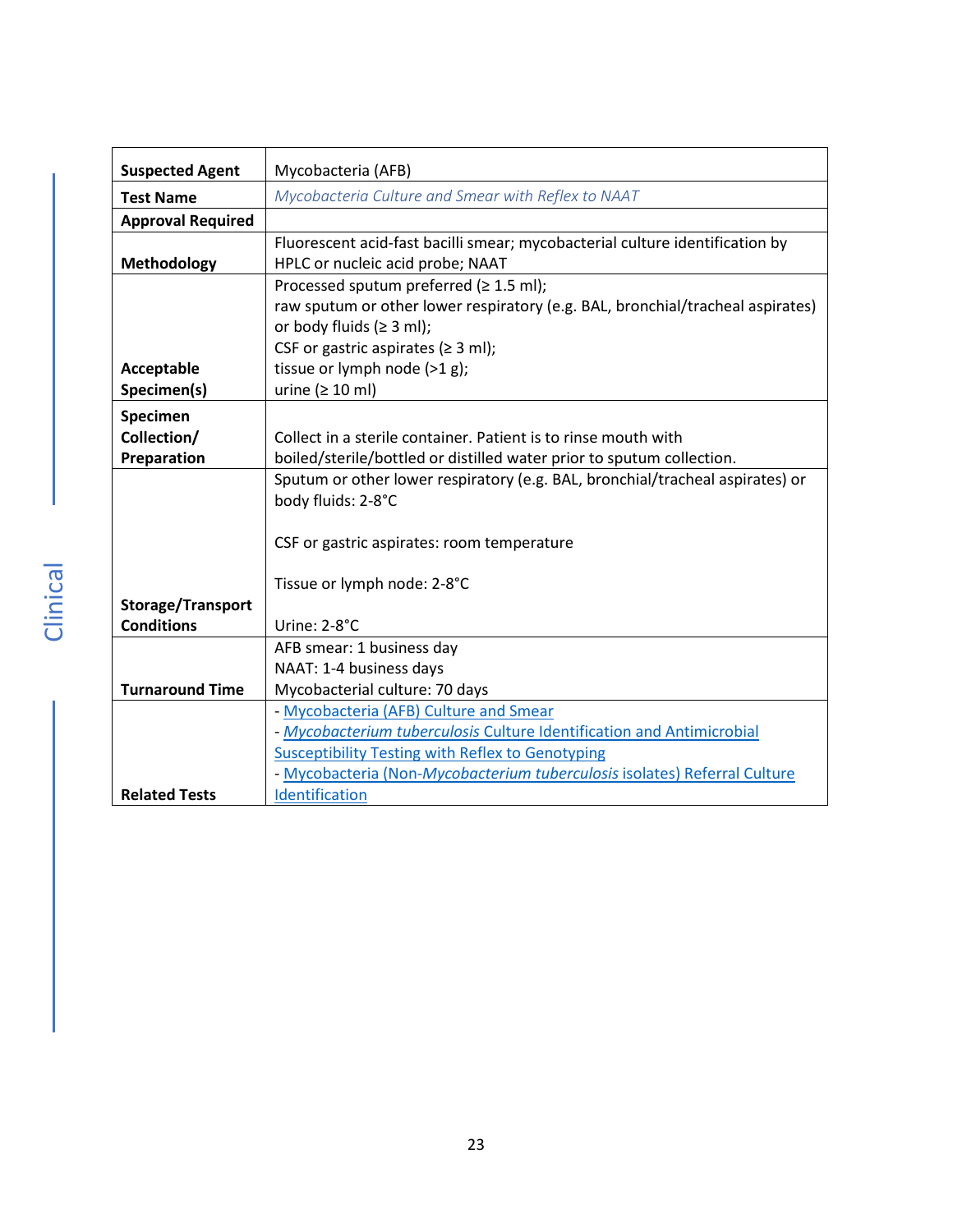<span id="page-23-0"></span>

| <b>Suspected Agent</b>   | Mycobacterium tuberculosis                                                      |
|--------------------------|---------------------------------------------------------------------------------|
|                          | Mycobacterium tuberculosis Culture Identification and Antimicrobial             |
| <b>Test Name</b>         | Susceptibility Testing with Reflex to Genotyping                                |
| <b>Approval Required</b> |                                                                                 |
|                          | Identification methods include HPLC and nucleic acid probe.                     |
|                          |                                                                                 |
|                          | First-line antimicrobial susceptibility testing by MGIT 960 broth method        |
|                          | performed on the first MTBC culture-positive isolate received from a new        |
|                          | patient. Isolates resistant to any first-line drug (except PZA mono-resistance) |
|                          | are reflexed to second-line drug susceptibility testing by agar proportion      |
| Methodology              | method.                                                                         |
| Acceptable               |                                                                                 |
| Specimen(s)              | M. tuberculosis complex isolate on appropriate media                            |
|                          | Isolate on solid slanted medium:                                                |
|                          | -Volume: visible growth on LJ, 7H10, etc (minimum: >5 colonies)                 |
| Specimen                 |                                                                                 |
| Collection/              | Isolate in liquid medium:                                                       |
| Preparation              | -Volume: 3 ml of MGIT, 7H9 broth, etc (minimum: 1.5 ml)                         |
| Storage/Transport        |                                                                                 |
| <b>Conditions</b>        |                                                                                 |
|                          | Identification: 14 business days                                                |
|                          | MGIT 960 broth: 30 business days                                                |
| <b>Turnaround Time</b>   | Agar proportion: 45 business days                                               |
|                          | - Mycobacteria (AFB) Culture and Smear                                          |
|                          | - Mycobacteria Culture and Smear with Reflex to NAAT                            |
|                          | - Mycobacteria (Non-Mycobacterium tuberculosis isolates) Referral Culture       |
| <b>Related Tests</b>     | Identification                                                                  |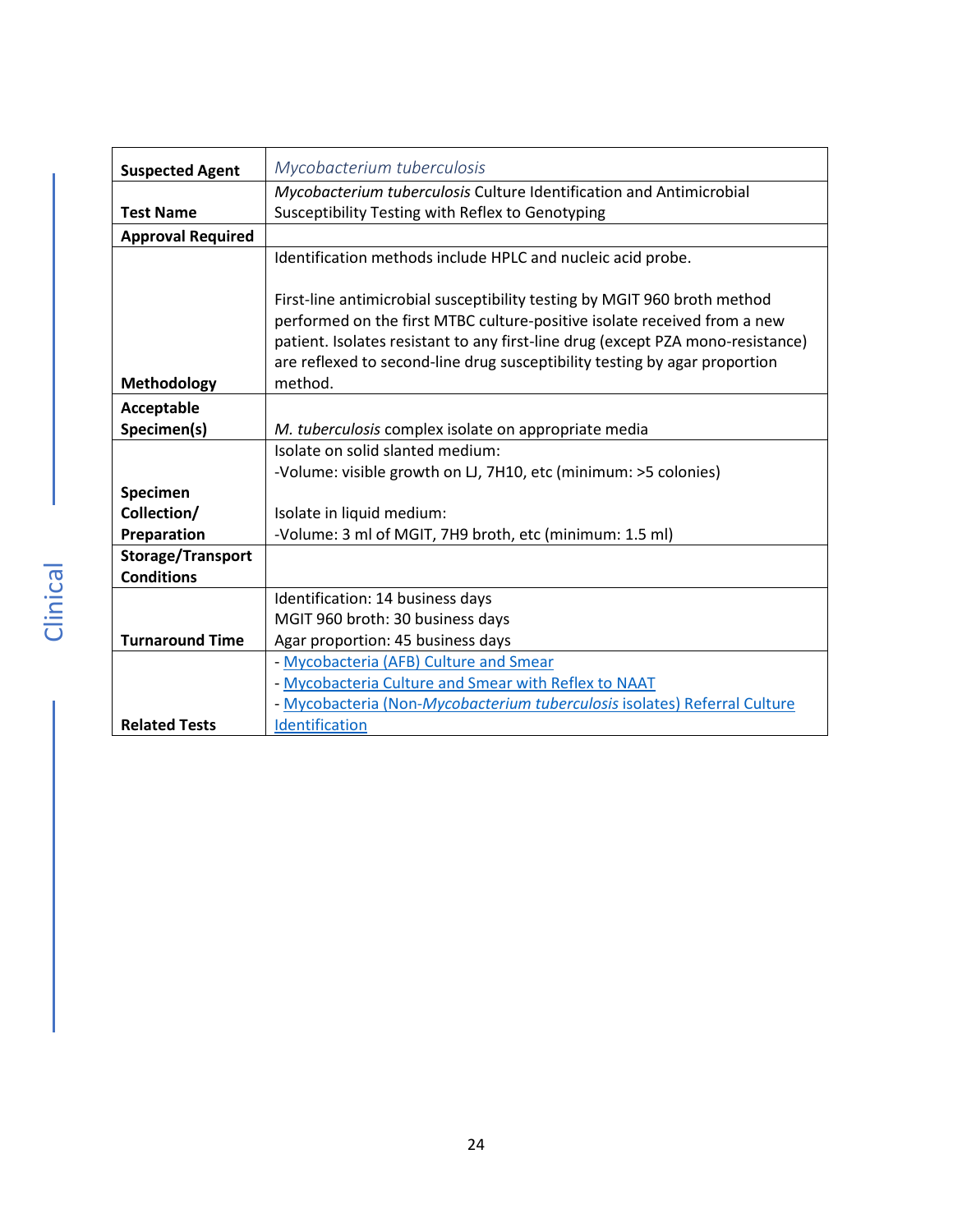<span id="page-24-0"></span>

| <b>Suspected Agent</b>   | Mycobacteria (AFB), non-MTB isolates                                      |
|--------------------------|---------------------------------------------------------------------------|
|                          | Mycobacteria (Non-Mycobacterium tuberculosis isolates) Referral Culture   |
| <b>Test Name</b>         | Identification                                                            |
| <b>Approval Required</b> |                                                                           |
| Methodology              | HPLC, nucleic acid probe                                                  |
| Acceptable               |                                                                           |
| Specimen(s)              | Mycobacteria (AFB) isolate on appropriate media (see specimen collection) |
| Specimen                 | For specimen collection/preparation, follow special requirements for      |
| Collection/              | "Mycobacterium tuberculosis Culture Identification and Antimicrobial      |
| Preparation              | Susceptibility Testing with Reflex to Genotyping"                         |
| <b>Storage/Transport</b> |                                                                           |
| <b>Conditions</b>        |                                                                           |
| <b>Turnaround Time</b>   | 14 business days                                                          |
|                          | - Mycobacteria (AFB) Culture and Smear                                    |
|                          | - Mycobacteria Culture and Smear with Reflex to NAAT                      |
|                          | - Mycobacterium tuberculosis Culture Identification and Antimicrobial     |
| <b>Related Tests</b>     | Susceptibility Testing with Reflex to Genotyping                          |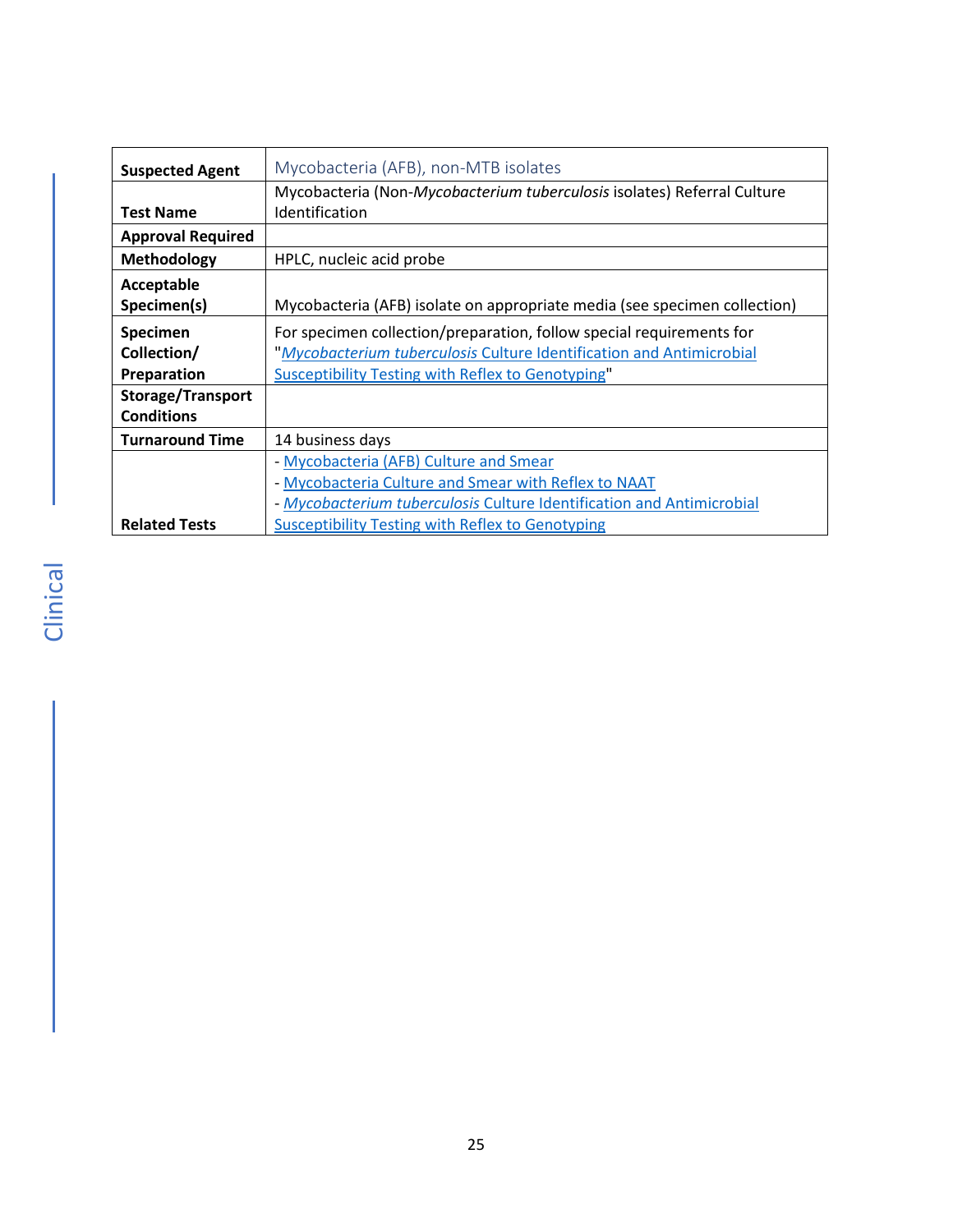### <span id="page-25-0"></span>N

| <b>Suspected Agent</b>   | Neisseria gonorrhoeae                                          |
|--------------------------|----------------------------------------------------------------|
|                          |                                                                |
| <b>Test Name</b>         | Neisseria gonorrhoeae Culture                                  |
| <b>Approval Required</b> | Bureau of Hepatitis, HIV and STIs                              |
|                          | Conventional microbiological methods, MALDI-TOF, antimicrobial |
| Methodology              | susceptibility testing for positive culture                    |
| Acceptable               |                                                                |
| Specimen(s)              | Isolate                                                        |
| Specimen                 |                                                                |
| Collection/              |                                                                |
| Preparation              | Streak on In-Tray media only                                   |
| <b>Storage/Transport</b> |                                                                |
| <b>Conditions</b>        | Room temperature                                               |
| <b>Turnaround Time</b>   | 1-3 business days                                              |
| <b>Related Tests</b>     | - CT/NG NAAT                                                   |

<span id="page-25-1"></span>

| <b>Suspected Agent</b>   | Neisseria meningitidis                                                       |
|--------------------------|------------------------------------------------------------------------------|
| <b>Test Name</b>         | Neisseria meningitidis Isolate Serotyping                                    |
|                          | <b>Bureau of Communicable Diseases</b>                                       |
| <b>Approval Required</b> | Phone: 347-396-2600                                                          |
|                          | Conventional microbiological methods, MALDI-TOF, molecular methods and       |
| Methodology              | antimicrobial susceptibility testing                                         |
| Acceptable               |                                                                              |
| Specimen(s)              | Isolate                                                                      |
| Specimen                 |                                                                              |
| Collection/              |                                                                              |
| Preparation              | Streak on appropriate media                                                  |
| <b>Storage/Transport</b> |                                                                              |
| <b>Conditions</b>        | Room temperature                                                             |
| <b>Turnaround Time</b>   | 24-72 hours                                                                  |
|                          | - Bacterial Subtyping by Pulsed-Field Gel Electrophoresis: MRSA, Legionella, |
| <b>Related Tests</b>     | <b>Enterobacter and Neisseria meningitidis (environmental)</b>               |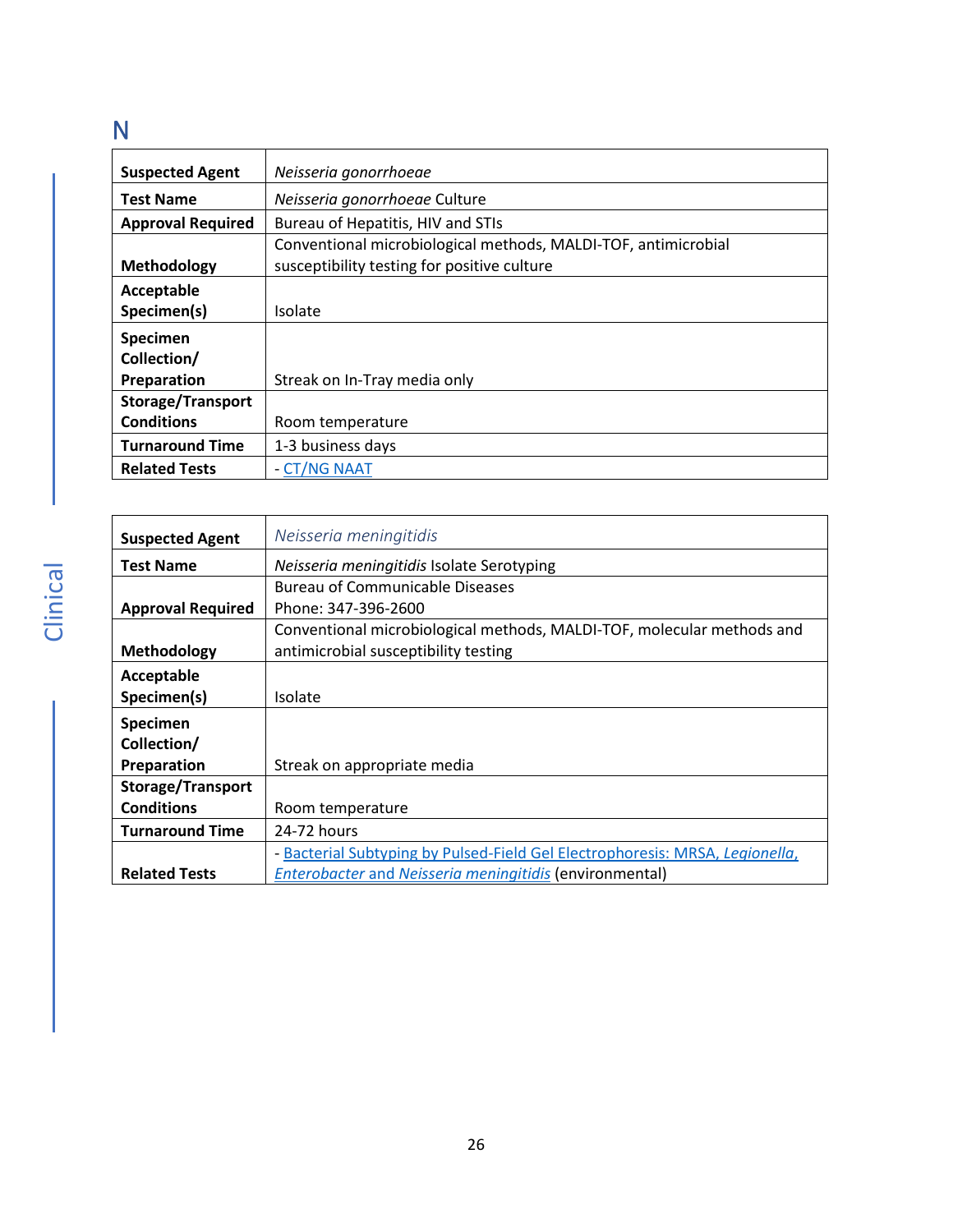<span id="page-26-0"></span>

| <b>Suspected Agent</b>   | <b>Norovirus</b>                                                             |
|--------------------------|------------------------------------------------------------------------------|
| <b>Test Name</b>         | Norovirus Group 1 and 2 Real-Time RT-PCR                                     |
|                          | <b>Bureau of Communicable Diseases</b>                                       |
| <b>Approval Required</b> | Phone: 347-396-2600                                                          |
| Methodology              | Qualitative multiplex real-time RT-PCR                                       |
| Acceptable               |                                                                              |
| Specimen(s)              | Stool (≥ 0.5 ml; 0.5 g)                                                      |
| Specimen                 |                                                                              |
| Collection/              | Transfer stool to a leak-proof, sterile container. Do not add specimen to    |
| Preparation              | container with preservative/transport medium.                                |
|                          | Store and ship refrigerated with cold packs within 72 hours from collection. |
| Storage/Transport        | Relatedly, freeze at -70°C and ship with dry ice. NOTE: Specimens received   |
| <b>Conditions</b>        | older than 72 hours (refrigerated) will be rejected.                         |
| <b>Turnaround Time</b>   | 3-5 business days                                                            |
| <b>Related Tests</b>     | - Gastrointestinal Pathogen PCR Panel                                        |

### <span id="page-26-1"></span>O

<span id="page-26-2"></span>

| <b>Suspected Agent</b>   | Orthopox viruses                                                     |
|--------------------------|----------------------------------------------------------------------|
|                          | Smallpox Rule Out Real-Time PCR (Orthopox Virus/Non-Variola Orthopox |
| <b>Test Name</b>         | Virus PCR)                                                           |
|                          | <b>Bureau of Communicable Diseases</b>                               |
| <b>Approval Required</b> | Phone: 347-396-2600                                                  |
| Methodology              | Qualitative real-time RT-PCR                                         |
| Acceptable               |                                                                      |
| Specimen(s)              | <b>Contact PHL</b>                                                   |
| Specimen                 |                                                                      |
| Collection/              |                                                                      |
| Preparation              | <b>Contact PHL</b>                                                   |
| Storage/Transport        |                                                                      |
| <b>Conditions</b>        | <b>Contact PHL</b>                                                   |
| <b>Turnaround Time</b>   | 1-2 business days                                                    |
| <b>Related Tests</b>     |                                                                      |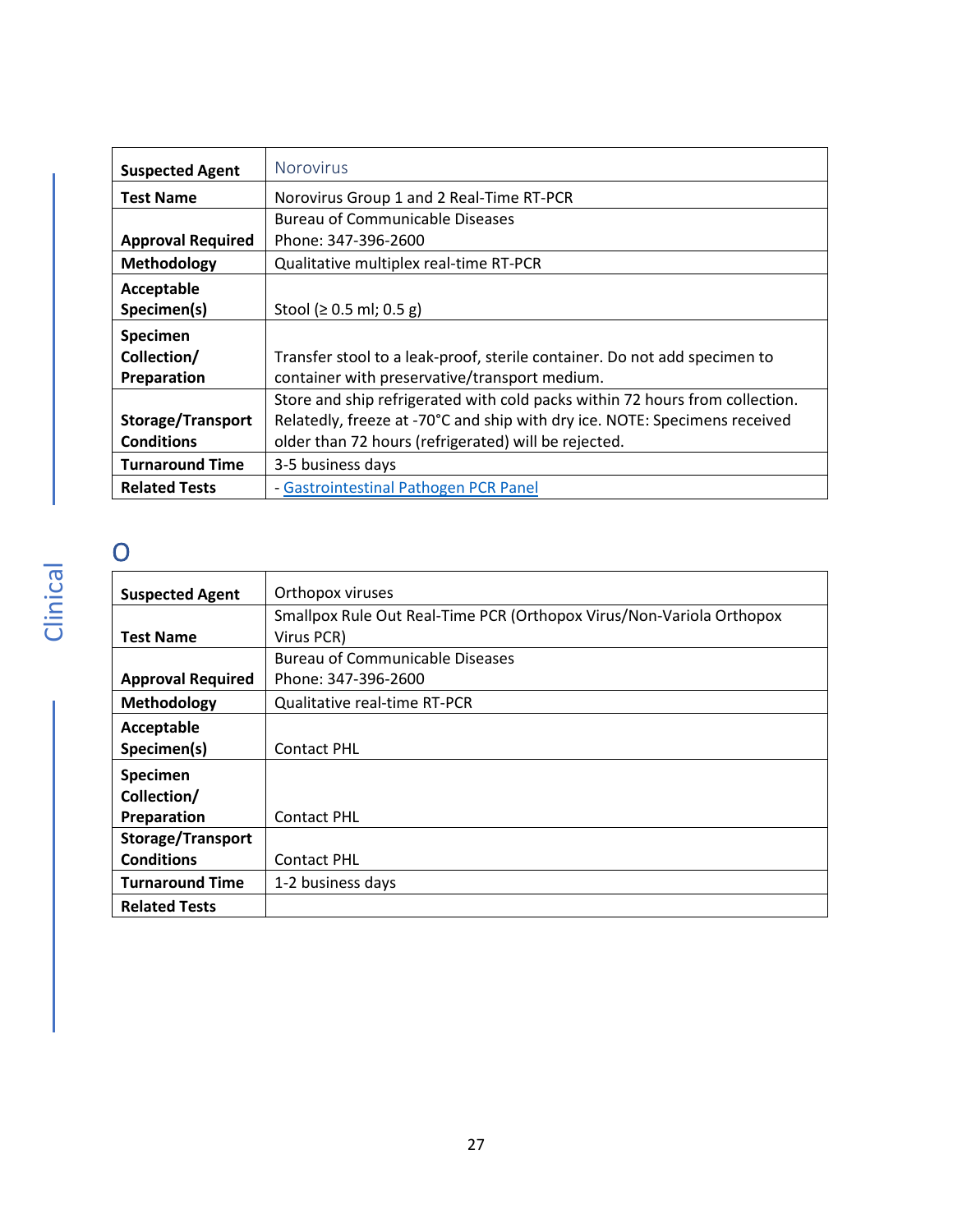### <span id="page-27-0"></span>R

<span id="page-27-1"></span>

| <b>Suspected Agent</b>   | Rabies virus                                                                   |
|--------------------------|--------------------------------------------------------------------------------|
| <b>Test Name</b>         | Rabies Virus Direct Fluorescent Antibody Test (animal specimens)               |
| <b>Approval Required</b> | <b>Veterinary Public Health Service</b>                                        |
| Methodology              | Direct fluorescent antibody test                                               |
| Acceptable               | Refrigerated head of suspected animal only. Bats (killed) may be submitted as  |
| Specimen(s)              | whole carcass.                                                                 |
| Specimen                 | All animals for rabies diagnosis should be reported first to Veterinary Public |
| Collection/              | Health Service 212-676-2120 between 9am-5pm weekdays and to Poison             |
| Preparation              | Control 212-POISONS after normal working hours.                                |
| <b>Storage/Transport</b> |                                                                                |
| <b>Conditions</b>        | Store and ship at 2-8°C with cold packs as soon as possible                    |
|                          | 24 hours (Emergency Turn-around-time: 6 hours after received by the Rabies     |
| <b>Turnaround Time</b>   | Laboratory)                                                                    |
| <b>Related Tests</b>     | - Rabies Virus Clinical Ante-Mortem Diagnosis of Human Rabies                  |

<span id="page-27-2"></span>

| <b>Suspected Agent</b>   | Rabies virus                                                       |
|--------------------------|--------------------------------------------------------------------|
| <b>Test Name</b>         | Rabies Virus Clinical Ante-Mortem Diagnosis of Human Rabies        |
| <b>Approval Required</b> |                                                                    |
| Methodology              | Send out (NYS Wadsworth)                                           |
| Acceptable               |                                                                    |
| Specimen(s)              | See: http://www.wadsworth.org/rabies/prof/ante.htm                 |
| Specimen                 |                                                                    |
| Collection/              |                                                                    |
| Preparation              | See: http://www.wadsworth.org/rabies/prof/ante.htm                 |
| <b>Storage/Transport</b> |                                                                    |
| <b>Conditions</b>        | See: http://www.wadsworth.org/rabies/prof/ante.htm                 |
| <b>Turnaround Time</b>   | 1-4 weeks                                                          |
| <b>Related Tests</b>     | - Rabies Virus Direct Fluorescent Antibody Test (animal specimens) |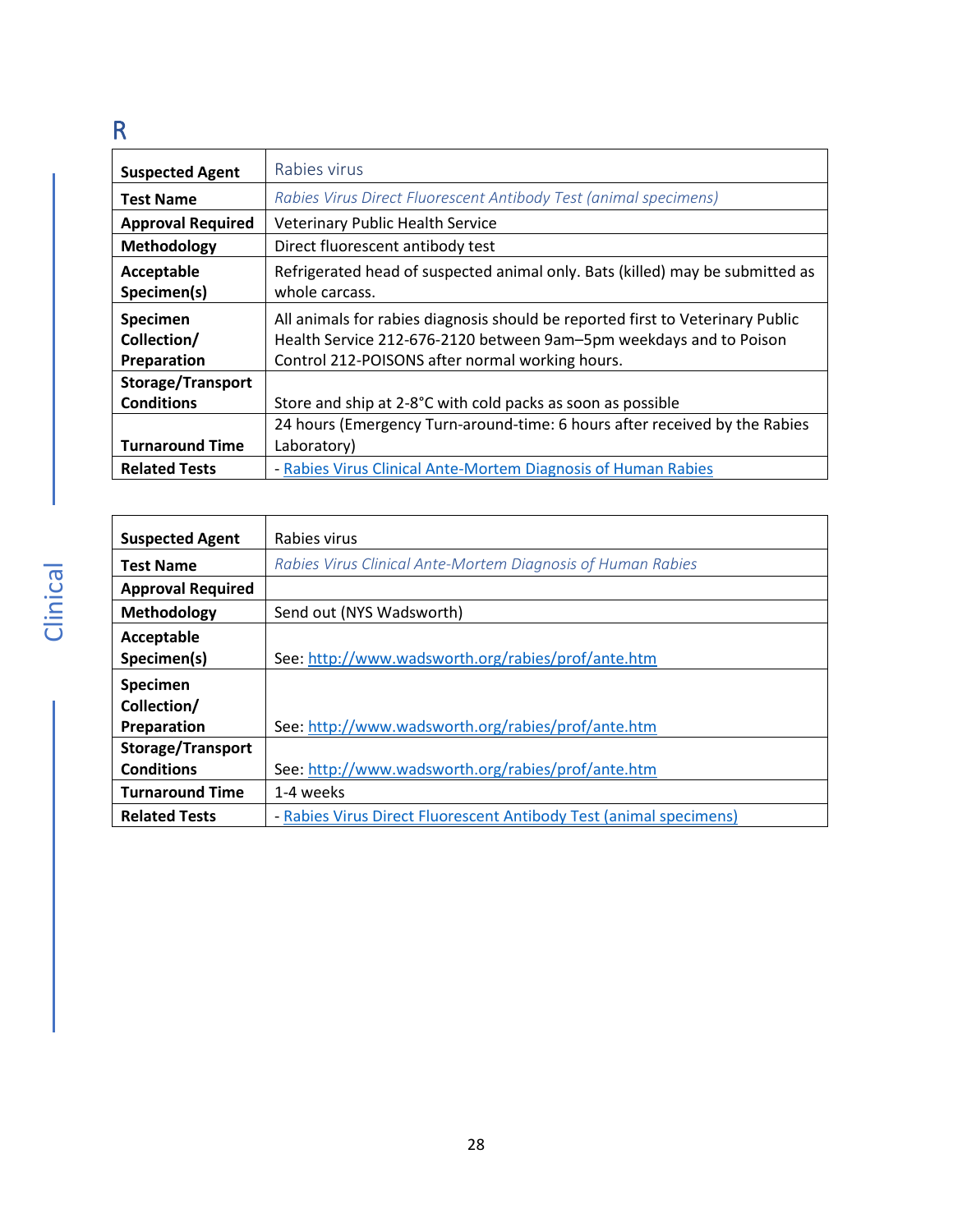<span id="page-28-0"></span>

|                                        | Respiratory Pathogen Panel                                                      |
|----------------------------------------|---------------------------------------------------------------------------------|
|                                        | Adenovirus                                                                      |
|                                        | Coronavirus 229E                                                                |
|                                        | Coronavirus HKU1                                                                |
|                                        | <b>Coronavirus NL63</b>                                                         |
|                                        | Coronavirus OC43                                                                |
|                                        | Influenza A                                                                     |
|                                        | Influenza A/H3                                                                  |
|                                        | Influenza A/2009-H1                                                             |
|                                        | Influenza B                                                                     |
|                                        | Human Metapneumovirus                                                           |
|                                        | Human Rhinovirus/Enterovirus                                                    |
|                                        | Parainfluenza 1 (PIV1)                                                          |
|                                        | Parainfluenza 2 (PIV2)                                                          |
|                                        | Parainfluenza 3 (PIV3)                                                          |
|                                        | Parainfluenza 4 (PIV4)                                                          |
|                                        | <b>Respiratory Syncytial Virus</b>                                              |
|                                        | Bordetella parapertussis                                                        |
|                                        | Bordetella pertussis                                                            |
|                                        | Chlamydophila/Chlamydia pneumoniae                                              |
| <b>Suspected Agent</b>                 | Mycoplasma pneumoniae                                                           |
| <b>Test Name</b>                       | Respiratory Pathogen PCR Panel (excludes SARS-CoV-2)                            |
|                                        | <b>Bureau of Communicable Diseases</b>                                          |
| <b>Approval Required</b>               | Phone: 347-396-2600                                                             |
| Methodology                            | Qualitative multiplex real-time PCR                                             |
| Acceptable                             |                                                                                 |
| Specimen(s)                            | Nasopharyngeal swab in viral transport medium (3 ml)                            |
|                                        |                                                                                 |
| Specimen<br>Collection/                | Collect: Use a flocked, flexible-shaft nasopharyngeal swab and place in 3 ml of |
| Preparation                            | viral transport medium.                                                         |
|                                        | Store and ship refrigerated with cold packs within 72 hours from collection.    |
|                                        | Relatedly, freeze at -70°C and ship with dry ice. NOTE: Specimens received      |
|                                        | older than 72 hours (refrigerated) or older than 30 days (frozen) will be       |
| Storage/Transport<br><b>Conditions</b> | rejected.                                                                       |
|                                        |                                                                                 |
| <b>Turnaround Time</b>                 | 1-3 business days                                                               |
|                                        | - Influenza A and B Virus Real-Time RT-PCR with Subtyping                       |
|                                        | - CDC SARS-CoV-2/Influenza A and B Real-Time RT-PCR                             |
| <b>Related Tests</b>                   | - Bordetella pertussis Culture                                                  |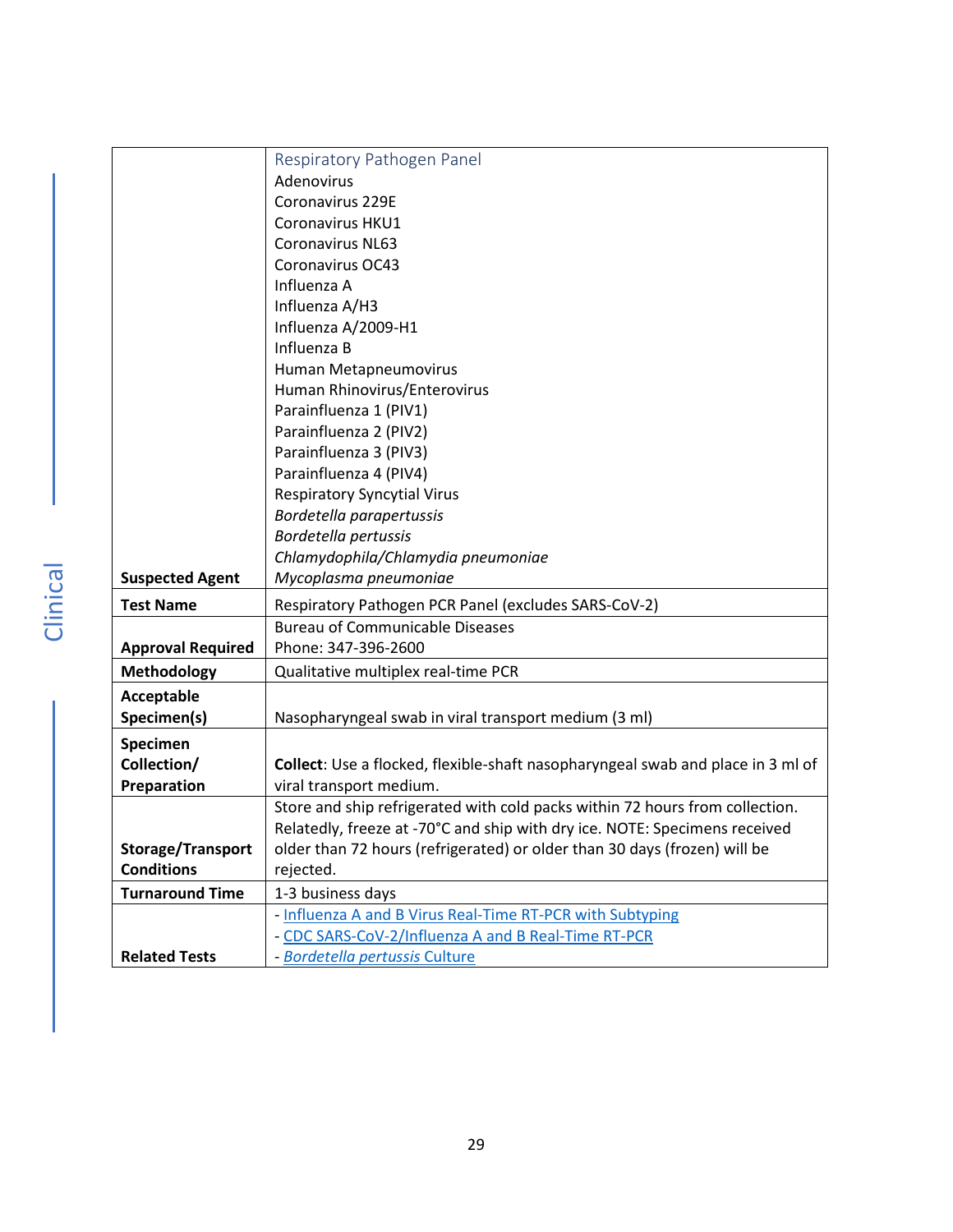<span id="page-29-0"></span>

| <b>Suspected Agent</b>   | Rubella virus                                                                  |
|--------------------------|--------------------------------------------------------------------------------|
| <b>Test Name</b>         | Rubella Virus, IgG Antibodies                                                  |
|                          | <b>Bureau of Immunization</b>                                                  |
| <b>Approval Required</b> | Phone: 347-396-2402                                                            |
| <b>Methodology</b>       | Qualitative chemiluminescent immunoassay                                       |
| Acceptable               |                                                                                |
| Specimen(s)              | Serum ( $\geq 1$ ml); blood ( $\geq 4$ ml)                                     |
|                          | Collect: Blood in red-top tube or serum in Serum Separator Tube (SST; red-     |
|                          | speckled or gold top tube).                                                    |
| Specimen                 | Prepare: After collection, allow specimen to clot completely at room           |
| Collection/              | temperature. Separate serum from cells by centrifugation. Blood can be         |
| Preparation              | collected in red top tube and submitted to PHL for processing.                 |
| <b>Storage/Transport</b> | Store and ship refrigerated with cold packs within 72 hours. Relatedly, freeze |
| <b>Conditions</b>        | separated serum at -20°C or below and ship with dry ice.                       |
| <b>Turnaround Time</b>   | 1-3 business days                                                              |
| <b>Related Tests</b>     | - Rubella Virus, IgM Antibodies                                                |

<span id="page-29-1"></span>

| <b>Suspected Agent</b>   | Rubella virus                                                                  |
|--------------------------|--------------------------------------------------------------------------------|
| <b>Test Name</b>         | Rubella Virus, IgM Antibodies                                                  |
|                          | <b>Bureau of Immunization</b>                                                  |
| <b>Approval Required</b> | Phone: 347-396-2402                                                            |
| Methodology              | Qualitative chemiluminescent immunoassay                                       |
| Acceptable               |                                                                                |
| Specimen(s)              | Serum ( $\geq 1$ ml); blood ( $\geq 4$ ml)                                     |
|                          | Collect: Blood in red-top tube or serum in Serum Separator Tube (SST; red-     |
|                          | speckled or gold top tube).                                                    |
| Specimen                 | <b>Prepare:</b> After collection, allow specimen to clot completely at room    |
| Collection/              | temperature. Separate serum from cells by centrifugation. Blood can be         |
| Preparation              | collected in red top tube and submitted to PHL for processing.                 |
| <b>Storage/Transport</b> | Store and ship refrigerated with cold packs within 72 hours. Relatedly, freeze |
| <b>Conditions</b>        | separated serum at -20°C or below and ship with dry ice.                       |
| <b>Turnaround Time</b>   | 1-3 business days                                                              |
| <b>Related Tests</b>     | - Rubella Virus, IgG Antibodies                                                |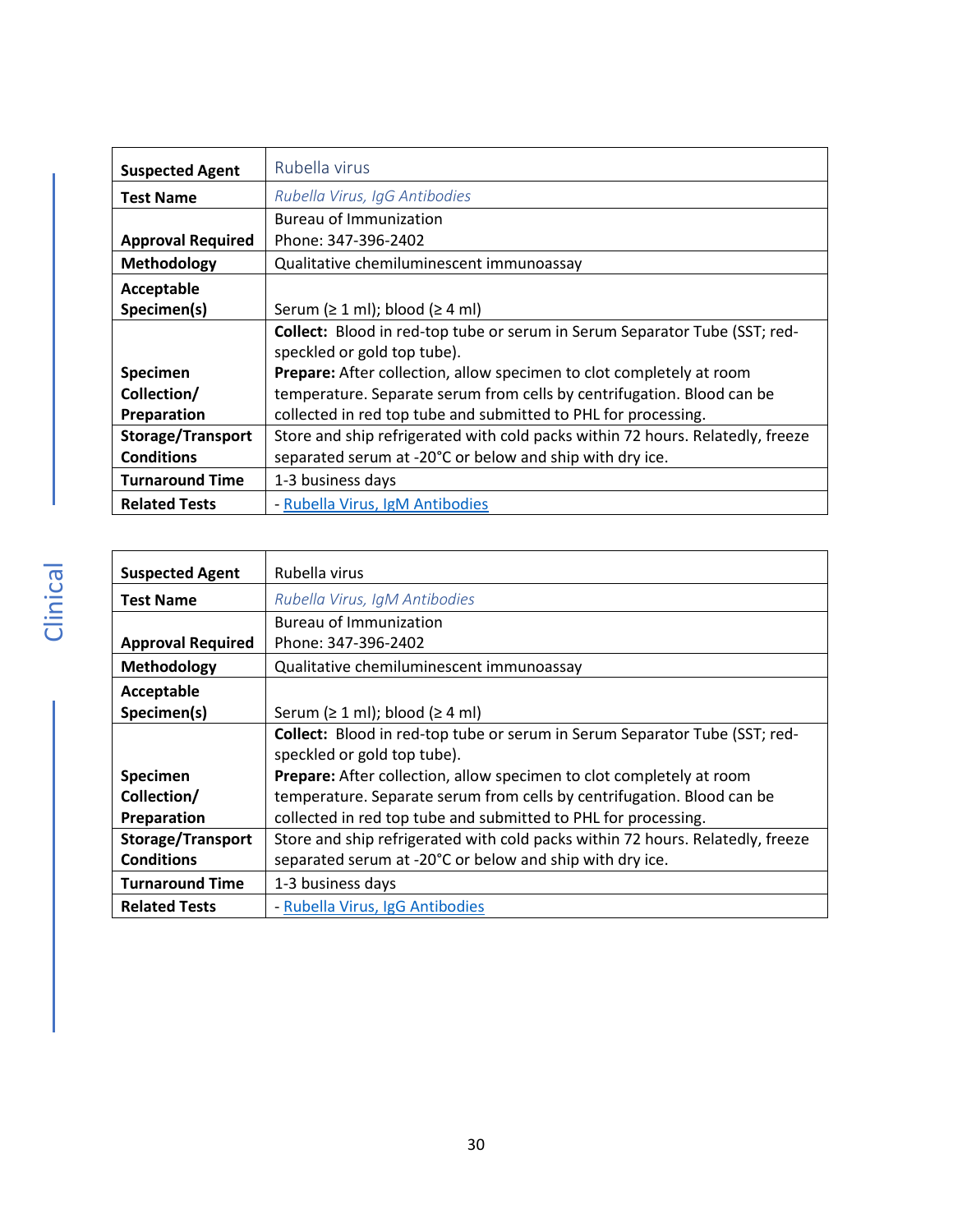### <span id="page-30-0"></span>S

<span id="page-30-1"></span>

| <b>Suspected Agent</b>   | Salmonella enterica ser. Typhi/Paratyphi                                  |
|--------------------------|---------------------------------------------------------------------------|
| <b>Test Name</b>         | Salmonella enterica ser. Typhi/Paratyphi Rule Out                         |
| <b>Approval Required</b> | Department of Health and Mental Hygiene only                              |
| Methodology              | Identification by conventional biochemicals and serotyping by serology    |
| Acceptable               |                                                                           |
| Specimen(s)              | Isolate                                                                   |
| Specimen                 |                                                                           |
| Collection/              |                                                                           |
| Preparation              | Streak on appropriate media                                               |
| <b>Storage/Transport</b> |                                                                           |
| <b>Conditions</b>        | Room temperature                                                          |
| <b>Turnaround Time</b>   | 3-10 business days                                                        |
|                          | - Bacterial Subtyping by Whole Genome Sequencing: Salmonella, Escherichia |
|                          | coli, Shigella, Listeria and Campylobacter (environmental)                |
| <b>Related Tests</b>     | - Gastrointestinal Pathogen PCR Panel                                     |

<span id="page-30-2"></span>

|                          | SARS-CoV-2                                                                   |
|--------------------------|------------------------------------------------------------------------------|
|                          | Influenza A                                                                  |
| <b>Suspected Agent</b>   | Influenza B                                                                  |
| <b>Test Name</b>         | CDC SARS-CoV-2/Influenza A and B Real-Time RT-PCR                            |
| <b>Approval Required</b> | PHL                                                                          |
| Methodology              | Qualitative multiplex real-time RT-PCR                                       |
| Acceptable               |                                                                              |
| Specimen(s)              | Nasopharyngeal swab in viral transport medium (3 ml)                         |
| Specimen                 |                                                                              |
| Collection/              | Use a flocked, flexible-shaft nasopharyngeal swab and place in 3 ml of viral |
| Preparation              | transport medium.                                                            |
| Storage/Transport        | Store and ship refrigerated with cold packs within 72 hours from collection. |
| <b>Conditions</b>        | Relatedly, freeze at -70°C and ship with dry ice                             |
| <b>Turnaround Time</b>   | 1-3 business days                                                            |
|                          | - Influenza A and B Virus Real-Time RT-PCR with Subtyping                    |
|                          | - XpertXpress SARS-CoV-2/Influenza A and B/RSV Real-Time RT-PCR              |
|                          | - Aptima SARS-CoV-2 NAAT                                                     |
|                          | - SARS-CoV-2 Subtyping by Whole Genome Sequencing (WGS)                      |
|                          | - SARS-CoV-2 Virus Spike, IgG Antibodies                                     |
| <b>Related Tests</b>     | - SARS-CoV-2 Virus Nucleocapsid, Total Antibodies                            |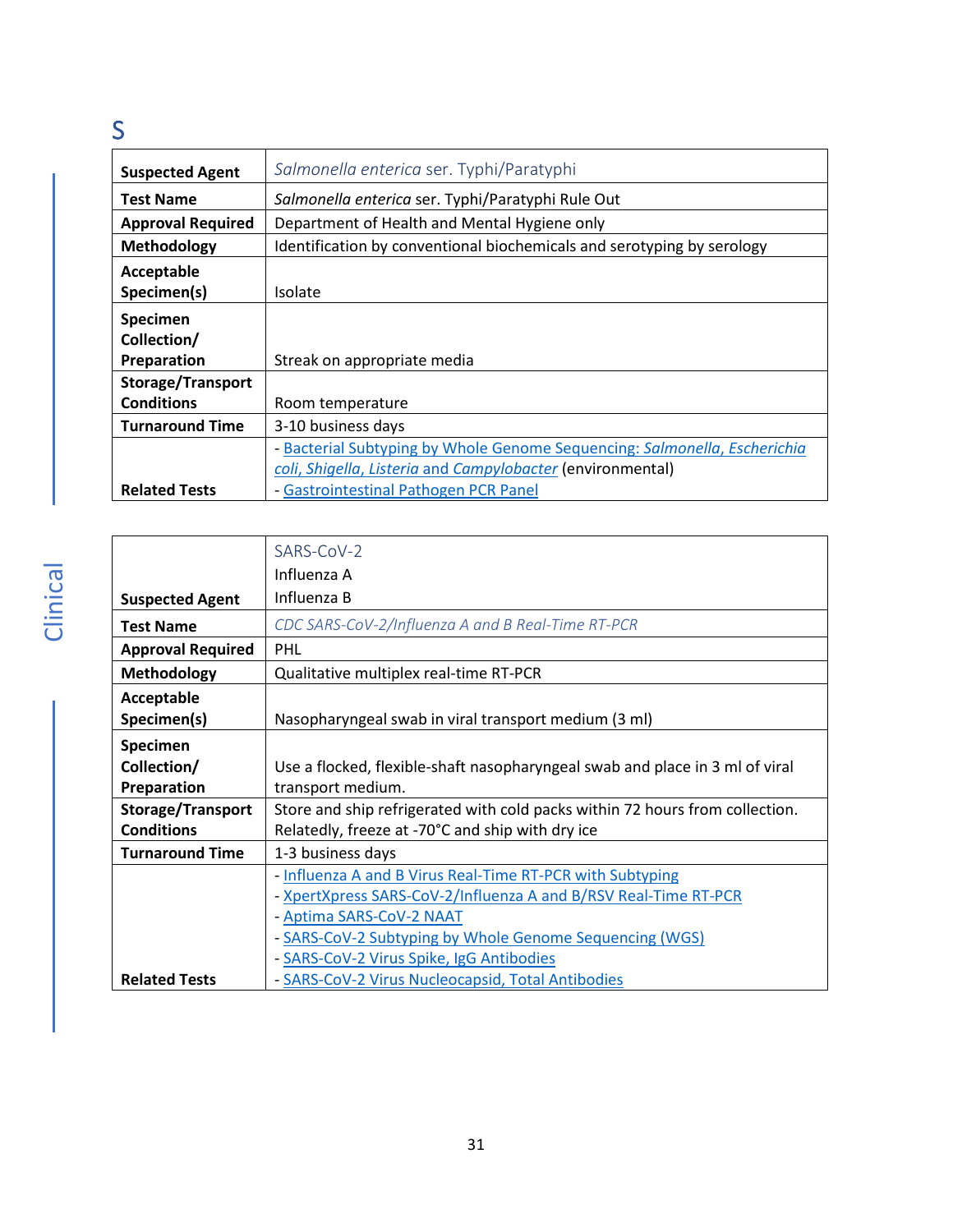<span id="page-31-1"></span>

|                          | SARS-CoV-2                                                                   |
|--------------------------|------------------------------------------------------------------------------|
|                          | Influenza A                                                                  |
|                          | Influenza B                                                                  |
| <b>Suspected Agent</b>   | <b>RSV</b>                                                                   |
| <b>Test Name</b>         | XpertXpress SARS-CoV-2/Influenza A and B/RSV Real-Time RT-PCR                |
| <b>Approval Required</b> | PHL                                                                          |
| Methodology              | Qualitative multiplex real-time RT-PCR                                       |
| Acceptable               |                                                                              |
| Specimen(s)              | Nasopharyngeal swab in viral transport medium (3 ml)                         |
| Specimen                 |                                                                              |
| Collection/              | Use a flocked, flexible-shaft nasopharyngeal swab and place in 3 ml of viral |
| Preparation              | transport medium.                                                            |
| Storage/Transport        | Store and ship refrigerated with cold packs within 72 hours from collection. |
| <b>Conditions</b>        | Relatedly, freeze at -70°C and ship with dry ice                             |
| <b>Turnaround Time</b>   | 1-3 business days                                                            |
|                          | - Influenza A and B Virus Real-Time RT-PCR with Subtyping                    |
|                          | - CDC SARS-CoV-2/Influenza A and B Real-Time RT-PCR                          |
|                          | - Aptima SARS-CoV-2 NAAT                                                     |
|                          | - SARS-CoV-2 Subtyping by Whole Genome Sequencing (WGS)                      |
|                          | - SARS-CoV-2 Virus Spike, IgG Antibodies                                     |
| <b>Related Tests</b>     | - SARS-CoV-2 Virus Nucleocapsid, Total Antibodies                            |

<span id="page-31-2"></span><span id="page-31-0"></span>

| <b>Suspected Agent</b>   | SARS-CoV-2                                                                   |
|--------------------------|------------------------------------------------------------------------------|
| <b>Test Name</b>         | Aptima SARS-CoV-2 NAAT                                                       |
| <b>Approval Required</b> | Approved for Department of Homeless Services only                            |
| Methodology              | Qualitative transcription-mediated amplification                             |
| Acceptable               | Nasopharyngeal swab (preferred), nasal swab or oropharyngeal swab in viral   |
| Specimen(s)              | transport medium (3 ml)                                                      |
| <b>Specimen</b>          |                                                                              |
| Collection/              | Use a flocked, flexible-shaft nasopharyngeal swab and place in 3 ml of viral |
| Preparation              | transport medium.                                                            |
| <b>Storage/Transport</b> | Store and ship refrigerated with cold packs within 72 hours from collection. |
| <b>Conditions</b>        | Relatedly, freeze at -70°C and ship with dry ice                             |
| <b>Turnaround Time</b>   | 1-3 business days                                                            |
|                          | - CDC SARS-CoV-2/Influenza A and B Real-Time RT-PCR                          |
|                          | - XpertXpress SARS-CoV-2/Influenza A and B/RSV Real-Time RT-PCR              |
|                          | - SARS-CoV-2 Subtyping by Whole Genome Sequencing (WGS)                      |
|                          | - SARS-CoV-2 Virus Spike, IgG Antibodies                                     |
| <b>Related Tests</b>     | - SARS-CoV-2 Virus Nucleocapsid, Total Antibodies                            |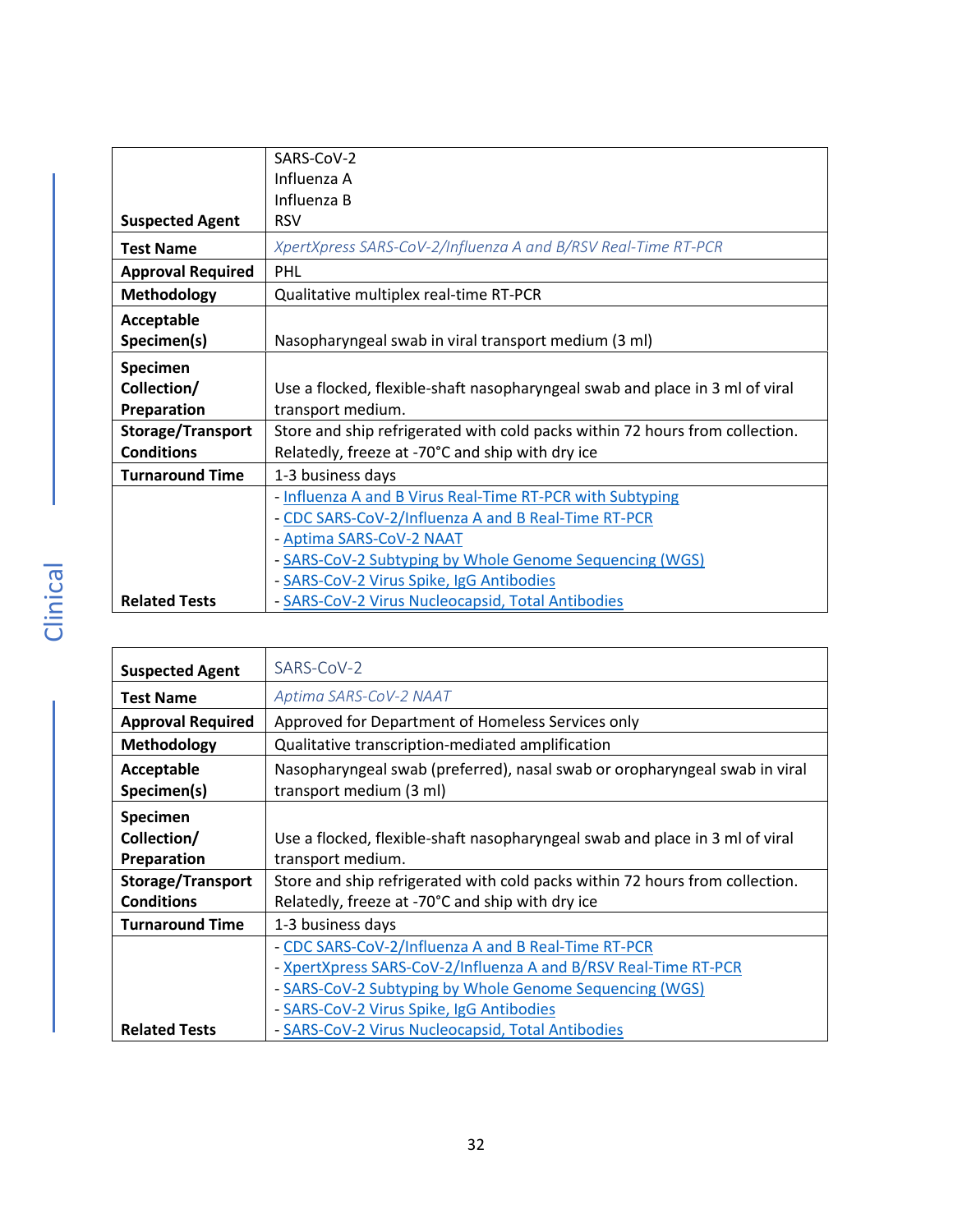<span id="page-32-0"></span>

| <b>Suspected Agent</b>   | SARS-CoV-2                                                                     |
|--------------------------|--------------------------------------------------------------------------------|
| <b>Test Name</b>         | SARS-CoV-2 Subtyping by Whole Genome Sequencing (WGS)                          |
|                          | <b>Bureau of Communicable Diseases</b>                                         |
| <b>Approval Required</b> | Phone: 347-396-2600                                                            |
| <b>Methodology</b>       | ARTIC PCR tiling of SARS-CoV-2 cDNA and Illumina/Nanopore sequencing           |
| Acceptable               |                                                                                |
| Specimen(s)              | Nasopharyngeal swab in viral transport medium (3 ml)                           |
| Specimen                 |                                                                                |
| Collection/              | Use a flocked, flexible-shaft nasopharyngeal swab and place in 3 ml of viral   |
| Preparation              | transport medium.                                                              |
| <b>Storage/Transport</b> | Store and ship refrigerated (with cold packs) within 72 hours from collection. |
| <b>Conditions</b>        | Relatedly, freeze at -70°C and ship with dry ice                               |
| <b>Turnaround Time</b>   | 3-8 business days                                                              |
|                          | - CDC SARS-CoV-2/Influenza A and B Real-Time RT-PCR                            |
|                          | - XpertXpress SARS-CoV-2/Influenza A and B/RSV Real-Time RT-PCR                |
|                          | - Aptima SARS-CoV-2 NAAT                                                       |
|                          | - SARS-CoV-2 Virus Spike, IgG Antibodies                                       |
| <b>Related Tests</b>     | - SARS-CoV-2 Virus Nucleocapsid, Total Antibodies                              |

<span id="page-32-1"></span>

| <b>Suspected Agent</b>   | SARS-CoV-2                                                                     |
|--------------------------|--------------------------------------------------------------------------------|
| <b>Test Name</b>         | SARS-CoV-2 Virus Spike, IgG Antibodies                                         |
| <b>Approval Required</b> | PHL                                                                            |
| <b>Methodology</b>       | Qualitative chemiluminescent immunoassay                                       |
| Acceptable               |                                                                                |
| Specimen(s)              | Plasma ( $\geq 1$ ml); serum ( $\geq 1$ ml); blood ( $\geq 4$ ml)              |
|                          | Collect: Plasma in Green (Sodium/Lithium Heparin) or Pink (K2EDTA). Serum      |
|                          | in Serum Separator Tube (SST, red-speckled or gold-top tube).                  |
| Specimen                 | Prepare: After collection, allow specimen to clot completely at room           |
| Collection/              | temperature. Separate serum from cells by centrifugation. Blood can be         |
| Preparation              | collected in red-top tube and submitted to PHL for processing                  |
| Storage/Transport        | Store and ship refrigerated with cold packs within 72 hours. Relatedly, freeze |
| <b>Conditions</b>        | separated plasma or serum at -20°C or below and ship with dry ice.             |
| <b>Turnaround Time</b>   | 1-10 business days                                                             |
|                          | - CDC SARS-CoV-2/Influenza A and B Real-Time RT-PCR                            |
|                          | - XpertXpress SARS-CoV-2/Influenza A and B/RSV Real-Time RT-PCR                |
|                          | - Aptima SARS-CoV-2 NAAT                                                       |
|                          | - SARS-CoV-2 Subtyping by Whole Genome Sequencing (WGS)                        |
| <b>Related Tests</b>     | - SARS-CoV-2 Virus Nucleocapsid, Total Antibodies                              |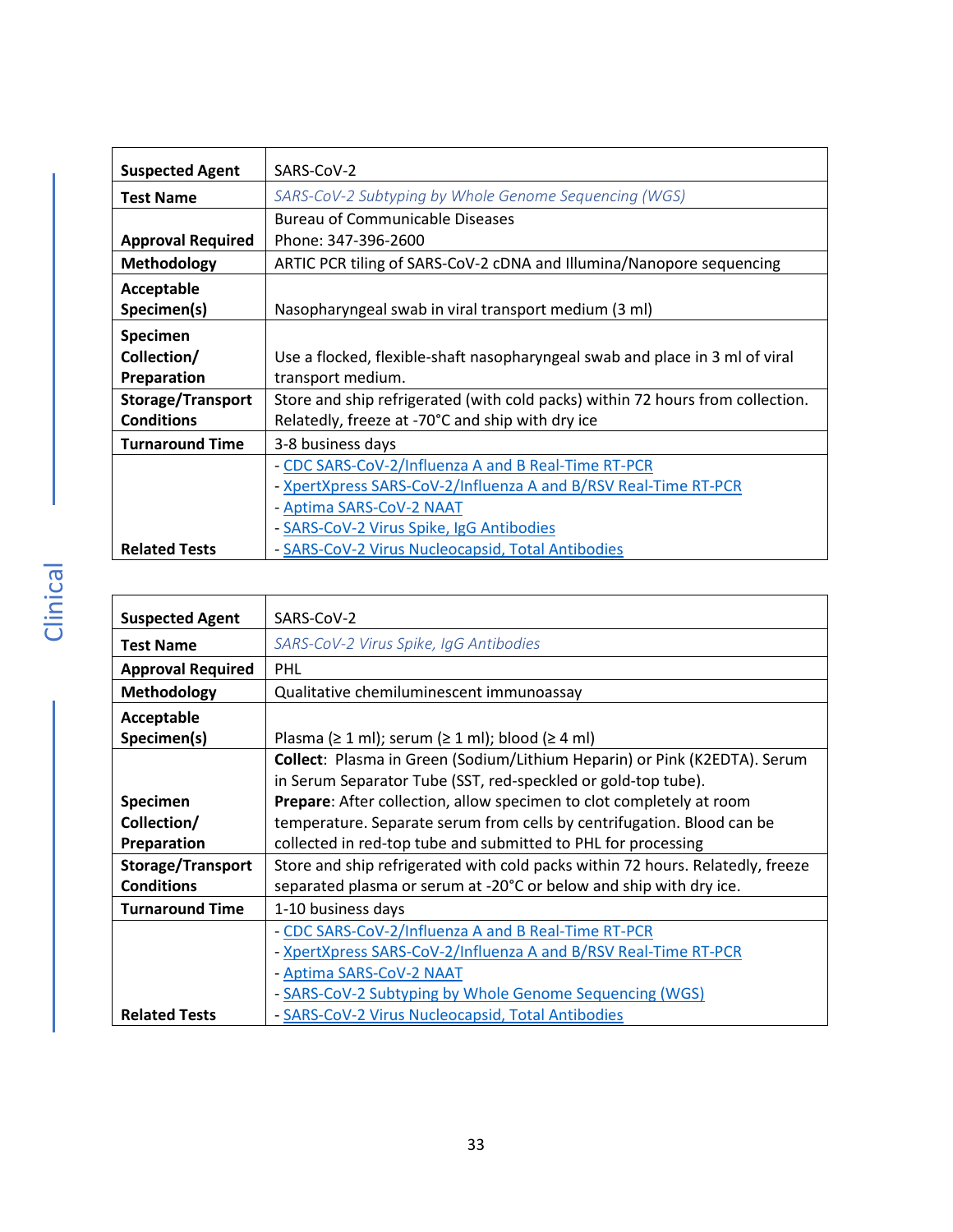<span id="page-33-0"></span>

| <b>Suspected Agent</b>   | SARS-CoV-2                                                                     |
|--------------------------|--------------------------------------------------------------------------------|
| <b>Test Name</b>         | SARS-CoV-2 Virus Nucleocapsid, Total Antibodies                                |
| <b>Approval Required</b> | PHL                                                                            |
| <b>Methodology</b>       | Qualitative enzyme-linked immunoassay                                          |
| Acceptable               |                                                                                |
| Specimen(s)              | Plasma ( $\geq 1$ ml); serum ( $\geq 1$ ml); blood ( $\geq 4$ ml)              |
|                          | Collect: Plasma in Lavender (EDTA), Pink (K2EDTA), or Plasma Preparation       |
|                          | Tube (PPT). Serum in Serum Separator Tube (SST, red-speckled or gold-top       |
|                          | tube).                                                                         |
|                          | Prepare: After collection, allow specimen to clot completely at room           |
|                          | temperature. Separate serum from cells within 2 hours of collection by         |
| Specimen                 | centrifugation. Specimens not separated within 2 hours should be               |
| Collection/              | refrigerated immediately. Blood specimens must be received within 72 hours     |
| Preparation              | after collection                                                               |
| <b>Storage/Transport</b> | Store and ship refrigerated with cold packs within 72 hours. Relatedly, freeze |
| <b>Conditions</b>        | separated plasma or serum at -20°C or below and ship with dry ice.             |
| <b>Turnaround Time</b>   | 1-10 business days                                                             |
|                          | - CDC SARS-CoV-2/Influenza A and B Real-Time RT-PCR                            |
|                          | - XpertXpress SARS-CoV-2/Influenza A and B/RSV Real-Time RT-PCR                |
|                          | - Aptima SARS-CoV-2 NAAT                                                       |
|                          | - SARS-CoV-2 Subtyping by Whole Genome Sequencing (WGS)                        |
| <b>Related Tests</b>     | - SARS-CoV-2 Virus Spike, IgG Antibodies                                       |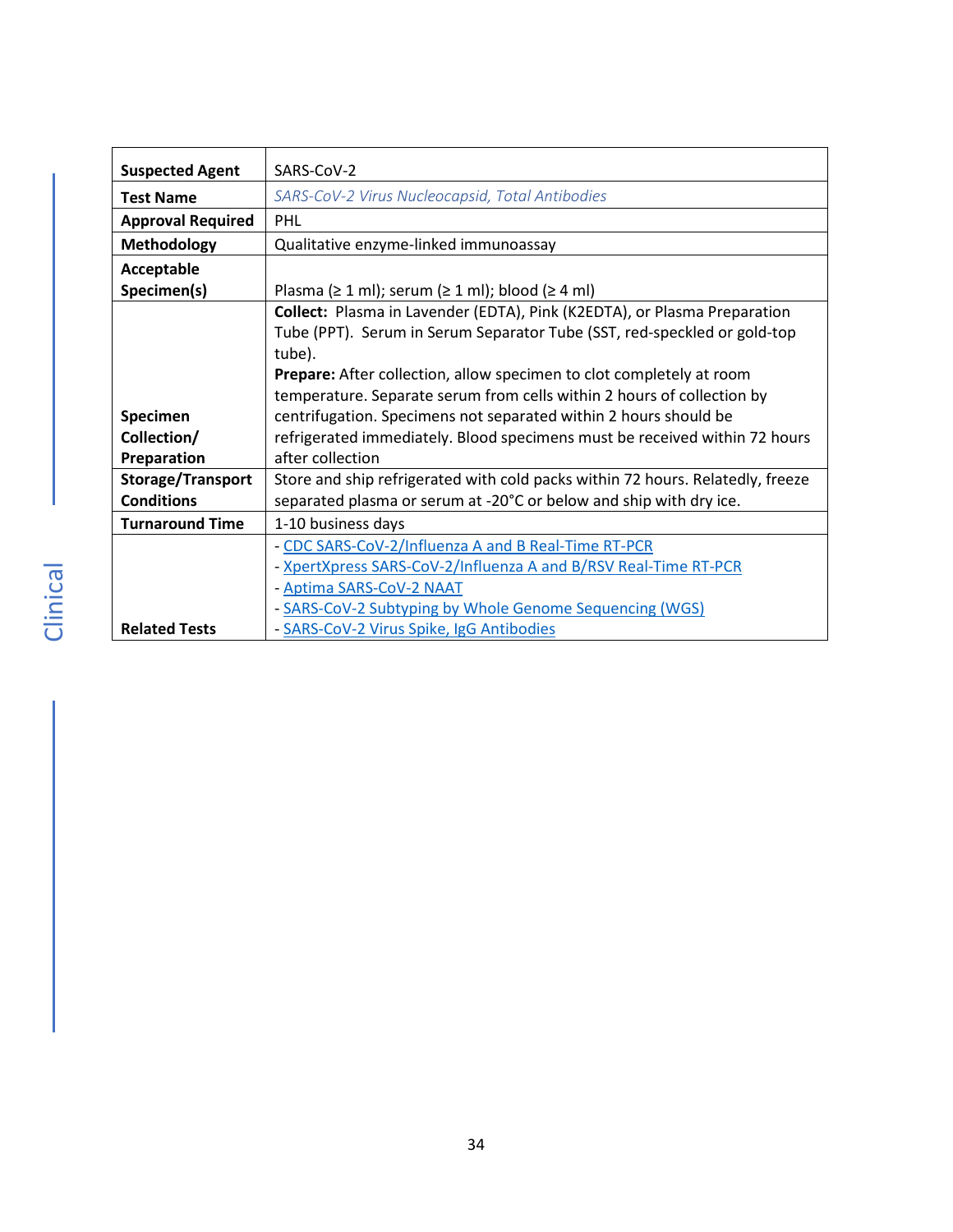<span id="page-34-0"></span>

| <b>Suspected Agent</b>   | Shiga toxin-producing Escherichia coli                                          |
|--------------------------|---------------------------------------------------------------------------------|
| <b>Test Name</b>         | Shiga Toxin-Producing Escherichia coli Rule Out                                 |
| <b>Approval Required</b> |                                                                                 |
|                          | Culture; enzyme immunoassay for Shiga toxin I & II. If positive, identification |
| <b>Methodology</b>       | and serotyping                                                                  |
| Acceptable               |                                                                                 |
| Specimen(s)              | Stool or GN broth                                                               |
| <b>Specimen</b>          |                                                                                 |
| Collection/              |                                                                                 |
| Preparation              | Collect in a sterile container                                                  |
| <b>Storage/Transport</b> |                                                                                 |
| <b>Conditions</b>        | Send on cold pack                                                               |
| <b>Turnaround Time</b>   | 2-4 business days                                                               |
|                          | - Bacterial Subtyping by Whole Genome Sequencing: Salmonella, Escherichia       |
|                          | coli, Shigella, Listeria and Campylobacter (environmental)                      |
|                          | - STEC (non-O157:H7) Detection in Food (environmental)                          |
| <b>Related Tests</b>     | - Gastrointestinal Pathogen PCR Panel (clinical)                                |

<span id="page-34-1"></span>

| <b>Suspected Agent</b>   | Shigella spp.                                                                |
|--------------------------|------------------------------------------------------------------------------|
| <b>Test Name</b>         | Shigella spp. Serotyping and Antimicrobial Susceptibility Testing            |
| <b>Approval Required</b> |                                                                              |
| Methodology              | Conventional biochemical serotyping and antimicrobial susceptibility testing |
| Acceptable               |                                                                              |
| Specimen(s)              | Isolate                                                                      |
| Specimen                 |                                                                              |
| Collection/              |                                                                              |
| Preparation              | Streak on appropriate media                                                  |
| <b>Storage/Transport</b> |                                                                              |
| <b>Conditions</b>        | Room temperature                                                             |
| <b>Turnaround Time</b>   | 3-10 business days                                                           |
|                          | - Bacterial Subtyping by Whole Genome Sequencing: Salmonella, Escherichia    |
|                          | coli, Shigella, Listeria and Campylobacter (environmental)                   |
| <b>Related Tests</b>     | - Gastrointestinal Pathogen PCR Panel (clinical)                             |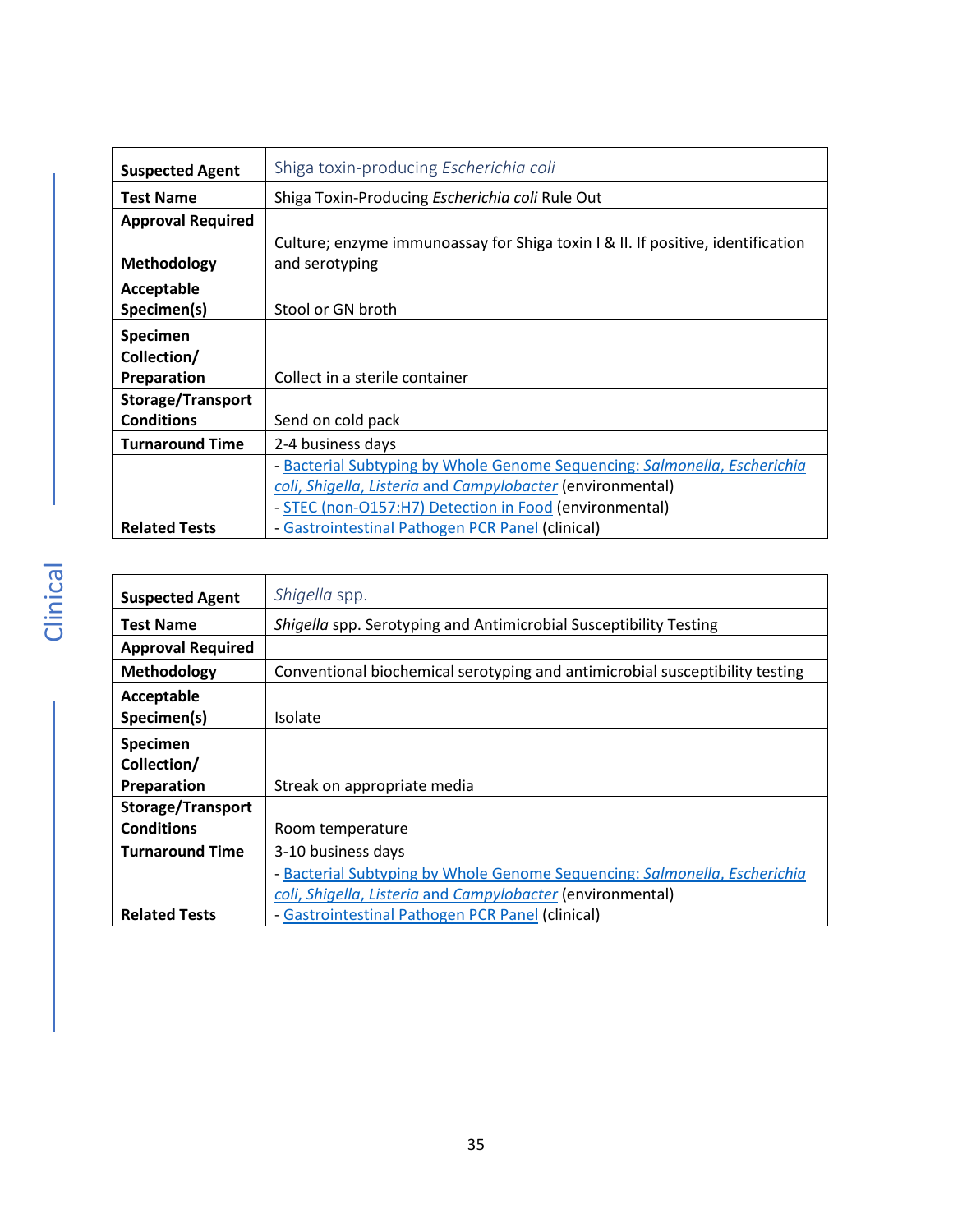<span id="page-35-0"></span>

| <b>Suspected Agent</b>   | Stool culture                                                          |
|--------------------------|------------------------------------------------------------------------|
| <b>Test Name</b>         | Stool Culture                                                          |
|                          | Bureau of Communicable Diseases/Office of Environmental Investigations |
| <b>Approval Required</b> | only                                                                   |
| Methodology              | Conventional biochemicals and serotyping                               |
| Acceptable               |                                                                        |
| Specimen(s)              | Stool                                                                  |
| Specimen                 |                                                                        |
| Collection/              |                                                                        |
| Preparation              | Collect in a sterile container                                         |
| <b>Storage/Transport</b> |                                                                        |
| <b>Conditions</b>        | Room temperature                                                       |
| <b>Turnaround Time</b>   | 3-10 business days                                                     |
| <b>Related Tests</b>     | - Gastrointestinal Pathogen PCR Panel                                  |

### <span id="page-35-1"></span>V

<span id="page-35-2"></span>

| <b>Suspected Agent</b>   | Varicella zoster virus                                                         |
|--------------------------|--------------------------------------------------------------------------------|
| <b>Test Name</b>         | Varicella Zoster Virus (VZV), IgG Antibodies                                   |
|                          | <b>Bureau of Immunization</b>                                                  |
| <b>Approval Required</b> | Phone: 347-396-2402                                                            |
| Methodology              | Qualitative chemiluminescent immunoassay                                       |
| Acceptable               |                                                                                |
| Specimen(s)              | Serum ( $\geq 1$ ml); blood ( $\geq 4$ ml)                                     |
|                          | Collect: Blood in red-top tube or serum in Serum Separator Tube (SST, red-     |
|                          | speckled or gold-top tube).                                                    |
| <b>Specimen</b>          | Prepare: After collection, allow specimen to clot completely at room           |
| Collection/              | temperature. Separate serum from cells by centrifugation. Blood can be         |
| Preparation              | collected in red-top tube and submitted to PHL for processing.                 |
| <b>Storage/Transport</b> | Store and ship refrigerated with cold packs within 72 hours. Relatedly, freeze |
| <b>Conditions</b>        | separated serum at -20°C or below and ship with dry ice.                       |
| <b>Turnaround Time</b>   | 1-3 business days                                                              |
| <b>Related Tests</b>     | - Varicella Zoster Virus (VZV), IgM Antibodies                                 |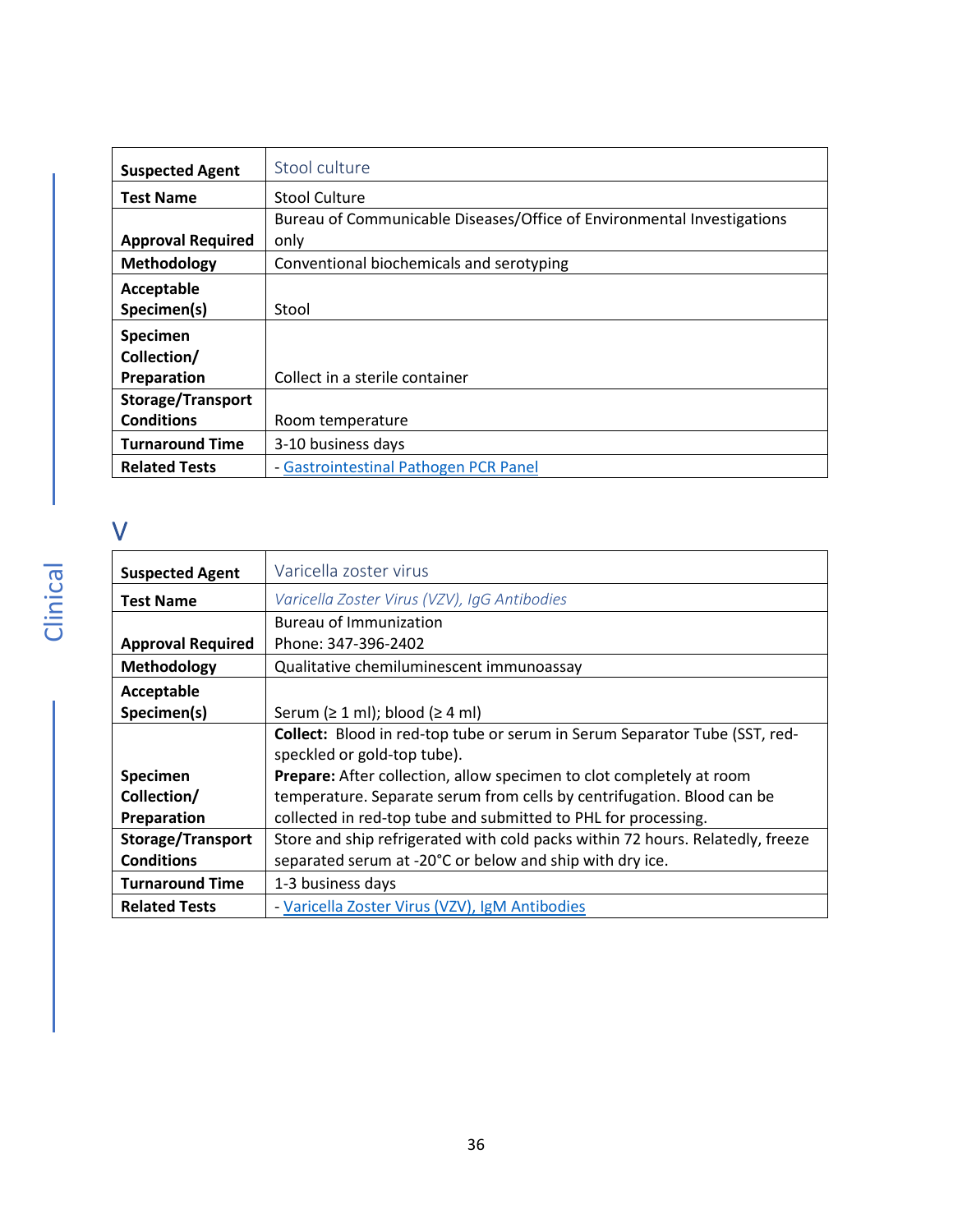<span id="page-36-1"></span>

| <b>Suspected Agent</b>   | Varicella zoster virus                                                         |
|--------------------------|--------------------------------------------------------------------------------|
| <b>Test Name</b>         | Varicella Zoster Virus (VZV), IgM Antibodies                                   |
|                          | Bureau of Immunization                                                         |
| <b>Approval Required</b> | Phone: 347-396-2402                                                            |
| Methodology              | Qualitative enzyme-linked immunoassay                                          |
| Acceptable               |                                                                                |
| Specimen(s)              | Serum $( \geq 1 \text{ ml})$ ; blood $( \geq 4 \text{ ml})$                    |
|                          | Collect: Blood in red-top tube or serum in Serum Separator Tube (SST, red-     |
|                          | speckled or gold-top tube).                                                    |
| <b>Specimen</b>          | Prepare: After collection, allow specimen to clot completely at room           |
| Collection/              | temperature. Separate serum from cells by centrifugation. Blood can be         |
| Preparation              | collected in red-top tube and submitted to PHL for processing.                 |
| <b>Storage/Transport</b> | Store and ship refrigerated with cold packs within 48 hours. Relatedly, freeze |
| <b>Conditions</b>        | separated serum at -20°C or below and ship with dry ice.                       |
| <b>Turnaround Time</b>   | 1-3 business days                                                              |
| <b>Related Tests</b>     | - Varicella Zoster Virus (VZV), IgG Antibodies                                 |

<span id="page-36-0"></span>

| <b>Suspected Agent</b>   | Vibrio spp.                                           |
|--------------------------|-------------------------------------------------------|
| <b>Test Name</b>         | Vibrio spp. Isolate Identification                    |
| <b>Approval Required</b> |                                                       |
| Methodology              | Conventional biochemicals and serotyping              |
| Acceptable               |                                                       |
| Specimen(s)              | Isolate                                               |
| Specimen                 |                                                       |
| Collection/              |                                                       |
| Preparation              | Streak on appropriate media                           |
| <b>Storage/Transport</b> |                                                       |
| <b>Conditions</b>        | Room temperature                                      |
| <b>Turnaround Time</b>   | 3-10 business days                                    |
|                          | - Vibriobacter spp. Detection in Food (environmental) |
| <b>Related Tests</b>     | - Gastrointestinal Pathogen PCR Panel (clinical)      |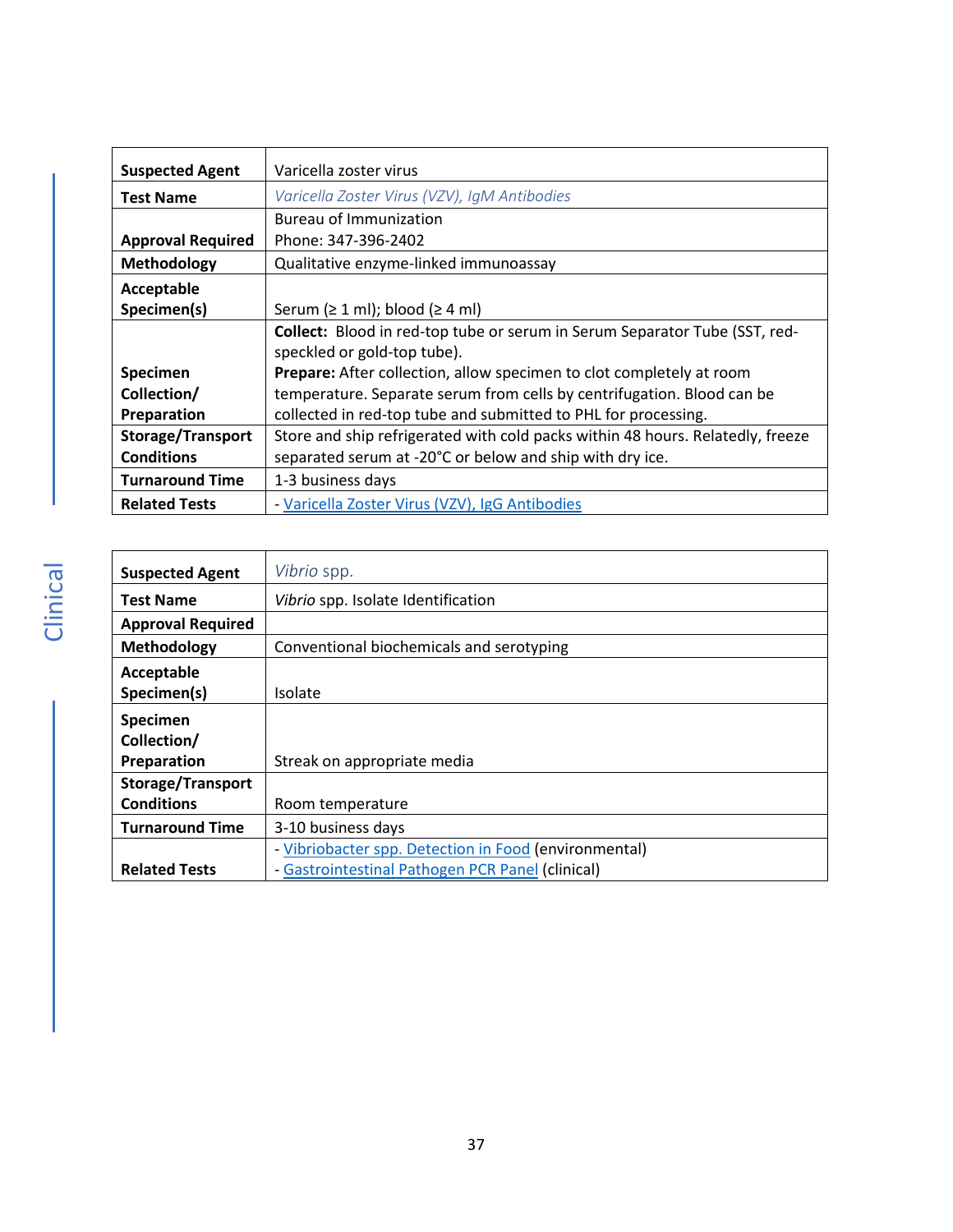#### <span id="page-37-0"></span>Y

<span id="page-37-1"></span>

| <b>Suspected Agent</b>   | Yersinia spp.                                                          |
|--------------------------|------------------------------------------------------------------------|
| <b>Test Name</b>         | Yersinia spp. Isolate Identification                                   |
| <b>Approval Required</b> |                                                                        |
| Methodology              | Conventional biochemicals                                              |
| Acceptable               |                                                                        |
| Specimen(s)              | <b>Isolate</b>                                                         |
| Specimen                 |                                                                        |
| Collection/              |                                                                        |
| Preparation              | Streak on appropriate media                                            |
| Storage/Transport        |                                                                        |
| <b>Conditions</b>        | Room temperature                                                       |
| <b>Turnaround Time</b>   | 3-10 business days                                                     |
|                          | - Yersinia enterocolitica Detection in Food (environmental)            |
|                          | Yersinia pestis Identification (biothreat)<br>$\overline{\phantom{0}}$ |
| <b>Related Tests</b>     | - Gastrointestinal Pathogen PCR Panel (clinical)                       |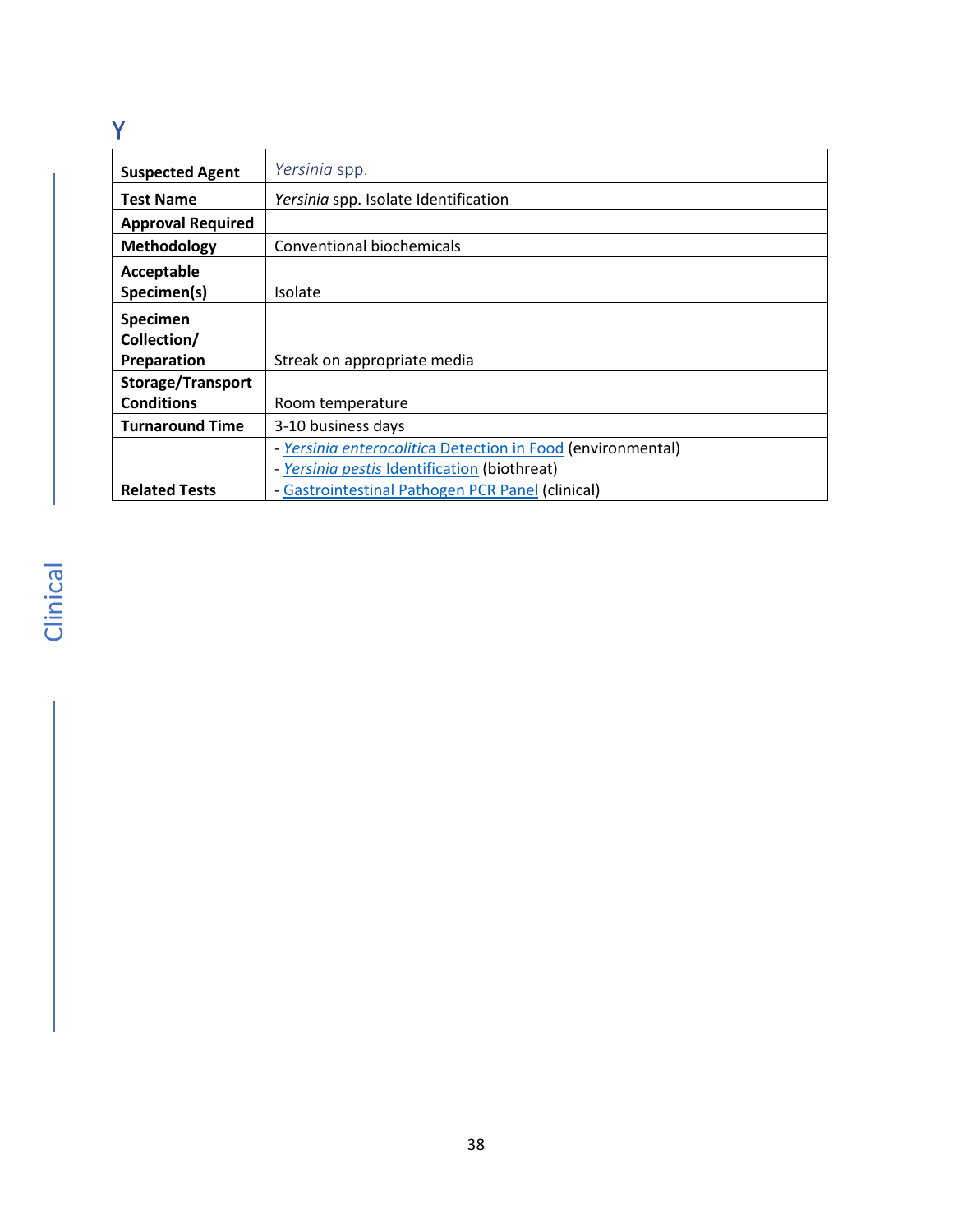# <span id="page-38-0"></span>Environmental

### <span id="page-38-1"></span>A

<span id="page-38-2"></span>

| <b>Suspected Agent</b>   | Aerobes                                                                           |
|--------------------------|-----------------------------------------------------------------------------------|
| <b>Test Name</b>         | Aerobic Plate Count in Food                                                       |
|                          | Office of Environmental Investigations                                            |
| <b>Approval Required</b> | Phone: 347-865-5625                                                               |
|                          | Dilution plating with molten standard plate count agar. Enumerations              |
| Methodology              | following incubation 48 rs later.                                                 |
| Acceptable               |                                                                                   |
| Specimen(s)              | Any Food $(≥ 11 g)$                                                               |
| Specimen                 | Samples are collected in original container or transferred to sterile bags or     |
| Collection/              | containers that are labeled with a unique identifier and accompanying             |
| Preparation              | documentation.                                                                    |
| <b>Storage/Transport</b> | Refrigerate samples until testing is initiated. No phase changes (solid to liquid |
| <b>Conditions</b>        | or liquid to solid) prior to testing.                                             |
| <b>Turnaround Time</b>   | 2 business days                                                                   |
| <b>Related Tests</b>     |                                                                                   |

<span id="page-38-3"></span>

| <b>Suspected Agent</b>   | Alkalinity                                                                     |
|--------------------------|--------------------------------------------------------------------------------|
| <b>Test Name</b>         | Alkalinity (SM23 2320B)                                                        |
|                          | Office of Public Health Engineering                                            |
| <b>Approval Required</b> | Phone: 718-786-6044                                                            |
| Methodology              | Titration method per SM2320B                                                   |
| Acceptable               |                                                                                |
| Specimen(s)              | Potable Water ( $\geq$ 250 ml)                                                 |
| Specimen                 |                                                                                |
| Collection/              |                                                                                |
| Preparation              | Samples are collected in clean water bottles with no treatment.                |
| <b>Storage/Transport</b> |                                                                                |
| <b>Conditions</b>        | Sample to be kept cool and deliver to the lab within 8 hours after collection. |
| <b>Turnaround Time</b>   | 14 business days                                                               |
| <b>Related Tests</b>     |                                                                                |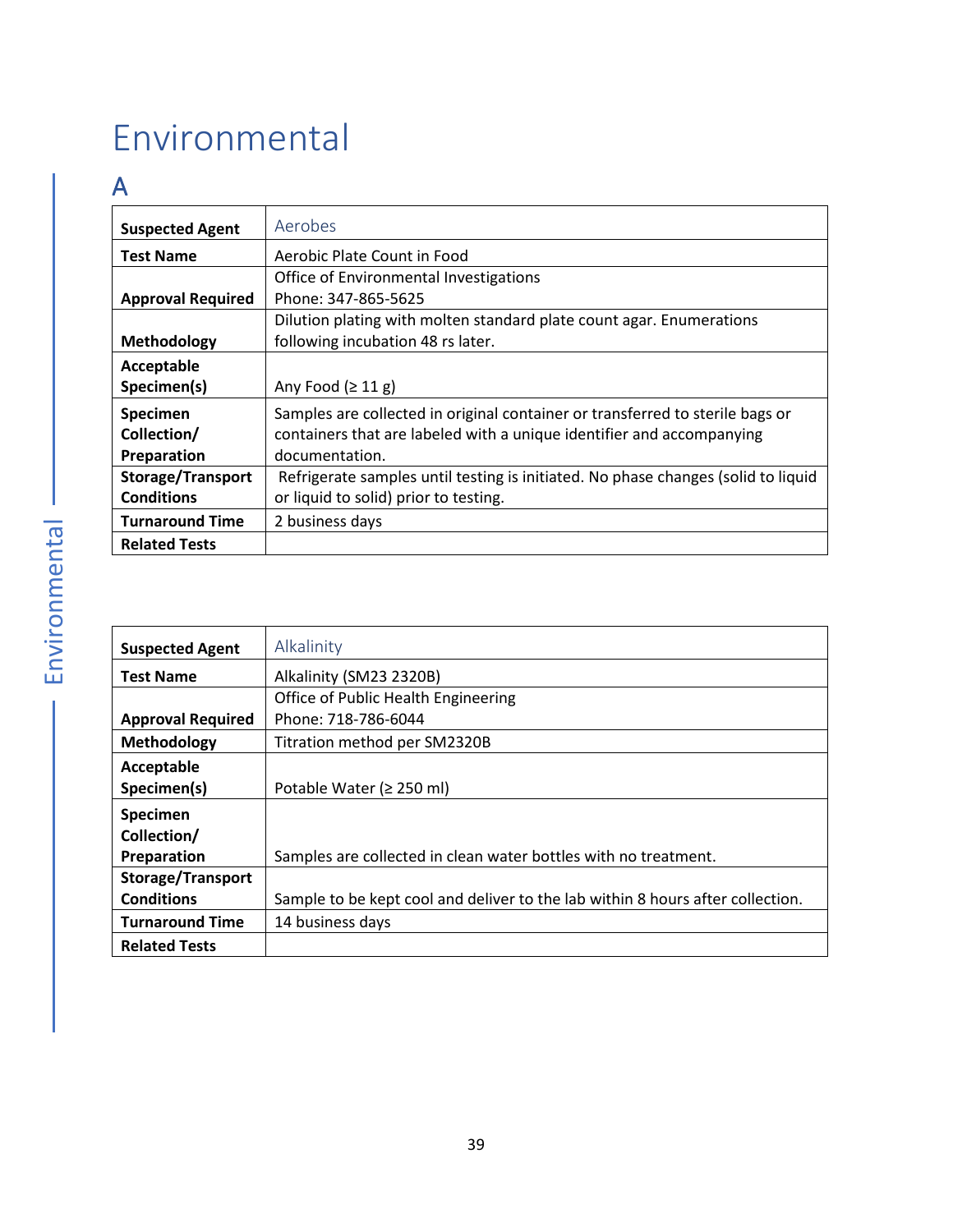### <span id="page-39-0"></span>B

<span id="page-39-1"></span>

| <b>Suspected Agent</b>   | <b>Bacillus cereus</b>                                                            |
|--------------------------|-----------------------------------------------------------------------------------|
| <b>Test Name</b>         | <b>Bacillus cereus Detection and Enumeration in Food</b>                          |
|                          | Office of Environmental Investigations                                            |
| <b>Approval Required</b> | Phone: 347-865-5625                                                               |
|                          | Dilution plating on selective media followed by enumeration of potential          |
| Methodology              | colonies, biochemical testing, and microscopy.                                    |
| Acceptable               |                                                                                   |
| Specimen(s)              | Any Food $(≥ 11 g)$                                                               |
| Specimen                 | Samples are collected in original container or transferred to sterile bags or     |
| Collection/              | containers that are labeled with a unique identifier and accompanying             |
| Preparation              | documentation.                                                                    |
| <b>Storage/Transport</b> | Refrigerate samples until testing is initiated. No phase changes (solid to liquid |
| <b>Conditions</b>        | or liquid to solid) prior to testing.                                             |
| <b>Turnaround Time</b>   | 4-6 business days                                                                 |
| <b>Related Tests</b>     |                                                                                   |

### <span id="page-39-2"></span>C

<span id="page-39-3"></span>

| <b>Suspected Agent</b>   | Calcium                                                                        |
|--------------------------|--------------------------------------------------------------------------------|
| <b>Test Name</b>         | Ca, Total (SM 23 3111B)                                                        |
|                          | Office of Public Health Engineering                                            |
| <b>Approval Required</b> | Phone: 718-786-6044                                                            |
| Methodology              | Flame atomic absorption spectrometry per SM 3111B                              |
| Acceptable               |                                                                                |
| Specimen(s)              | Potable Water ( $\geq$ 50 ml)                                                  |
| Specimen                 |                                                                                |
| Collection/              |                                                                                |
| Preparation              | Samples are collected in clean water bottles with no treatment.                |
| Storage/Transport        |                                                                                |
| <b>Conditions</b>        | Sample to be kept cool and deliver to the lab within 8 hours after collection. |
| <b>Turnaround Time</b>   | 28 business days                                                               |
| <b>Related Tests</b>     | - Calcium Hardness (SM 2340B)                                                  |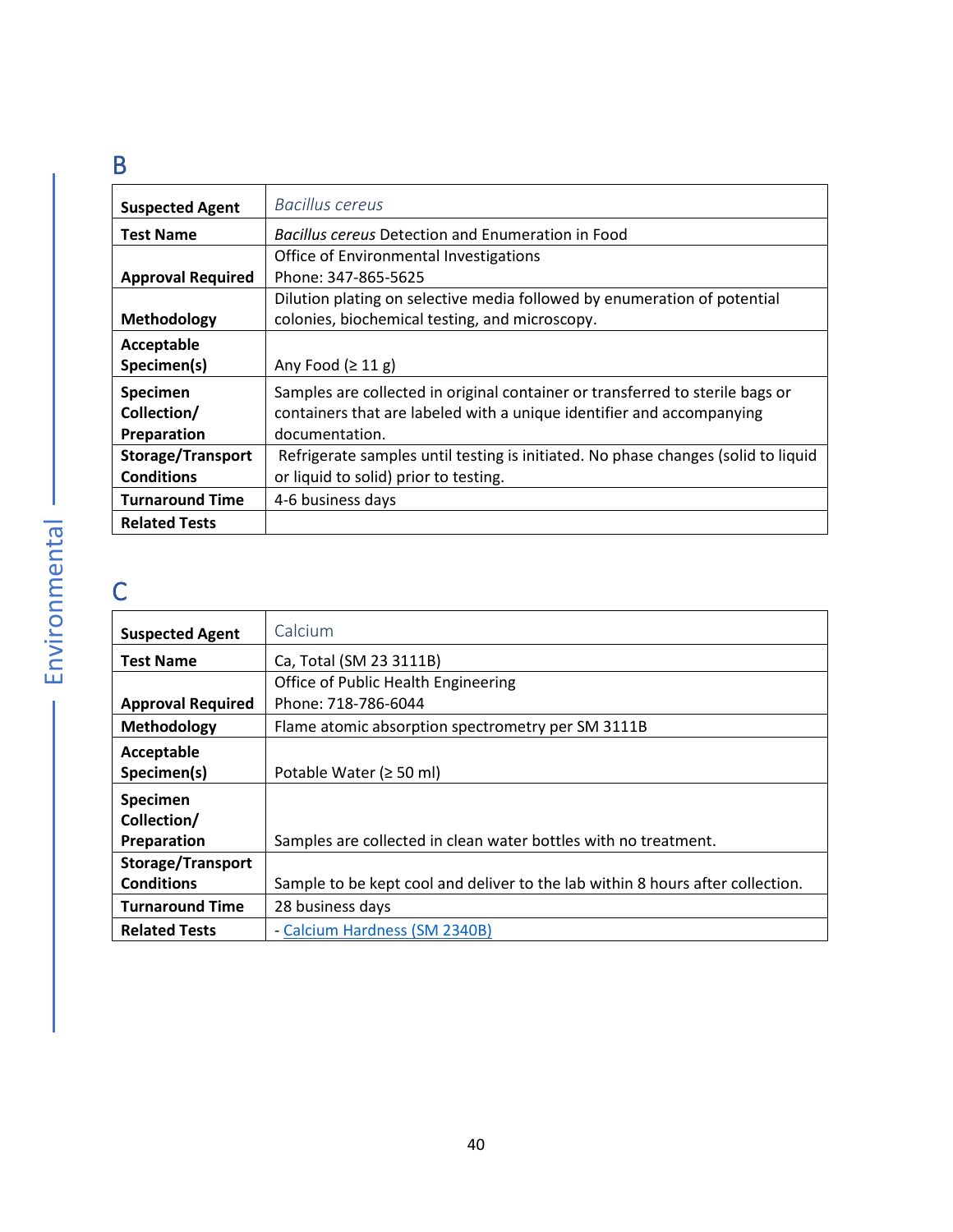<span id="page-40-0"></span>

| <b>Suspected Agent</b>   | Calcium Hardness                                                               |
|--------------------------|--------------------------------------------------------------------------------|
| <b>Test Name</b>         | Calcium Hardness (SM 2340B)                                                    |
|                          | Office of Public Health Engineering                                            |
| <b>Approval Required</b> | Phone: 718-786-6044                                                            |
| Methodology              | Calculation method per SM 2340B                                                |
| Acceptable               |                                                                                |
| Specimen(s)              | Potable Water ( $\geq$ 50 ml)                                                  |
| <b>Specimen</b>          |                                                                                |
| Collection/              |                                                                                |
| Preparation              | Samples are collected in clean water bottles with no treatment.                |
| Storage/Transport        |                                                                                |
| <b>Conditions</b>        | Sample to be kept cool and deliver to the lab within 8 hours after collection. |
| <b>Turnaround Time</b>   | 28 business days                                                               |
| <b>Related Tests</b>     | - Ca, Total (SM 23 3111B)                                                      |

<span id="page-40-1"></span>

| <b>Suspected Agent</b>   | Campylobacter                                                                     |
|--------------------------|-----------------------------------------------------------------------------------|
| <b>Test Name</b>         | Campylobacter jejuni detection in Food                                            |
|                          | Office of Environmental Investigations                                            |
| <b>Approval Required</b> | Phone: 347-865-5625                                                               |
|                          | Enrichment in a microaerophilic environment, PCR and immunological pre-           |
|                          | screening of enrichments, followed by biochemical testing, latex                  |
| <b>Methodology</b>       | agglutination, and microscopy.                                                    |
| Acceptable               |                                                                                   |
| Specimen(s)              | Any Food $(≥ 25 g)$                                                               |
| <b>Specimen</b>          | Samples are collected in original container or transferred to sterile bags or     |
| Collection/              | containers that are labeled with a unique identifier and accompanying             |
| Preparation              | documentation.                                                                    |
| Storage/Transport        | Refrigerate samples until testing is initiated. No phase changes (solid to liquid |
| <b>Conditions</b>        | or liquid to solid) prior to testing.                                             |
| <b>Turnaround Time</b>   | 5-7 business days                                                                 |
|                          | - Bacterial Subtyping by Whole Genome Sequencing: Salmonella, Escherichia         |
|                          | coli, Shigella, Listeria and Campylobacter (environmental)                        |
| <b>Related Tests</b>     | - Gastrointestinal Pathogen PCR Panel (clinical)                                  |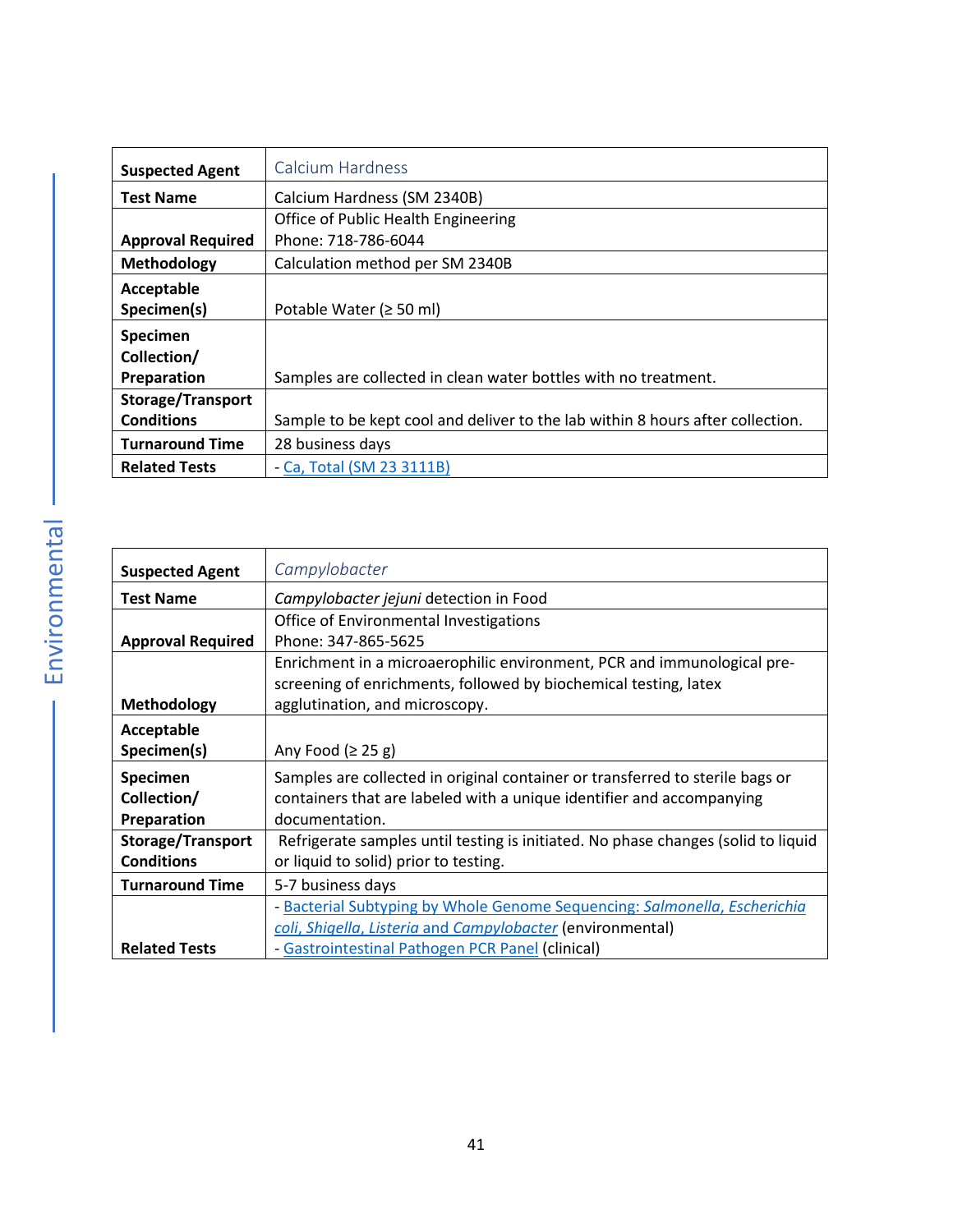<span id="page-41-0"></span>

| <b>Suspected Agent</b>   | Chloride                                                                       |
|--------------------------|--------------------------------------------------------------------------------|
| <b>Test Name</b>         | Chloride (EPA 300.0, R.2.1)                                                    |
|                          | Office of Public Health Engineering                                            |
| <b>Approval Required</b> | Phone: 718-786-6044                                                            |
| Methodology              | Ion chromatography EPA300.0                                                    |
| Acceptable               |                                                                                |
| Specimen(s)              | Potable Water ( $\geq$ 50 ml)                                                  |
| <b>Specimen</b>          |                                                                                |
| Collection/              |                                                                                |
| Preparation              | Samples are collected in clean water bottles with no treatment.                |
| <b>Storage/Transport</b> |                                                                                |
| <b>Conditions</b>        | Sample to be kept cool and deliver to the lab within 8 hours after collection. |
| <b>Turnaround Time</b>   | 28 business days                                                               |
| <b>Related Tests</b>     |                                                                                |

<span id="page-41-1"></span>

| <b>Suspected Agent</b>   | Clostridium perfringens                                                           |
|--------------------------|-----------------------------------------------------------------------------------|
| <b>Test Name</b>         | Clostridium perfringens Detection and Enumeration in Food                         |
|                          | Office of Environmental Investigations                                            |
| <b>Approval Required</b> | Phone: 347-865-5625                                                               |
|                          | Dilution plating and culture under anaerobic conditions. Followed by              |
| Methodology              | enumeration of potential colonies, biochemical testing, and microscopy.           |
| Acceptable               |                                                                                   |
| Specimen(s)              | Any Food $(≥ 11 g)$                                                               |
| Specimen                 | Samples are collected in original container or transferred to sterile bags or     |
| Collection/              | containers that are labeled with a unique identifier and accompanying             |
| Preparation              | documentation.                                                                    |
| <b>Storage/Transport</b> | Refrigerate samples until testing is initiated. No phase changes (solid to liquid |
| <b>Conditions</b>        | or liquid to solid) prior to testing.                                             |
| <b>Turnaround Time</b>   | 3-5 business days                                                                 |
| <b>Related Tests</b>     |                                                                                   |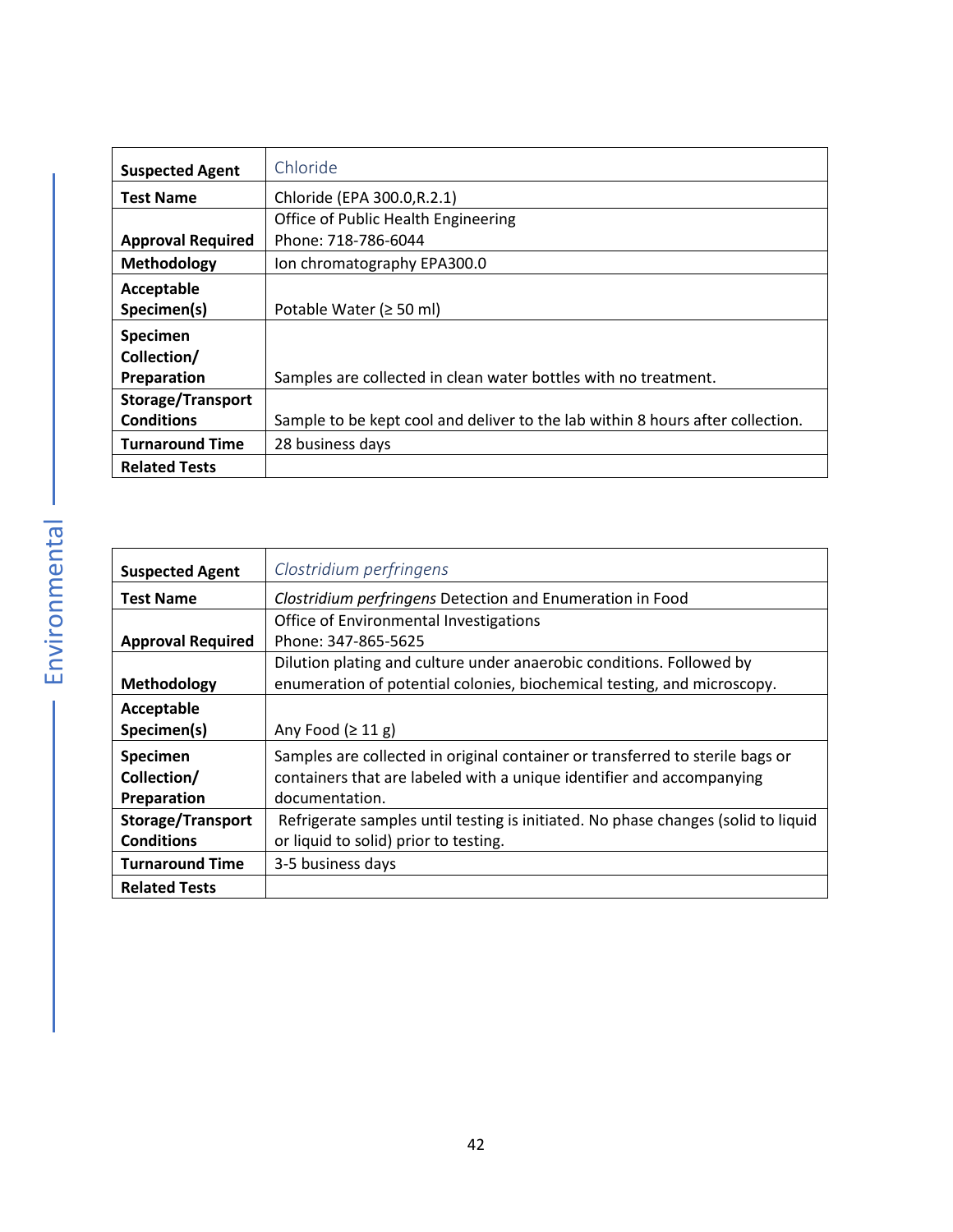<span id="page-42-0"></span>

| <b>Suspected Agent</b>   | Coliforms                                                                         |
|--------------------------|-----------------------------------------------------------------------------------|
| <b>Test Name</b>         | Total and Fecal Coliforms in Food                                                 |
|                          | Office of Environmental Investigations                                            |
| <b>Approval Required</b> | Phone: 347-865-5625                                                               |
|                          | Dilutions in select liquid medium tubes with Durham vials. Incubation is          |
|                          | followed by scoring growth reactions using a published standard table for         |
| <b>Methodology</b>       | most probable number estimations.                                                 |
| Acceptable               |                                                                                   |
| Specimen(s)              | Any Food $(≥ 11 g)$                                                               |
| Specimen                 | Samples are collected in original container or transferred to sterile bags or     |
| Collection/              | containers that are labeled with a unique identifier and accompanying             |
| Preparation              | documentation.                                                                    |
| <b>Storage/Transport</b> | Refrigerate samples until testing is initiated. No phase changes (solid to liquid |
| <b>Conditions</b>        | or liquid to solid) prior to testing.                                             |
| <b>Turnaround Time</b>   | 2-4 business days                                                                 |
|                          | - Total Coliforms, SM23 9223B (Colilert)                                          |
|                          | - Fecal Coliforms, Colilert-18                                                    |
| <b>Related Tests</b>     | - Coliform Enumeration in Pools, Colilert-18                                      |

<span id="page-42-1"></span>

| <b>Suspected Agent</b>   | Coliforms                                                                     |
|--------------------------|-------------------------------------------------------------------------------|
|                          |                                                                               |
| <b>Test Name</b>         | Total Coliforms, SM23 9223B (Colilert)                                        |
|                          | Office of Public Health Engineering                                           |
| <b>Approval Required</b> | Phone: 718-786-6044                                                           |
| Methodology              | SM23 9223B (Colilert)                                                         |
| Acceptable               |                                                                               |
| Specimen(s)              | Potable water ( $\geq 100$ ml)                                                |
| <b>Specimen</b>          | Samples are collected in sterile wide-mouth collection bottles. For samples   |
| Collection/              | that contain or suspected to contain chlorine, a sodium thiosulfate tablet is |
| Preparation              | included in the collection bottle                                             |
| <b>Storage/Transport</b> | Samples are transported on ice. Time from collection to testing shall not     |
| <b>Conditions</b>        | exceed 30 hours for potable water samples.                                    |
| <b>Turnaround Time</b>   | 2 business days                                                               |
|                          | - Total and Fecal Coliforms in Food                                           |
|                          | - Fecal Coliforms, Colilert-18                                                |
| <b>Related Tests</b>     | - Coliform Enumeration in Pools, Colilert-18                                  |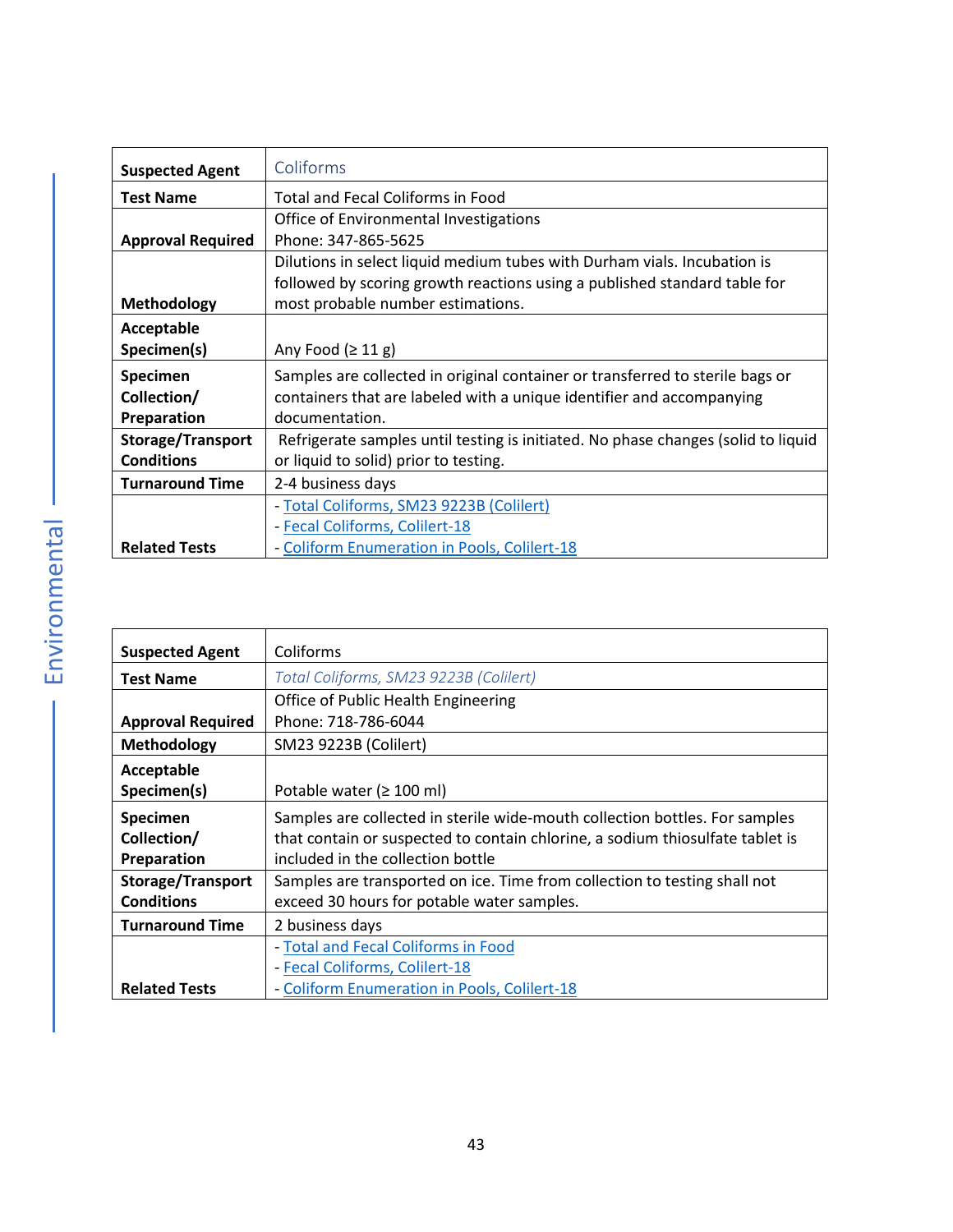<span id="page-43-0"></span>

| <b>Suspected Agent</b>   | Coliforms                                                                     |
|--------------------------|-------------------------------------------------------------------------------|
| <b>Test Name</b>         | Fecal Coliforms, Colilert-18                                                  |
|                          | Office of Public Health Engineering                                           |
| <b>Approval Required</b> | Phone: 718-786-6044                                                           |
| <b>Methodology</b>       | Colilert-18                                                                   |
| Acceptable               |                                                                               |
| Specimen(s)              | Non-potable water ( $\geq 100$ ml)                                            |
| Specimen                 | Samples are collected in sterile wide-mouth collection bottles. For samples   |
| Collection/              | that contain or suspected to contain chlorine, a sodium thiosulfate tablet is |
| Preparation              | included in the collection bottle                                             |
| <b>Storage/Transport</b> | Samples are transported on ice. Time from collection to testing shall not     |
| <b>Conditions</b>        | exceed 8 hours for non-potable water samples.                                 |
| <b>Turnaround Time</b>   | 2 business days                                                               |
|                          | - Total and Fecal Coliforms in Food                                           |
|                          | - Total Coliforms, SM23 9223B (Colilert)                                      |
| <b>Related Tests</b>     | - Coliform Enumeration in Pools, Colilert-18                                  |

Ĩ.

<span id="page-43-1"></span>

| <b>Suspected Agent</b>   | Coliforms                                                                     |
|--------------------------|-------------------------------------------------------------------------------|
| <b>Test Name</b>         | Coliform Enumeration in Pools, Colilert-18                                    |
|                          | Office of Public Health Engineering                                           |
| <b>Approval Required</b> | Phone: 718-786-6044                                                           |
| <b>Methodology</b>       | Colilert-18                                                                   |
| Acceptable               |                                                                               |
| Specimen(s)              | Non-potable water ( $\geq 100$ ml)                                            |
| Specimen                 | Samples are collected in sterile wide-mouth collection bottles. For samples   |
| Collection/              | that contain or suspected to contain chlorine, a sodium thiosulfate tablet is |
| Preparation              | included in the collection bottle                                             |
| Storage/Transport        | Samples are transported on ice. Time from collection to testing shall not     |
| <b>Conditions</b>        | exceed 8 hours for non-potable water samples.                                 |
| <b>Turnaround Time</b>   | 2 business days                                                               |
|                          | - Total and Fecal Coliforms in Food                                           |
|                          | - Total Coliforms, SM23 9223B (Colilert)                                      |
| <b>Related Tests</b>     | - Fecal Coliforms, Colilert-18                                                |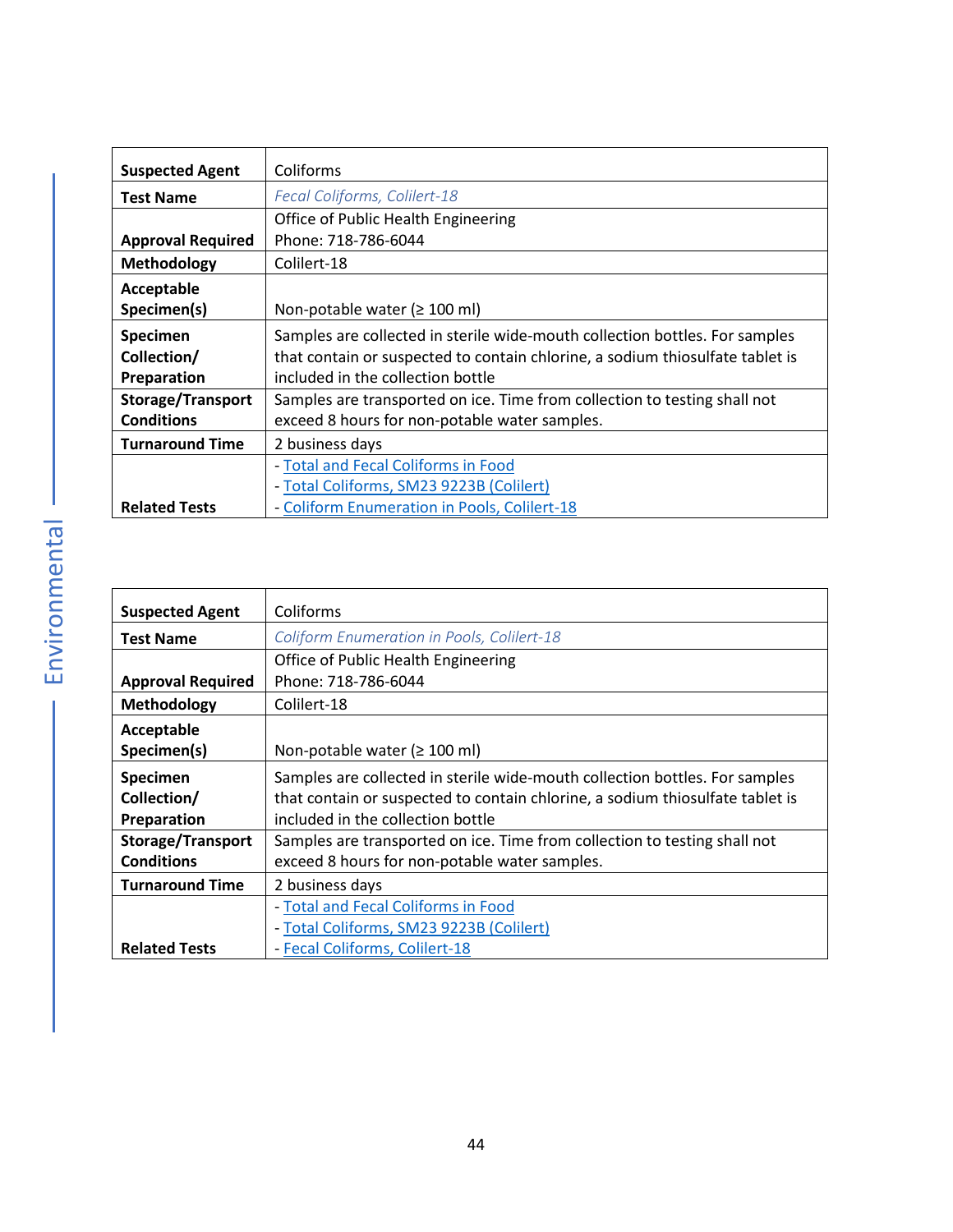### <span id="page-44-0"></span>E

<span id="page-44-1"></span>

| <b>Suspected Agent</b>   | Enterococci                                                                   |
|--------------------------|-------------------------------------------------------------------------------|
| <b>Test Name</b>         | Enterolert, SM23 9230D                                                        |
|                          | Office of Public Health Engineering                                           |
| <b>Approval Required</b> | Phone: 718-786-6044                                                           |
| Methodology              | SM23 9230D                                                                    |
| Acceptable               |                                                                               |
| Specimen(s)              | Non-potable water ( $\geq 100$ ml)                                            |
| <b>Specimen</b>          | Samples are collected in sterile wide-mouth collection bottles. For samples   |
| Collection/              | that contain or suspected to contain chlorine, a sodium thiosulfate tablet is |
| Preparation              | included in the collection bottle                                             |
| <b>Storage/Transport</b> | Samples are transported on ice. Time from collection to testing shall not     |
| <b>Conditions</b>        | exceed 8 hours for non-potable water samples.                                 |
| <b>Turnaround Time</b>   | 2 business days                                                               |
| <b>Related Tests</b>     |                                                                               |

<span id="page-44-2"></span>

| <b>Suspected Agent</b>   | Escherichia coli                                                                  |
|--------------------------|-----------------------------------------------------------------------------------|
| <b>Test Name</b>         | Escherichia coli O157:H7 Detection in Food                                        |
|                          | Office of Environmental Investigations                                            |
| <b>Approval Required</b> | Phone: 347-865-5625                                                               |
|                          | Enrichment in selective media followed by plating on differential media. PCR      |
|                          | and immunological pre-screening of enrichments. Biochemical testing, latex        |
| <b>Methodology</b>       | agglutination, and serology for confirmation.                                     |
| Acceptable               |                                                                                   |
| Specimen(s)              | Any Food $(2 25 g)$                                                               |
| Specimen                 | Samples are collected in original container or transferred to sterile bags or     |
| Collection/              | containers that are labeled with a unique identifier and accompanying             |
| Preparation              | documentation.                                                                    |
| <b>Storage/Transport</b> | Refrigerate samples until testing is initiated. No phase changes (solid to liquid |
| <b>Conditions</b>        | or liquid to solid) prior to testing.                                             |
| <b>Turnaround Time</b>   | 5-10 business days                                                                |
|                          | - Escherichia coli (Enumeration), SM23 9223B (Colilert)                           |
|                          | - Escherichia coli Enumeration, Colilert-18                                       |
|                          | - Bacterial Subtyping by Whole Genome Sequencing: Salmonella, Escherichia         |
| <b>Related Tests</b>     | coli, Shigella, Listeria and Campylobacter                                        |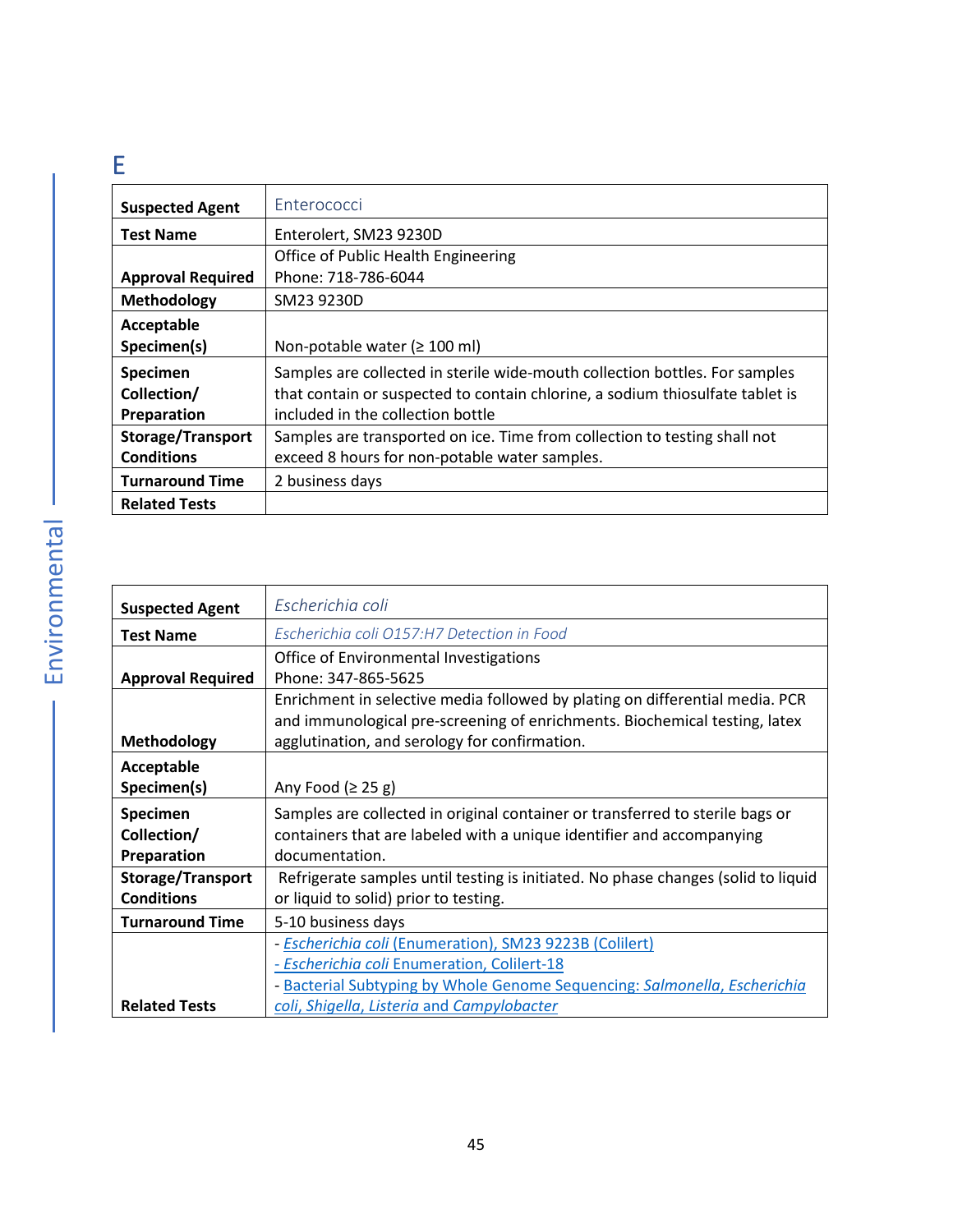<span id="page-45-0"></span>

| <b>Suspected Agent</b>   | Escherichia coli                                                              |
|--------------------------|-------------------------------------------------------------------------------|
| <b>Test Name</b>         | Escherichia coli (Enumeration), SM23 9223B (Colilert)                         |
|                          | Office of Public Health Engineering                                           |
| <b>Approval Required</b> | Phone: 718-786-6044                                                           |
| <b>Methodology</b>       | SM23 9223B (Colilert)                                                         |
| Acceptable               |                                                                               |
| Specimen(s)              | Potable water ( $\geq 100$ ml)                                                |
| Specimen                 | Samples are collected in sterile wide-mouth collection bottles. For samples   |
| Collection/              | that contain or suspected to contain chlorine, a sodium thiosulfate tablet is |
| Preparation              | included in the collection bottle                                             |
|                          | Samples are transported on ice. Time from collection to testing shall not     |
| <b>Storage/Transport</b> | exceed 30 hours for potable water samples and 8 hours for non-potable         |
| <b>Conditions</b>        | samples.                                                                      |
| <b>Turnaround Time</b>   | 2 business days                                                               |
|                          | - Escherichia coli O157:H7 Detection in Food                                  |
|                          | - Escherichia coli Enumeration, Colilert-18                                   |
|                          | - Bacterial Subtyping by Whole Genome Sequencing: Salmonella, Escherichia     |
| <b>Related Tests</b>     | coli, Shigella, Listeria and Campylobacter                                    |

<span id="page-45-1"></span>

| <b>Suspected Agent</b>   | Escherichia coli                                                              |
|--------------------------|-------------------------------------------------------------------------------|
| <b>Test Name</b>         | Escherichia coli Enumeration, Colilert-18                                     |
|                          | Office of Public Health Engineering                                           |
| <b>Approval Required</b> | Phone: 718-786-6044                                                           |
| Methodology              | Colilert-18                                                                   |
| Acceptable               |                                                                               |
| Specimen(s)              | Non-potable water ( $\geq 100$ ml)                                            |
| Specimen                 | Samples are collected in sterile wide-mouth collection bottles. For samples   |
| Collection/              | that contain or suspected to contain chlorine, a sodium thiosulfate tablet is |
| Preparation              | included in the collection bottle                                             |
| <b>Storage/Transport</b> | Samples are transported on ice. Time from collection to testing shall not     |
| <b>Conditions</b>        | exceed 8 hours for non-potable water samples.                                 |
| <b>Turnaround Time</b>   | 2 business days                                                               |
|                          | - Escherichia coli O157:H7 Detection in Food                                  |
|                          | - Escherichia coli (Enumeration), SM23 9223B (Colilert)                       |
|                          | - Bacterial Subtyping by Whole Genome Sequencing: Salmonella, Escherichia     |
| <b>Related Tests</b>     | coli, Shigella, Listeria and Campylobacter                                    |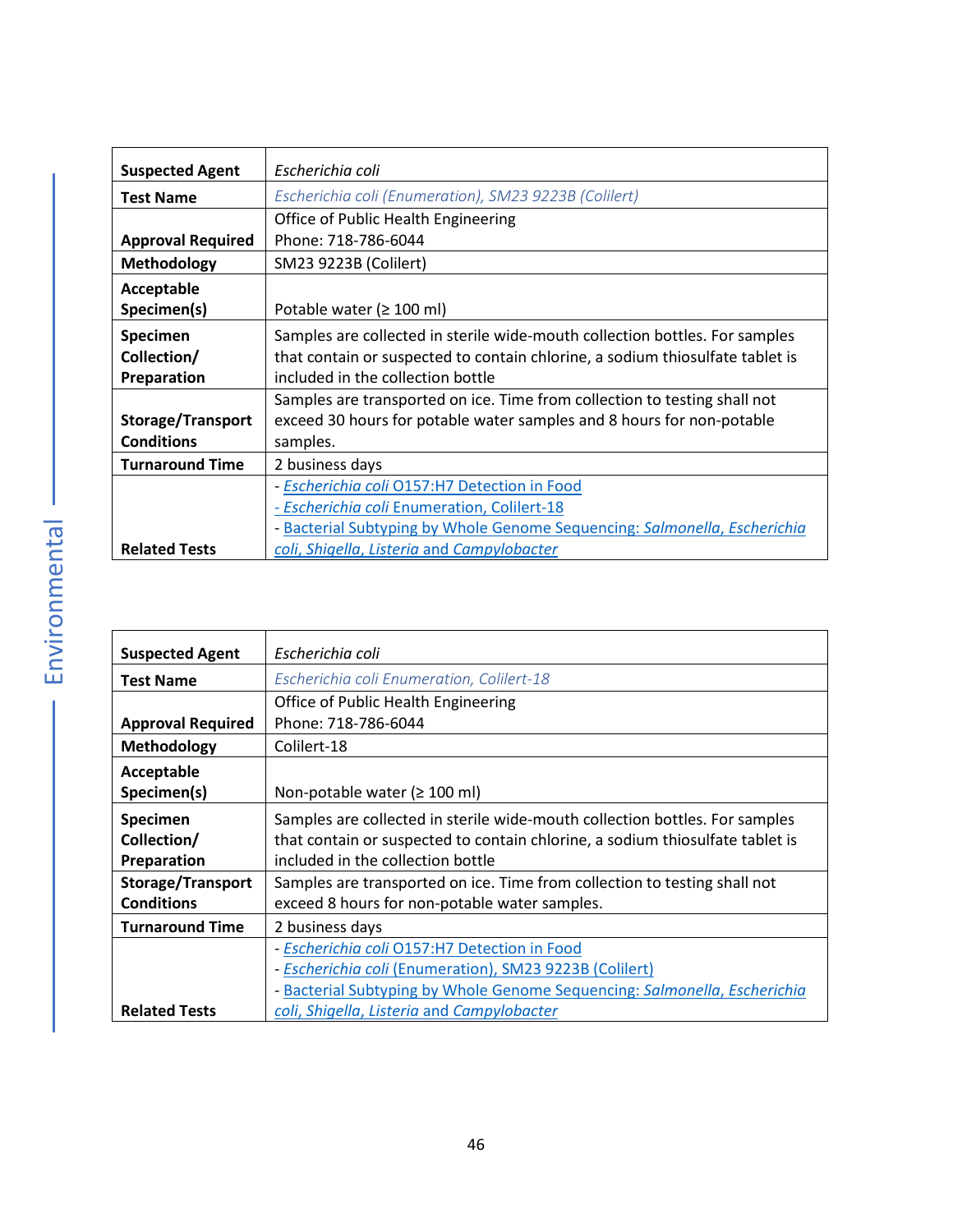### <span id="page-46-0"></span>F

<span id="page-46-1"></span>

| <b>Suspected Agent</b>   | Fluoride                                                                       |
|--------------------------|--------------------------------------------------------------------------------|
| <b>Test Name</b>         | Fluoride, Total (EPA 300.0, R.2.1)                                             |
|                          | Office of Public Health Engineering                                            |
| <b>Approval Required</b> | Phone: 718-786-6044                                                            |
| Methodology              | Ion chromatography EPA300.0                                                    |
| Acceptable               |                                                                                |
| Specimen(s)              | Potable Water ( $\geq$ 50 ml)                                                  |
| Specimen                 |                                                                                |
| Collection/              |                                                                                |
| Preparation              | Samples are collected in clean water bottles with no treatment.                |
| <b>Storage/Transport</b> |                                                                                |
| <b>Conditions</b>        | Sample to be kept cool and deliver to the lab within 8 hours after collection. |
| <b>Turnaround Time</b>   | 28 business days                                                               |
| <b>Related Tests</b>     |                                                                                |

## <span id="page-46-2"></span>G

<span id="page-46-3"></span>

|                          | Gastrointestinal Pathogen Panel                                               |
|--------------------------|-------------------------------------------------------------------------------|
|                          | Salmonella,                                                                   |
|                          | Escherichia coli,                                                             |
|                          | Shigella,                                                                     |
|                          | Listeria,                                                                     |
| <b>Suspected Agent</b>   | Campylobacter                                                                 |
|                          | Bacterial Subtyping by Whole Genome Sequencing: Salmonella, Escherichia       |
| <b>Test Name</b>         | coli, Shigella, Listeria and Campylobacter                                    |
| <b>Approval Required</b> |                                                                               |
| <b>Methodology</b>       | Whole genome sequencing                                                       |
| Acceptable               |                                                                               |
| Specimen(s)              | Bacterial isolate                                                             |
| Specimen                 |                                                                               |
| Collection/              |                                                                               |
| Preparation              | Pure cultures re-streaked from confirmed isolates                             |
| Storage/Transport        | Isolates should be as fresh as possible (generally a few days). Transport and |
| <b>Conditions</b>        | storage at ambient temperature                                                |
| <b>Turnaround Time</b>   | 7-15 business days                                                            |
| <b>Related Tests</b>     | - Gastrointestinal Pathogen PCR Panel (clinical)                              |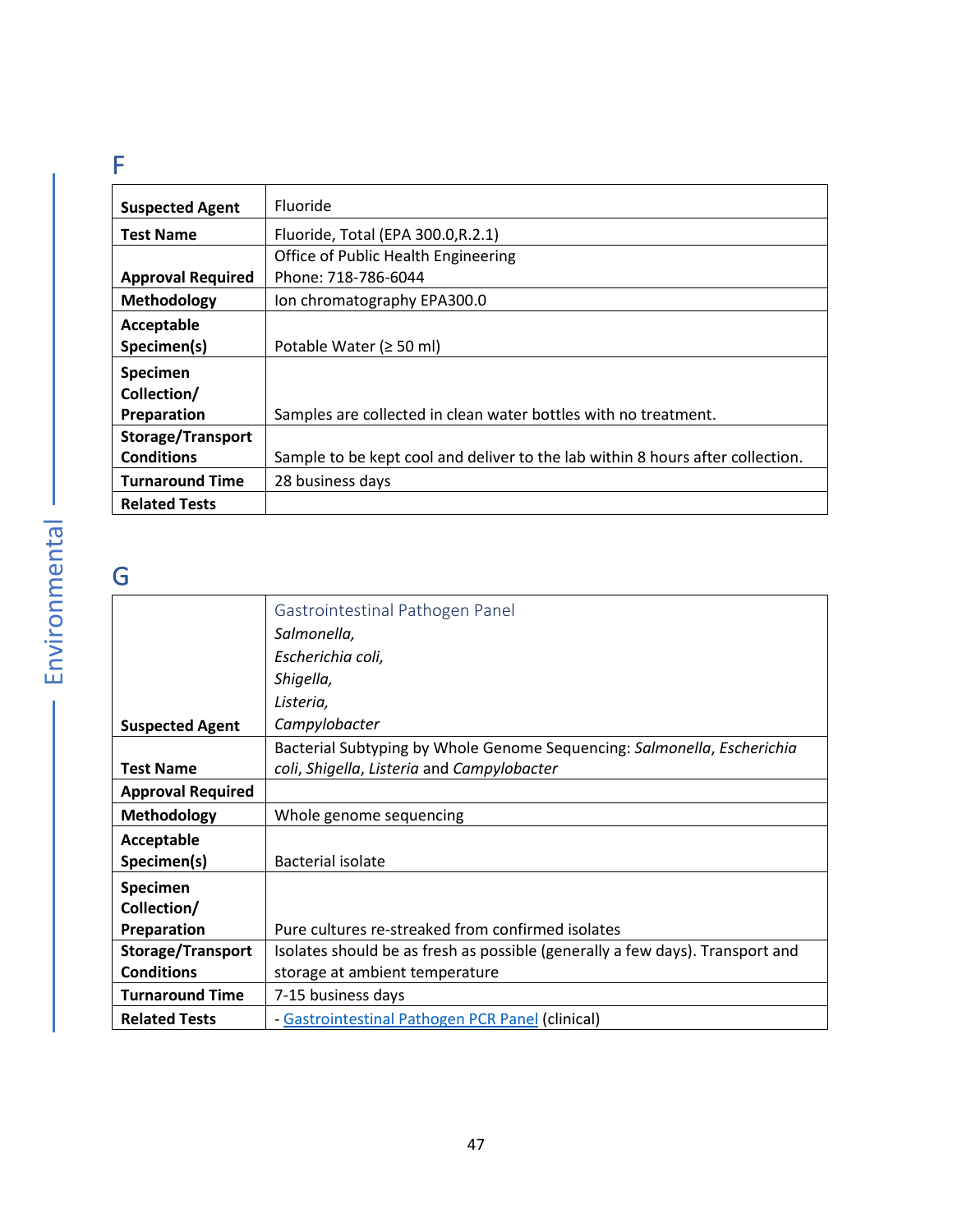### <span id="page-47-0"></span>H

<span id="page-47-1"></span>

| <b>Suspected Agent</b>   | Heterotrophic Plate Count                                                     |
|--------------------------|-------------------------------------------------------------------------------|
| <b>Test Name</b>         | Heterotrophic Plate Count, SM23 9215B                                         |
|                          | Office of Public Health Engineering                                           |
| <b>Approval Required</b> | Phone: 718-786-6044                                                           |
| Methodology              | Pour plate method per SM23 9215B                                              |
| Acceptable               |                                                                               |
| Specimen(s)              | Potable water ( $\geq 100$ ml)                                                |
| Specimen                 | Samples are collected in sterile wide-mouth collection bottles. For samples   |
| Collection/              | that contain or suspected to contain chlorine, a sodium thiosulfate tablet is |
| Preparation              | included in the collection bottle                                             |
| <b>Storage/Transport</b> | Samples are transported on ice. Time from collection to testing shall not     |
| <b>Conditions</b>        | exceed 30 hours for potable water samples.                                    |
| <b>Turnaround Time</b>   | 3 business days                                                               |
| <b>Related Tests</b>     |                                                                               |

<span id="page-47-2"></span>

| <b>Suspected Agent</b>   | Histamine                                                                         |
|--------------------------|-----------------------------------------------------------------------------------|
| <b>Test Name</b>         | Histamine in Fish                                                                 |
|                          | Office of Environmental Investigations                                            |
| <b>Approval Required</b> | Phone: 347-865-5625                                                               |
| Methodology              | Competitive exclusion enzyme-linked immunosorbent assay                           |
| Acceptable               | Variety of fish $(≥ 10 g)$ including tuna, mahi-mahi, marlin, bluefish, sardines, |
| Specimen(s)              | anchovy, bonito, herring and mackerel                                             |
| <b>Specimen</b>          | Samples are collected in original container or transferred to sterile bags or     |
| Collection/              | containers that are labeled with a unique identifier and accompanying             |
| Preparation              | documentation.                                                                    |
| <b>Storage/Transport</b> | Refrigerate samples until testing is initiated. No phase changes (solid to liquid |
| <b>Conditions</b>        | or liquid to solid) prior to testing.                                             |
| <b>Turnaround Time</b>   | 1 business day                                                                    |
| <b>Related Tests</b>     |                                                                                   |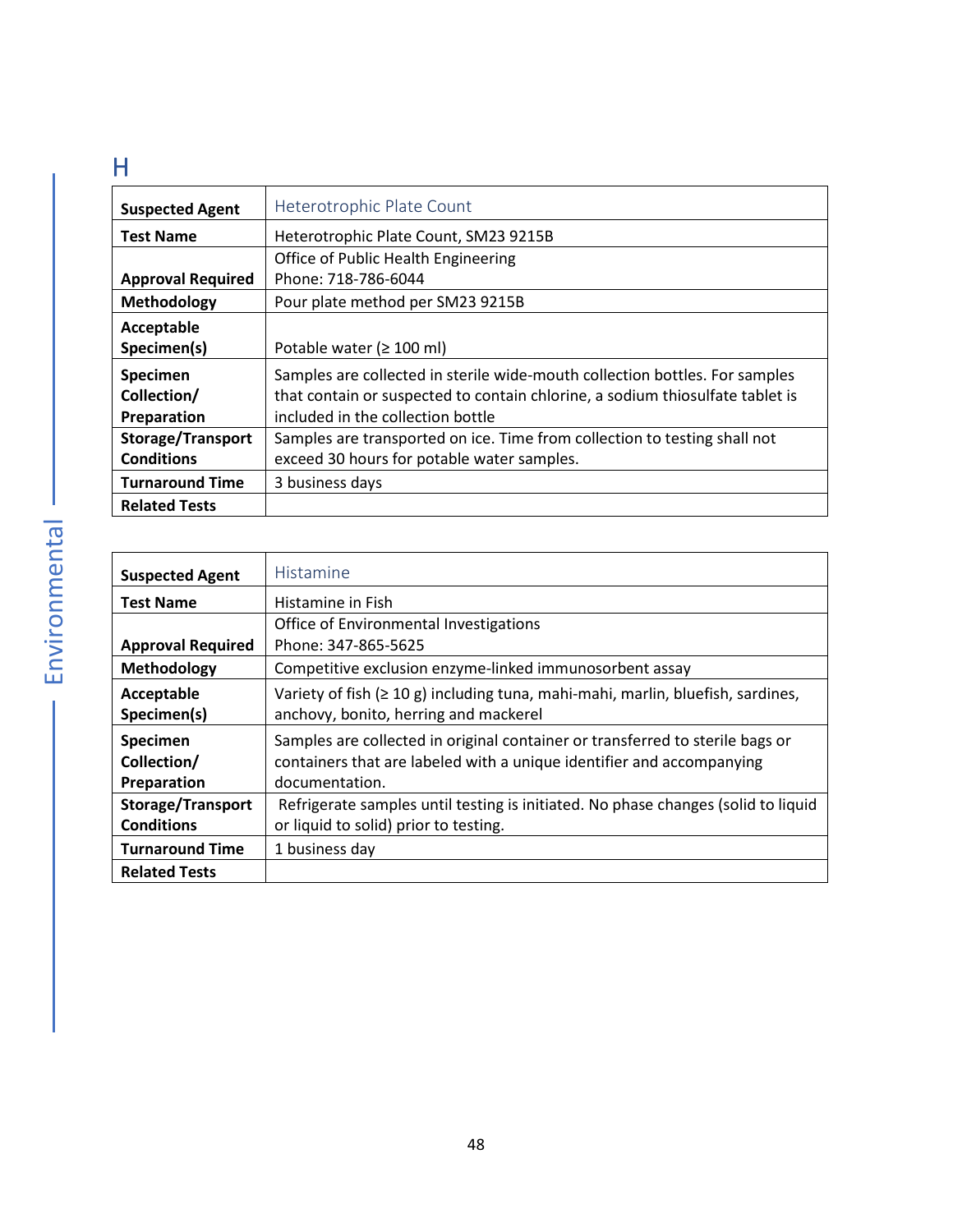<span id="page-48-1"></span><span id="page-48-0"></span>

| <b>Suspected Agent</b>   | Legionella                                                                   |
|--------------------------|------------------------------------------------------------------------------|
| <b>Test Name</b>         | Legionella Water Screening Real-Time PCR                                     |
|                          | Office of Building Water System Oversight                                    |
| <b>Approval Required</b> | Phone: 718-786-5610                                                          |
| <b>Methodology</b>       | Qualitative multiplex real-time RT-PCR                                       |
| Acceptable               |                                                                              |
| Specimen(s)              | Potable, Non-Potable Water (≥ 15 ml) and Swabs                               |
| Specimen                 | Samples are collected in sterilized 250 ml bottles with sodium thiosulfate   |
| Collection/              | added to inactivate 15 mg/ml chlorine. Swabs contain a few ml of sample      |
| Preparation              | source water with sodium thiosulfate added.                                  |
|                          | Samples delivered to the lab and tested within 48 hours of collection and    |
| Storage/Transport        | protected from sunlight and temperatures exceeding ambient. Samples          |
| <b>Conditions</b>        | received by the lab stored refrigerated until tested.                        |
| <b>Turnaround Time</b>   | 1-2 business days                                                            |
|                          | - Legionella Culture (clinical)                                              |
|                          | - Legionella Isolate Serotyping (clinical)                                   |
|                          | - Legiolert (environmental)                                                  |
|                          | - Legionella Detection and Enumeration in Water, ISO11731:2017(E)            |
|                          | (environmental)                                                              |
|                          | - Legionella Species Confirmation and Serotyping (environmental)             |
|                          | - Subtyping of Legionella spp. by Whole Genome Sequencing (environmental)    |
|                          | - Bacterial Subtyping by Pulsed-Field Gel Electrophoresis: MRSA, Legionella, |
| <b>Related Tests</b>     | <b>Enterobacter and Neisseria meningitidis (environmental)</b>               |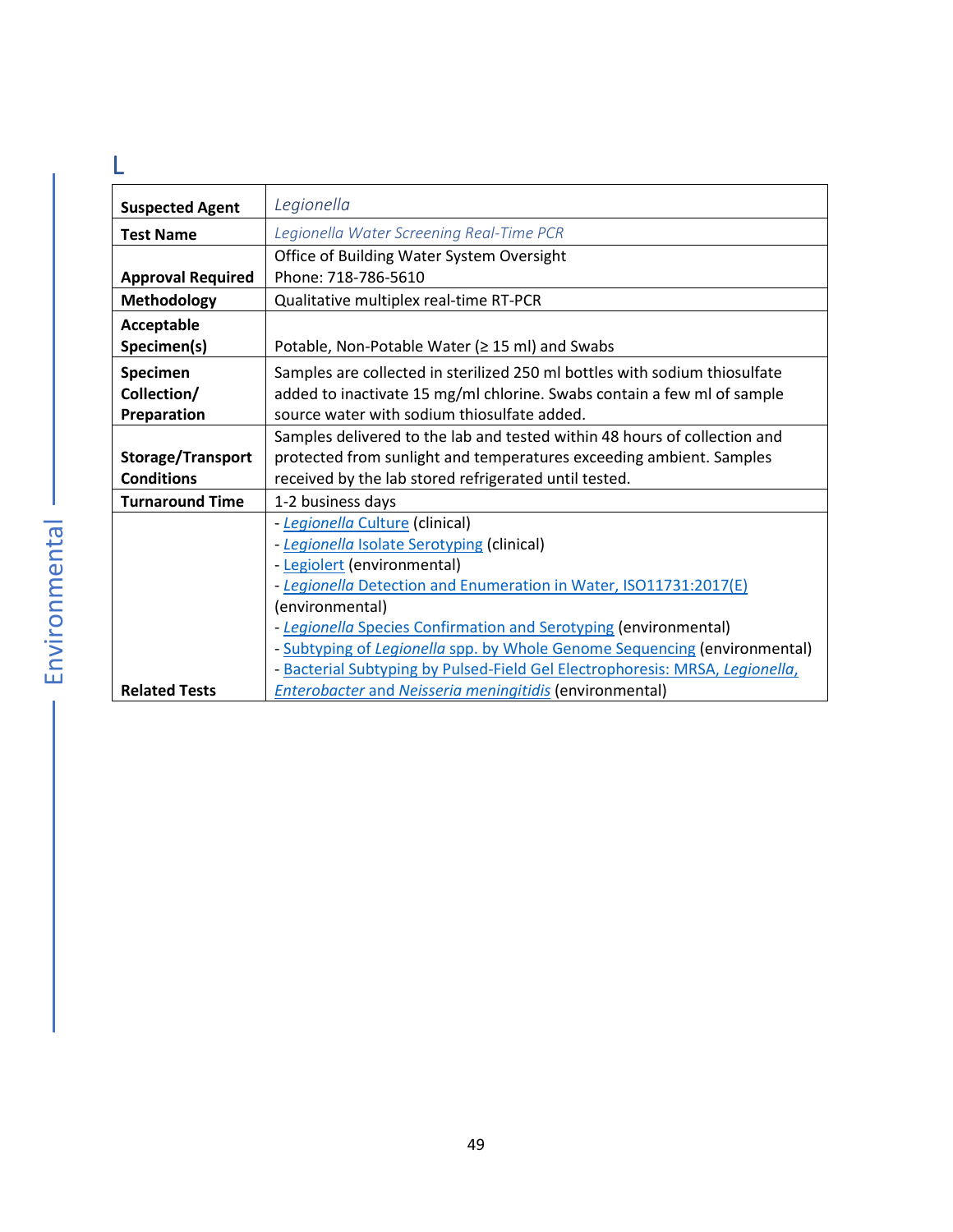<span id="page-49-0"></span>

| <b>Suspected Agent</b>   | Legionella                                                                   |
|--------------------------|------------------------------------------------------------------------------|
| <b>Test Name</b>         | Legiolert                                                                    |
|                          | Office of Building Water System Oversight                                    |
| <b>Approval Required</b> | Phone: 718-786-5610                                                          |
|                          | Selective media for Legionella pneumophila based upon most probable          |
| <b>Methodology</b>       | number calculations                                                          |
| Acceptable               |                                                                              |
| Specimen(s)              | Potable, Non-Potable Water (≥ 100 ml)                                        |
| Specimen                 |                                                                              |
| Collection/              | Samples are collected in sterilized 250 ml bottles with sodium thiosulfate   |
| Preparation              | added to inactivate 15 mg/ml chlorine.                                       |
|                          | Samples delivered to the lab and tested within 48 hours of collection and    |
| Storage/Transport        | protected from sunlight and temperatures exceeding ambient. Samples          |
| <b>Conditions</b>        | received by the lab stored refrigerated until tested.                        |
| <b>Turnaround Time</b>   | 7 business days                                                              |
|                          | - Legionella Culture (clinical)                                              |
|                          | - Legionella Isolate Serotyping (clinical)                                   |
|                          | - Legionella Water Screening Real-Time PCR (environmental)                   |
|                          | - Legionella Detection and Enumeration in Water, ISO11731:2017(E)            |
|                          | (environmental)                                                              |
|                          | - Legionella Species Confirmation and Serotyping (environmental)             |
|                          | - Subtyping of Legionella spp. by Whole Genome Sequencing (environmental)    |
|                          | - Bacterial Subtyping by Pulsed-Field Gel Electrophoresis: MRSA, Legionella, |
| <b>Related Tests</b>     | <b>Enterobacter and Neisseria meningitidis (environmental)</b>               |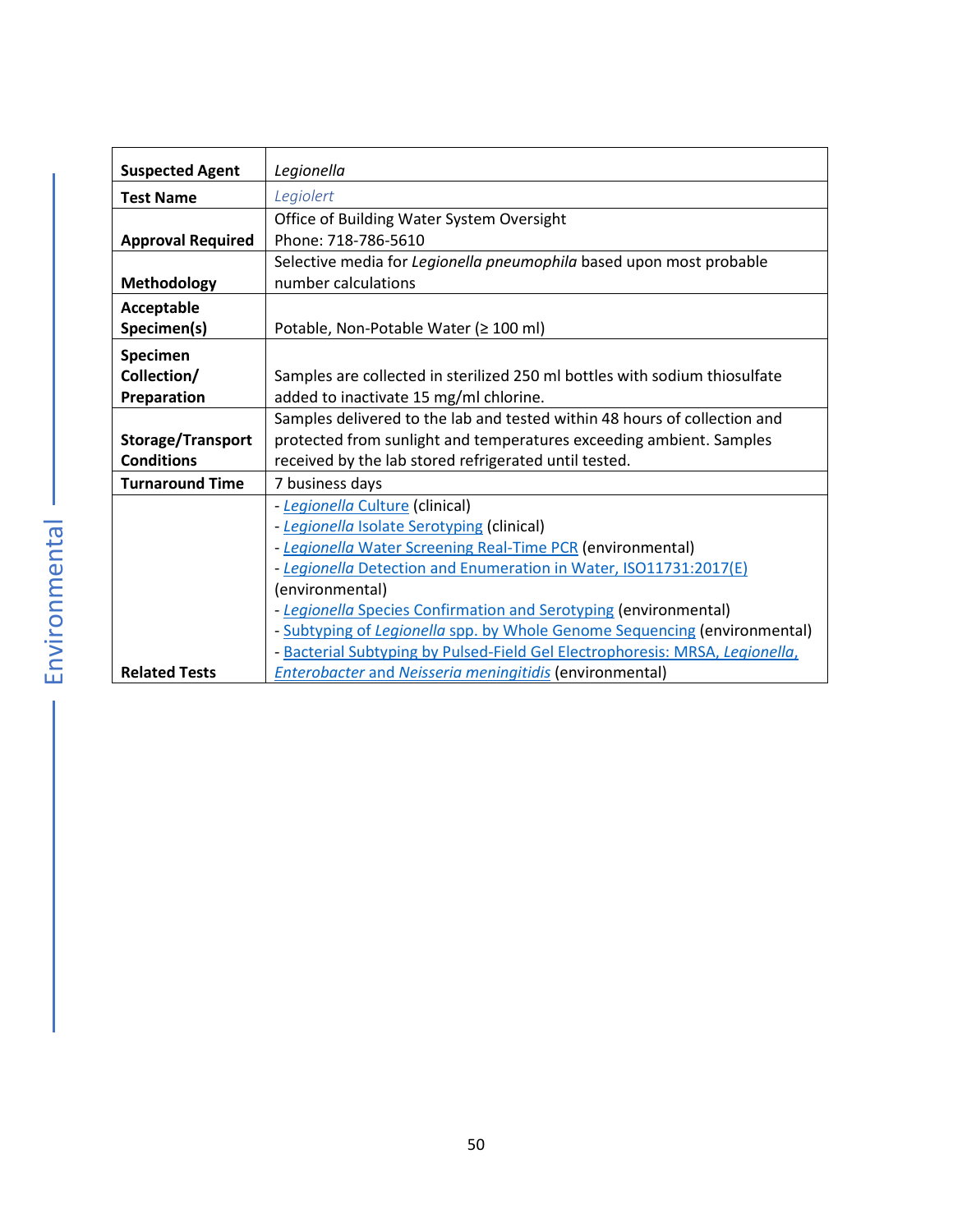<span id="page-50-0"></span>

| <b>Suspected Agent</b>   | Legionella                                                                   |
|--------------------------|------------------------------------------------------------------------------|
| <b>Test Name</b>         | Legionella Detection and Enumeration in Water, ISO11731:2017(E)              |
|                          | Office of Building Water System Oversight                                    |
| <b>Approval Required</b> | Phone: 718-786-5610                                                          |
|                          | Classical microbiology using selective media, and physical and chemical      |
| Methodology              | pretreatments                                                                |
| Acceptable               |                                                                              |
| Specimen(s)              | Potable, Non-Potable Water (≥ 200 ml) and Swabs                              |
| Specimen                 | Samples are collected in sterilized 250 ml bottles with sodium thiosulfate   |
| Collection/              | added to inactivate 15 mg/ml chlorine. Swabs contain a few ml of sample      |
| Preparation              | source water with sodium thiosulfate added.                                  |
|                          | Samples delivered to the lab and tested within 48 hours of collection and    |
| Storage/Transport        | protected from sunlight and temperatures exceeding ambient. Samples          |
| <b>Conditions</b>        | received by the lab stored refrigerated until tested.                        |
| <b>Turnaround Time</b>   | 10-14 business days                                                          |
|                          | - Legionella Culture (clinical)                                              |
|                          | - Legionella Isolate Serotyping (clinical)                                   |
|                          | - Legionella Water Screening Real-Time PCR (environmental)                   |
|                          | - Legiolert (environmental)                                                  |
|                          | - Legionella Species Confirmation and Serotyping (environmental)             |
|                          | - Subtyping of Legionella spp. by Whole Genome Sequencing (environmental)    |
|                          | - Bacterial Subtyping by Pulsed-Field Gel Electrophoresis: MRSA, Legionella, |
| <b>Related Tests</b>     | <b>Enterobacter and Neisseria meningitidis (environmental)</b>               |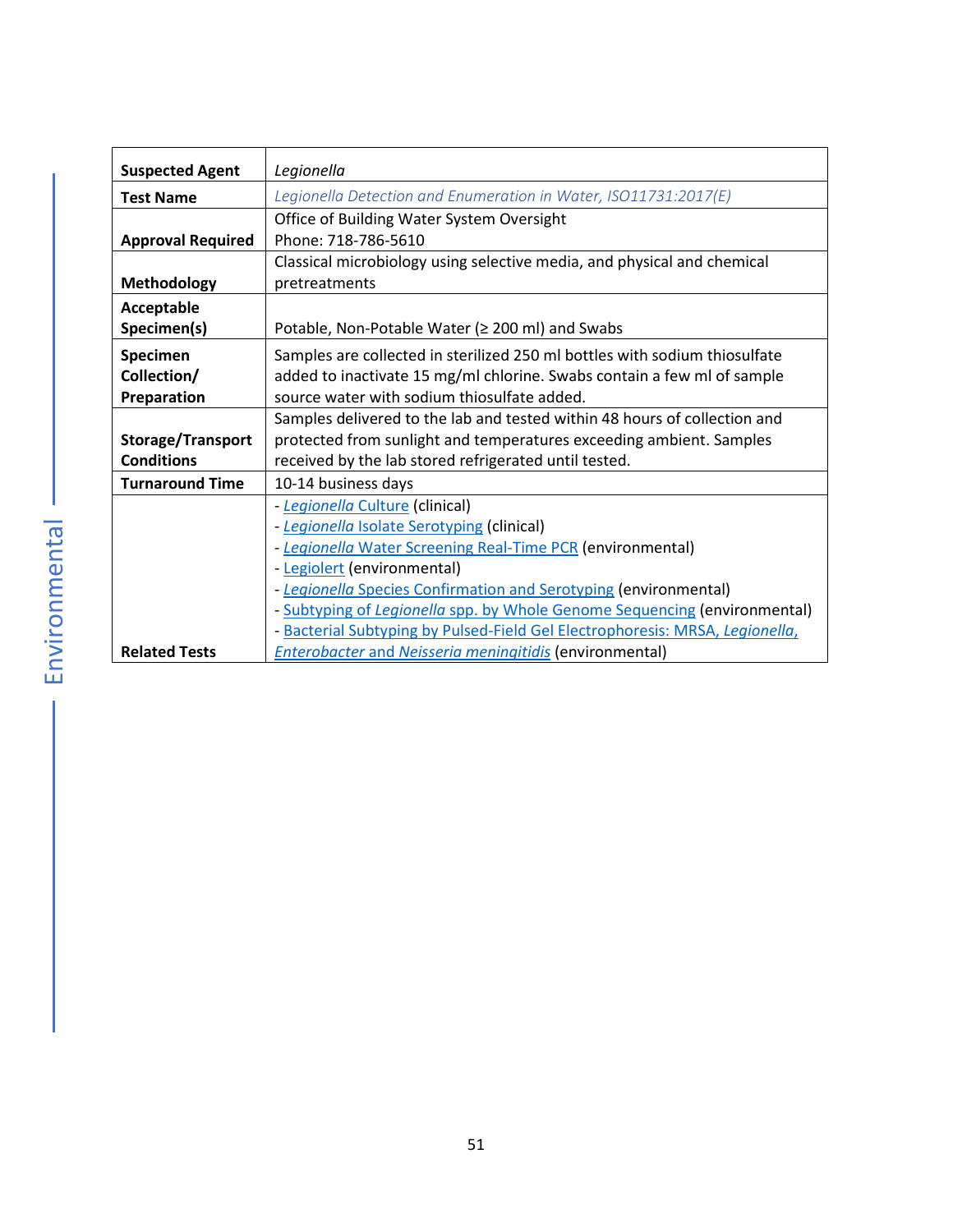<span id="page-51-0"></span>

| <b>Suspected Agent</b>   | Legionella                                                                   |
|--------------------------|------------------------------------------------------------------------------|
|                          | Legionella Species Confirmation and Serotyping                               |
| <b>Test Name</b>         |                                                                              |
|                          | Office of Building Water System Oversight                                    |
| <b>Approval Required</b> | Phone: 718-786-5610                                                          |
|                          | Qualitative multiplex real-time RT-PCR;                                      |
| Methodology              | Direct fluorescent antibody                                                  |
| Acceptable               |                                                                              |
| Specimen(s)              | Pure culture colonies on agar plates or slants                               |
| Specimen                 |                                                                              |
| Collection/              | Pure cultures re-streaked from a suspected Legionella isolated colony grown  |
| Preparation              | on agar.                                                                     |
| Storage/Transport        | Agar plates and tubes should be freshly streaked cultures (few to several    |
| <b>Conditions</b>        | days), but isolates may be from samples received within the past year.       |
| <b>Turnaround Time</b>   | 1-2 business days                                                            |
|                          | - Legionella Culture (clinical)                                              |
|                          | - Legionella Isolate Serotyping (clinical)                                   |
|                          | - Legionella Water Screening Real-Time PCR (environmental)                   |
|                          | - Legiolert (environmental)                                                  |
|                          | - Legionella Detection and Enumeration in Water, ISO11731:2017(E)            |
|                          | (environmental)                                                              |
|                          | - Subtyping of Legionella spp. by Whole Genome Sequencing (environmental)    |
|                          | - Bacterial Subtyping by Pulsed-Field Gel Electrophoresis: MRSA, Legionella, |
| <b>Related Tests</b>     | <b>Enterobacter and Neisseria meningitidis (environmental)</b>               |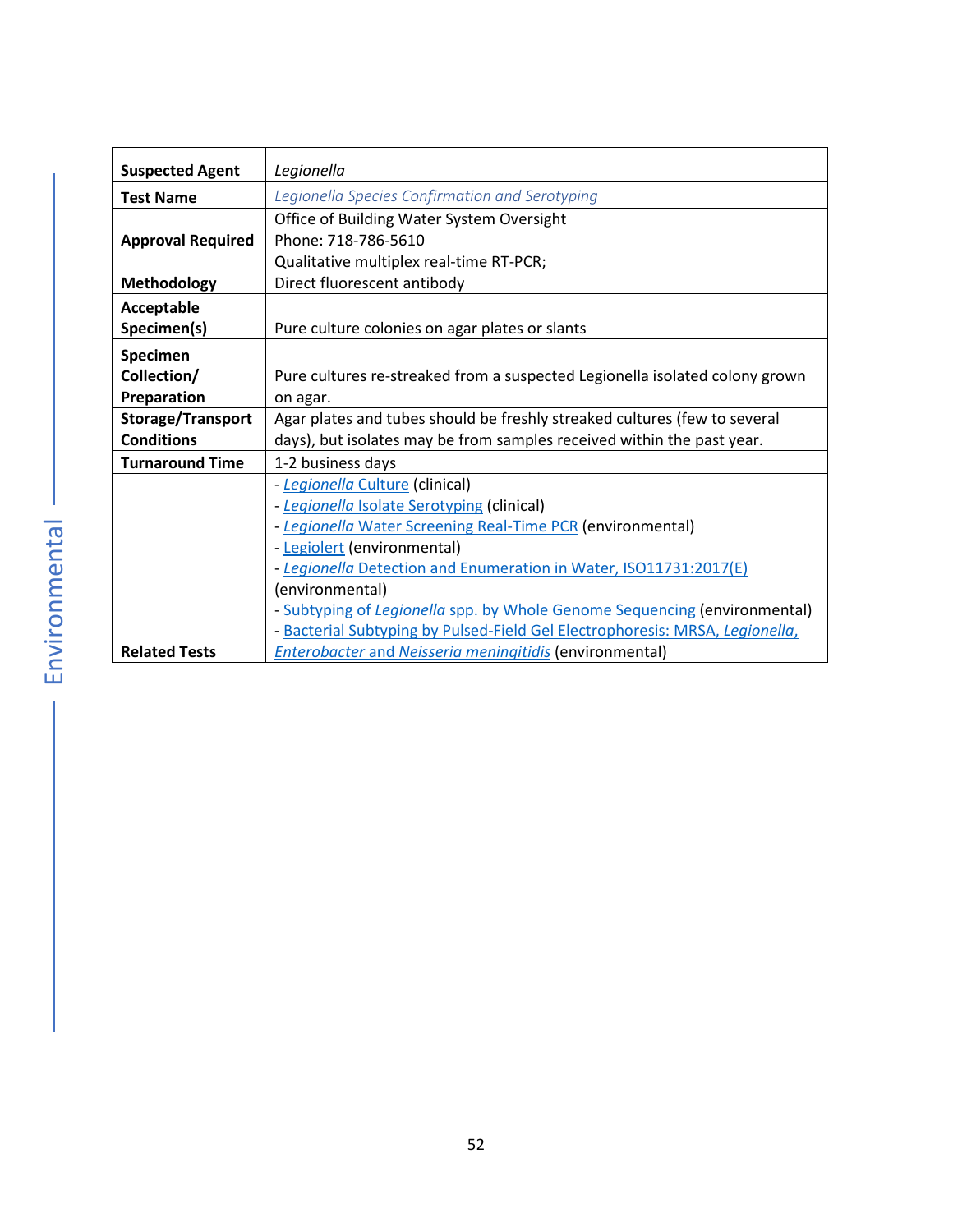<span id="page-52-1"></span>

| <b>Suspected Agent</b>   | Legionella                                                                    |
|--------------------------|-------------------------------------------------------------------------------|
| <b>Test Name</b>         | Subtyping of Legionella spp. by Whole Genome Sequencing                       |
|                          | Office of Public Health Engineering                                           |
| <b>Approval Required</b> | Phone: 718-786-6044                                                           |
| <b>Methodology</b>       | Whole genome sequencing                                                       |
| Acceptable               |                                                                               |
| Specimen(s)              | Bacterial isolate                                                             |
| Specimen                 |                                                                               |
| Collection/              |                                                                               |
| Preparation              | Pure cultures re-streaked from confirmed isolates                             |
| Storage/Transport        | Isolates should be as fresh as possible (generally a few days). Transport and |
| <b>Conditions</b>        | storage at ambient temperature                                                |
| <b>Turnaround Time</b>   | 5 business days                                                               |
|                          | - Legionella Culture (clinical)                                               |
|                          | - Legionella Isolate Serotyping (clinical)                                    |
|                          | - Legionella Water Screening Real-Time PCR (environmental)                    |
|                          | - Legiolert (environmental)                                                   |
|                          | - Legionella Detection and Enumeration in Water, ISO11731:2017(E)             |
|                          | (environmental)                                                               |
|                          | - Legionella Species Confirmation and Serotyping (environmental)              |
|                          | - Bacterial Subtyping by Pulsed-Field Gel Electrophoresis: MRSA, Legionella,  |
| <b>Related Tests</b>     | <b>Enterobacter and Neisseria meningitidis (environmental)</b>                |

<span id="page-52-0"></span>

| <b>Suspected Agent</b>   | Listeria monocytogenes                                                                                                                               |
|--------------------------|------------------------------------------------------------------------------------------------------------------------------------------------------|
| <b>Test Name</b>         | Listeria monocytogenes Detection in Food                                                                                                             |
|                          | Office of Environmental Investigations                                                                                                               |
| <b>Approval Required</b> | Phone: 347-865-5625                                                                                                                                  |
|                          | Enrichment in selective media followed by plating on differential media. PCR<br>and immunological pre-screening of enrichments. Biochemical testing, |
| <b>Methodology</b>       | microscopy, and serology for confirmation.                                                                                                           |
| Acceptable               |                                                                                                                                                      |
| Specimen(s)              | Any Food $(2 25 g)$                                                                                                                                  |
| Specimen                 | Samples are collected in original container or transferred to sterile bags or                                                                        |
| Collection/              | containers that are labeled with a unique identifier and accompanying                                                                                |
| Preparation              | documentation.                                                                                                                                       |
| Storage/Transport        | Refrigerate samples until testing is initiated. No phase changes (solid to liquid                                                                    |
| <b>Conditions</b>        | or liquid to solid) prior to testing.                                                                                                                |
| <b>Turnaround Time</b>   | 7-10 business days                                                                                                                                   |
|                          | - Listeria monocytogenes Isolate Serotyping (clinical)                                                                                               |
|                          | - Bacterial Subtyping by Whole Genome Sequencing: Salmonella, Escherichia                                                                            |
| <b>Related Tests</b>     | coli, Shigella, Listeria and Campylobacter (environmental)                                                                                           |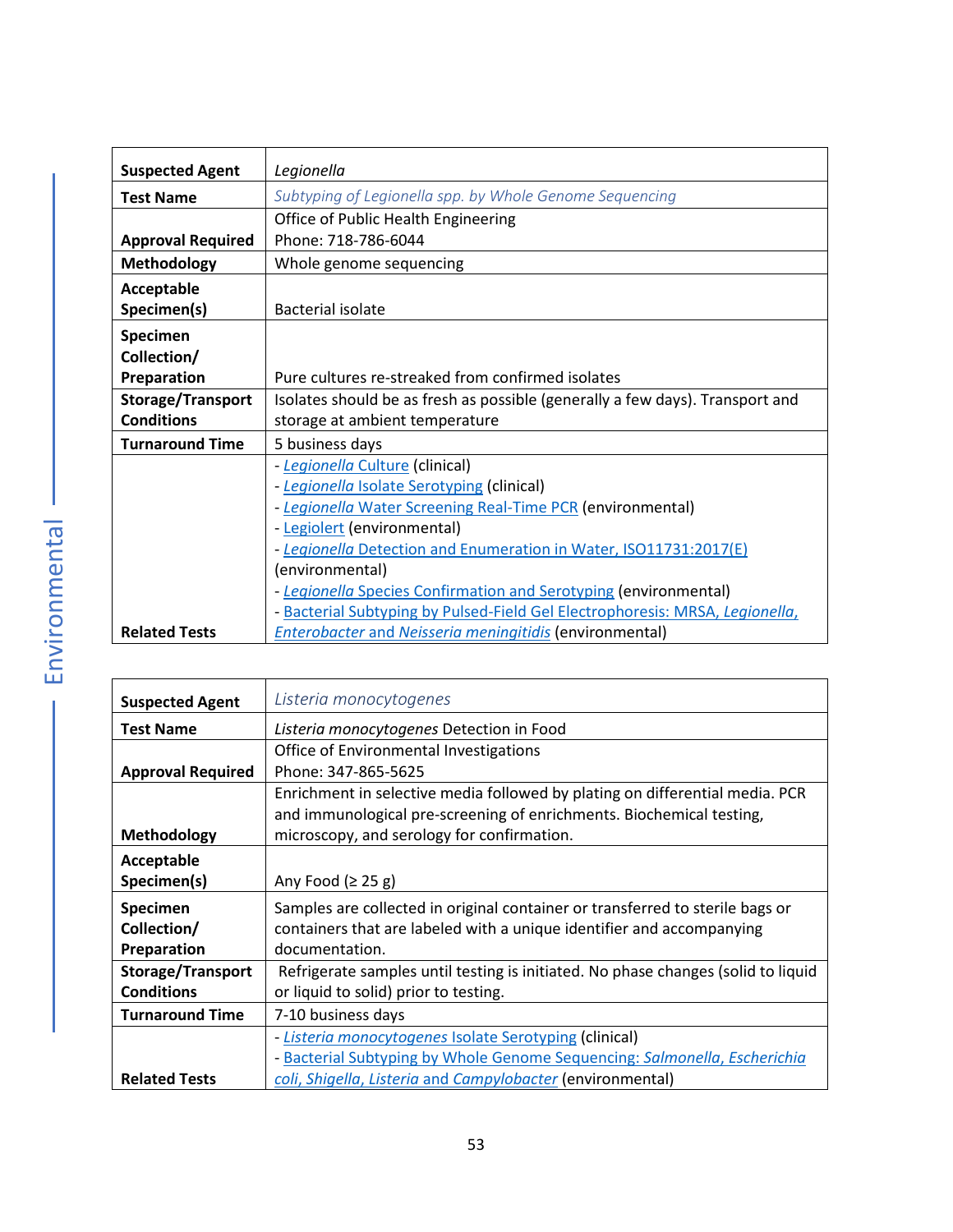### <span id="page-53-0"></span>M

<span id="page-53-1"></span>

| <b>Suspected Agent</b>   | Magnesium                                                                      |
|--------------------------|--------------------------------------------------------------------------------|
| <b>Test Name</b>         | Mg, Total (SM 23 3111B)                                                        |
|                          | Office of Public Health Engineering                                            |
| <b>Approval Required</b> | Phone: 718-786-6044                                                            |
| Methodology              | Flame atomic absorption spectrometry per SM 3111B                              |
| Acceptable               |                                                                                |
| Specimen(s)              | Potable Water ( $\geq$ 50 ml)                                                  |
| Specimen                 |                                                                                |
| Collection/              |                                                                                |
| Preparation              | Samples are collected in clean water bottles with no treatment.                |
| <b>Storage/Transport</b> |                                                                                |
| <b>Conditions</b>        | Sample to be kept cool and deliver to the lab within 8 hours after collection. |
| <b>Turnaround Time</b>   | 28 business days                                                               |
| <b>Related Tests</b>     |                                                                                |

<span id="page-53-2"></span>

|                          | MRSA,                                                                         |
|--------------------------|-------------------------------------------------------------------------------|
|                          | Legionella,                                                                   |
|                          | Enterobacter,                                                                 |
| <b>Suspected Agent</b>   | Neisseria meningitidis                                                        |
|                          | Bacterial Subtyping by Pulsed-Field Gel Electrophoresis: MRSA, Legionella,    |
| <b>Test Name</b>         | Enterobacter and Neisseria meningitidis                                       |
| <b>Approval Required</b> |                                                                               |
| <b>Methodology</b>       | Pulsed-field gel electrophoresis                                              |
| Acceptable               |                                                                               |
| Specimen(s)              | <b>Bacterial isolate</b>                                                      |
| Specimen                 |                                                                               |
| Collection/              |                                                                               |
| Preparation              | Pure cultures re-streaked from confirmed isolates                             |
| Storage/Transport        | Isolates should be as fresh as possible (generally a few days). Transport and |
| <b>Conditions</b>        | storage at ambient temperature                                                |
| <b>Turnaround Time</b>   | 4 business days                                                               |
|                          | - MRSA/VISA Isolate Confirmation (clinical)                                   |
|                          | - Legionella Culture (clinical)                                               |
|                          | - Legionella Isolate Serotyping (clinical)                                    |
|                          | - Legiolert (environmental)                                                   |
|                          | - Legionella Detection and Enumeration in Water, ISO11731:2017(E)             |
|                          | (environmental)                                                               |
|                          | - Legionella Species Confirmation and Serotyping (environmental)              |
|                          | - Subtyping of Legionella spp. by Whole Genome Sequencing (environmental)     |
| <b>Related Tests</b>     | - Neisseria meningitidis Isolate Serotyping (clinical)                        |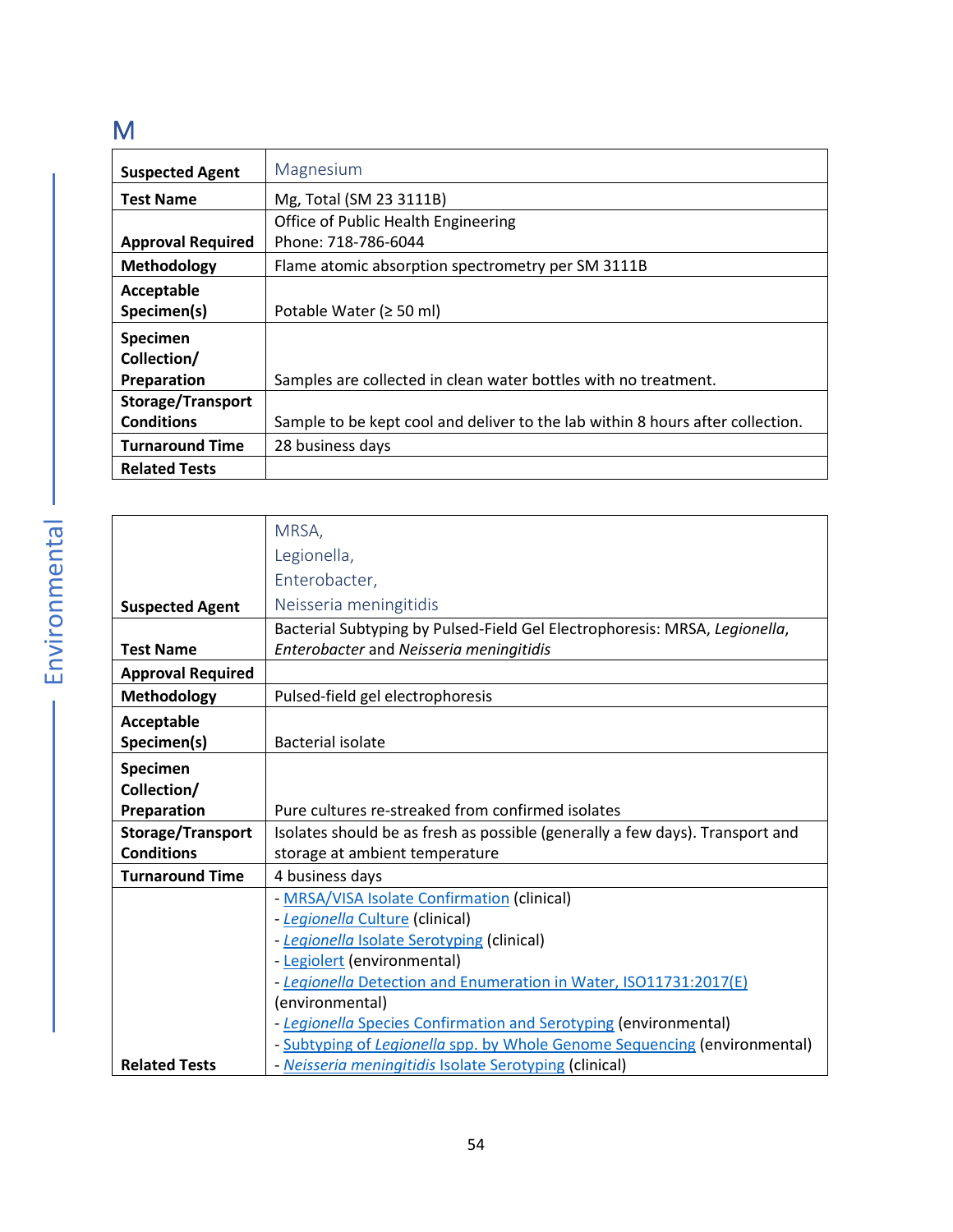### <span id="page-54-0"></span>N

<span id="page-54-1"></span>

| <b>Suspected Agent</b>   | Nitrate                                                                        |
|--------------------------|--------------------------------------------------------------------------------|
| <b>Test Name</b>         | Nitrate (as N) (EPA 300.0, R.2.1)                                              |
|                          | Office of Public Health Engineering                                            |
| <b>Approval Required</b> | Phone: 718-786-6044                                                            |
| Methodology              | Ion chromatography EPA300.0                                                    |
| Acceptable               |                                                                                |
| Specimen(s)              | Potable Water ( $\geq$ 50 ml)                                                  |
| <b>Specimen</b>          |                                                                                |
| Collection/              |                                                                                |
| Preparation              | Samples are collected in clean water bottles with no treatment.                |
| <b>Storage/Transport</b> |                                                                                |
| <b>Conditions</b>        | Sample to be kept cool and deliver to the lab within 8 hours after collection. |
| <b>Turnaround Time</b>   | 48 hours                                                                       |
| <b>Related Tests</b>     |                                                                                |

### <span id="page-54-2"></span>O

<span id="page-54-3"></span>

| <b>Suspected Agent</b>   | Orthophosphate                                                                 |
|--------------------------|--------------------------------------------------------------------------------|
| <b>Test Name</b>         | Orthophosphate (as P) (EPA 300.0, R.2.1)                                       |
|                          | Office of Public Health Engineering                                            |
| <b>Approval Required</b> | Phone: 718-786-6044                                                            |
| Methodology              | Ion chromatography EPA300.0                                                    |
| Acceptable               |                                                                                |
| Specimen(s)              | Potable Water ( $\geq$ 50 ml)                                                  |
| Specimen                 |                                                                                |
| Collection/              |                                                                                |
| Preparation              | Samples are collected in clean water bottles with no treatment.                |
| <b>Storage/Transport</b> |                                                                                |
| <b>Conditions</b>        | Sample to be kept cool and deliver to the lab within 8 hours after collection. |
| <b>Turnaround Time</b>   | 48 hours                                                                       |
| <b>Related Tests</b>     |                                                                                |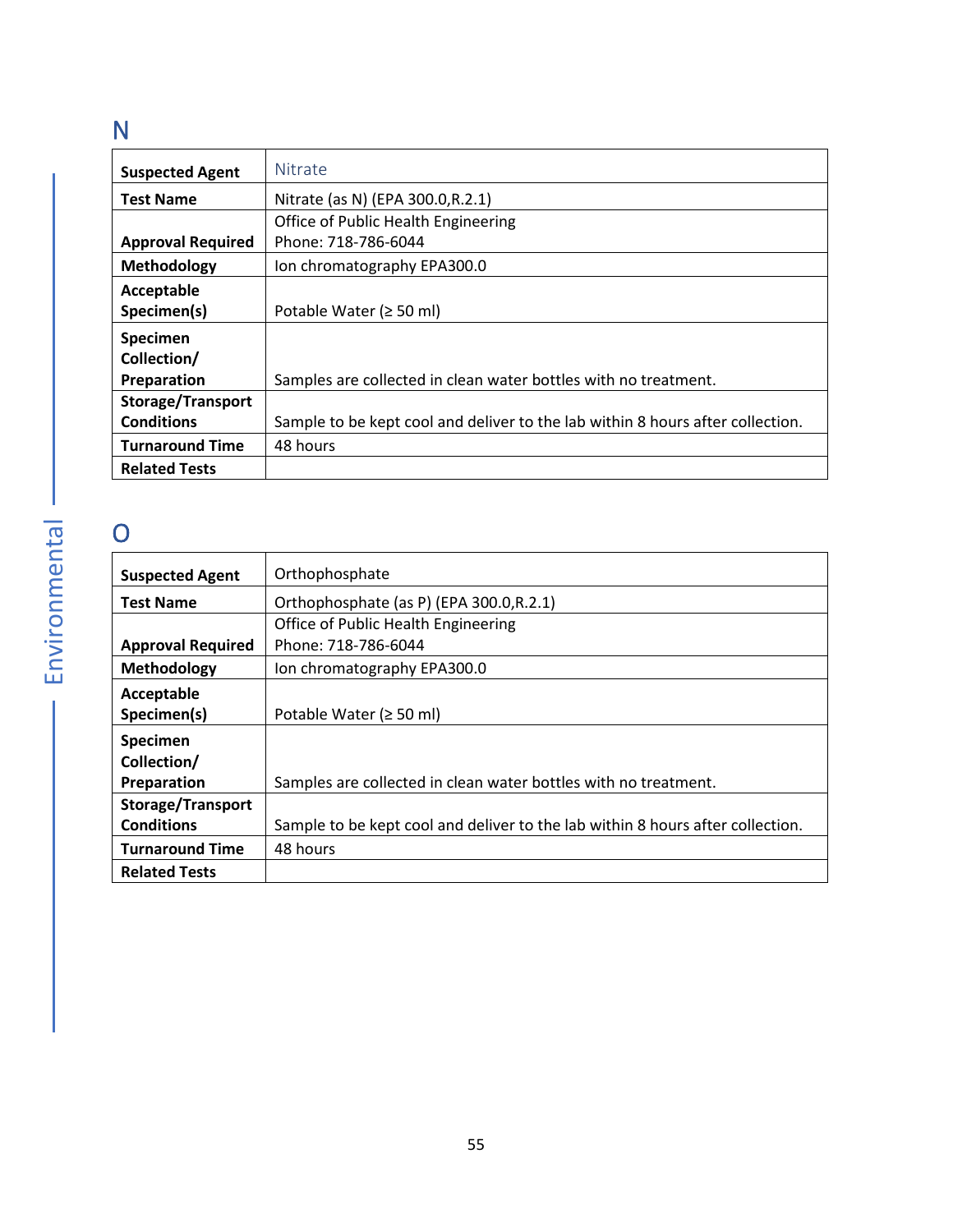### <span id="page-55-0"></span>S

<span id="page-55-1"></span>

| <b>Suspected Agent</b>   | Salmonella                                                                        |
|--------------------------|-----------------------------------------------------------------------------------|
| <b>Test Name</b>         | Salmonella Detection in Food                                                      |
|                          | Office of Environmental Investigations                                            |
| <b>Approval Required</b> | Phone: 347-865-5625                                                               |
|                          | Enrichment in sequential selective media followed by plating on differential      |
|                          | media. PCR and immunological pre-screening of enrichments. Biochemical            |
| <b>Methodology</b>       | testing and serology for confirmation.                                            |
| Acceptable               |                                                                                   |
| Specimen(s)              | Any Food $(≥ 25 g)$                                                               |
| <b>Specimen</b>          | Samples are collected in original container or transferred to sterile bags or     |
| Collection/              | containers that are labeled with a unique identifier and accompanying             |
| Preparation              | documentation.                                                                    |
| Storage/Transport        | Refrigerate samples until testing is initiated. No phase changes (solid to liquid |
| <b>Conditions</b>        | or liquid to solid) prior to testing.                                             |
| <b>Turnaround Time</b>   | 7-14 business days                                                                |
|                          | - Bacterial Subtyping by Whole Genome Sequencing: Salmonella, Escherichia         |
|                          | coli, Shigella, Listeria and Campylobacter (environmental)                        |
| <b>Related Tests</b>     | - Gastrointestinal Pathogen PCR Panel (clinical)                                  |

<span id="page-55-2"></span>

| <b>Suspected Agent</b>   | Shigella                                                                          |
|--------------------------|-----------------------------------------------------------------------------------|
| <b>Test Name</b>         | Shigella Detection in Food                                                        |
|                          | Office of Environmental Investigations                                            |
| <b>Approval Required</b> | Phone: 347-865-5625                                                               |
|                          | Enrichment in selective media followed by plating on differential media. PCR      |
| <b>Methodology</b>       | pre-screening of enrichments. Biochemical testing for confirmation.               |
| Acceptable               |                                                                                   |
| Specimen(s)              | Any Food $(2 25 g)$                                                               |
| Specimen                 | Samples are collected in original container or transferred to sterile bags or     |
| Collection/              | containers that are labeled with a unique identifier and accompanying             |
| Preparation              | documentation.                                                                    |
| Storage/Transport        | Refrigerate samples until testing is initiated. No phase changes (solid to liquid |
| <b>Conditions</b>        | or liquid to solid) prior to testing.                                             |
| <b>Turnaround Time</b>   | 5-7 business days                                                                 |
|                          | - Bacterial Subtyping by Whole Genome Sequencing: Salmonella, Escherichia         |
|                          | coli, Shigella, Listeria and Campylobacter (environmental)                        |
| <b>Related Tests</b>     | - Gastrointestinal Pathogen PCR Panel (clinical)                                  |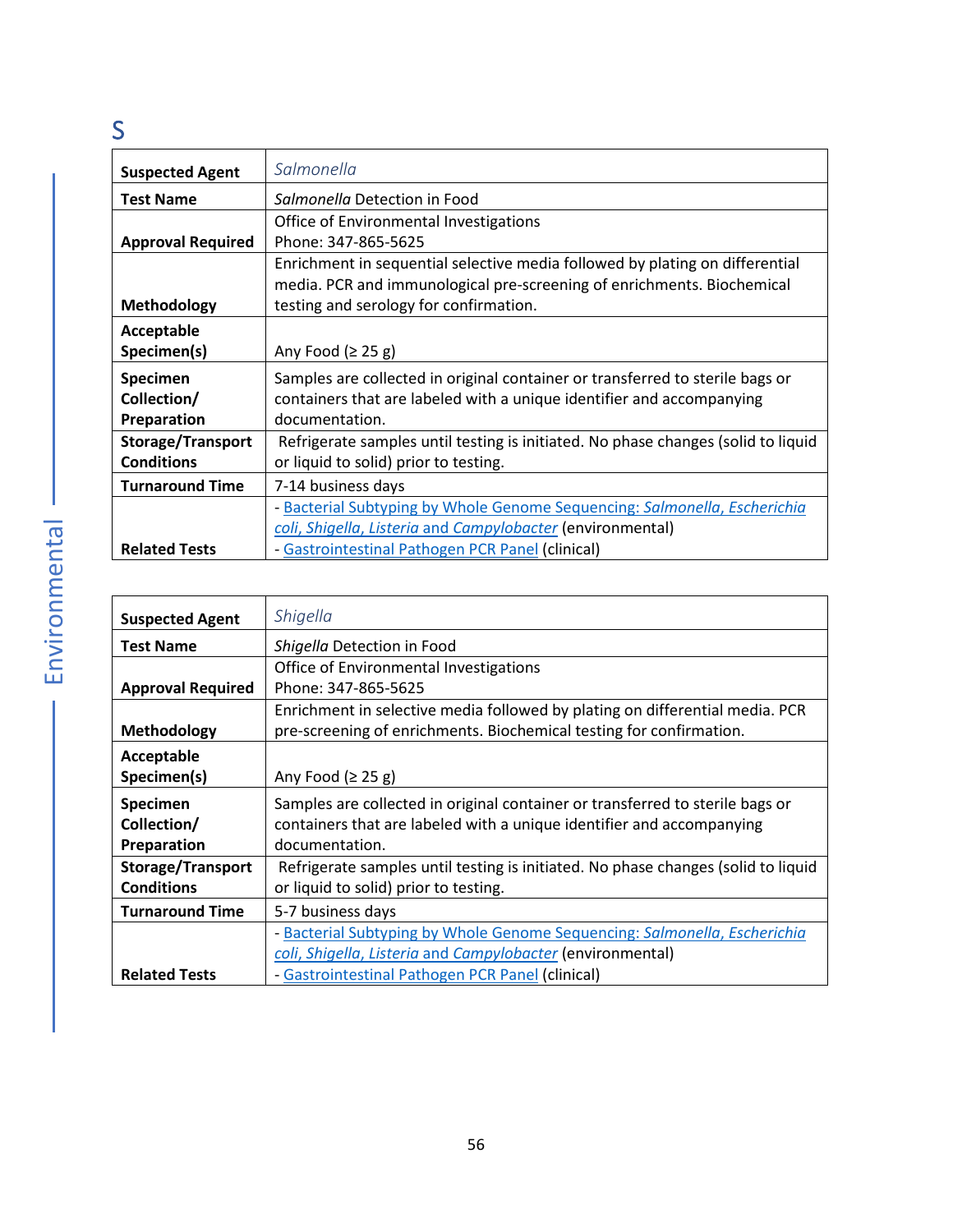<span id="page-56-0"></span>

| <b>Suspected Agent</b>   | Solids, Total Dissolved                                                        |
|--------------------------|--------------------------------------------------------------------------------|
| <b>Test Name</b>         | Solids, Total Dissolved (SM 23 2540C)                                          |
|                          | Office of Public Health Engineering                                            |
| <b>Approval Required</b> | Phone: 718-786-6044                                                            |
| Methodology              | Gravimetric method per SM 2540C                                                |
| Acceptable               |                                                                                |
| Specimen(s)              | Potable Water ( $\geq$ 250 ml)                                                 |
| Specimen                 |                                                                                |
| Collection/              |                                                                                |
| Preparation              | Samples are collected in clean water bottles with no treatment.                |
| <b>Storage/Transport</b> |                                                                                |
| <b>Conditions</b>        | Sample to be kept cool and deliver to the lab within 8 hours after collection. |
| <b>Turnaround Time</b>   | 7 business days                                                                |
| <b>Related Tests</b>     |                                                                                |

<span id="page-56-1"></span>

| <b>Suspected Agent</b>   | Specific Conductance                                                           |
|--------------------------|--------------------------------------------------------------------------------|
| <b>Test Name</b>         | Specific Conductance (SM 23 2510B)                                             |
|                          | Office of Public Health Engineering                                            |
| <b>Approval Required</b> | Phone: 718-786-6044                                                            |
| Methodology              | Electrometric method per SM 2510B                                              |
| Acceptable               |                                                                                |
| Specimen(s)              | Potable Water ( $\geq$ 250 ml)                                                 |
| Specimen                 |                                                                                |
| Collection/              |                                                                                |
| Preparation              | Samples are collected in clean water bottles with no treatment.                |
| <b>Storage/Transport</b> |                                                                                |
| <b>Conditions</b>        | Sample to be kept cool and deliver to the lab within 8 hours after collection. |
| <b>Turnaround Time</b>   | 28 business days                                                               |
| <b>Related Tests</b>     |                                                                                |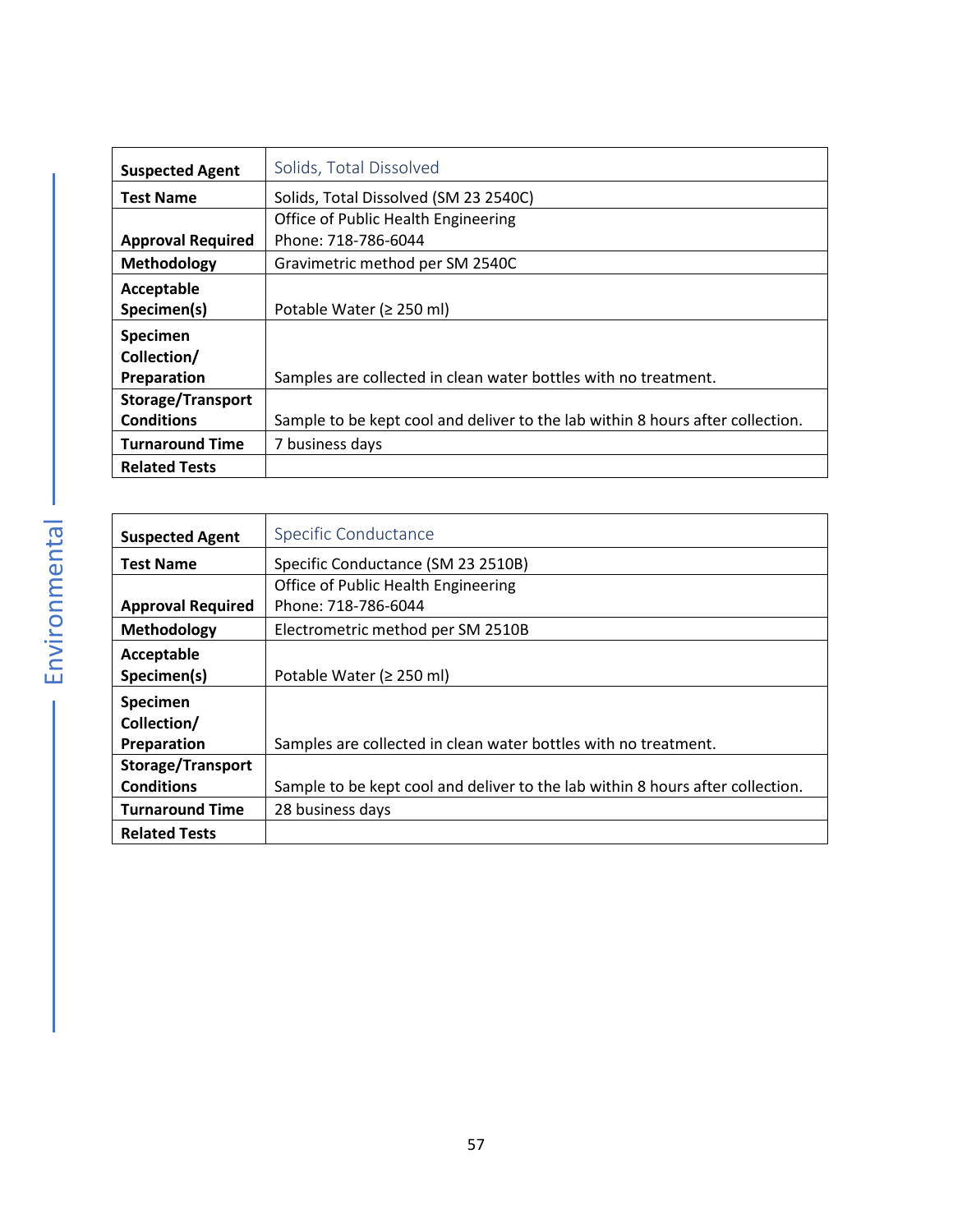<span id="page-57-0"></span>

| <b>Suspected Agent</b>   | Staphylococcus aureus                                                             |
|--------------------------|-----------------------------------------------------------------------------------|
| <b>Test Name</b>         | Staphylococcus aureus Enterotoxin in Food                                         |
|                          | Office of Environmental Investigations                                            |
| <b>Approval Required</b> | Phone: 347-865-5625                                                               |
| Methodology              | Enzyme-linked fluorescent immunoassay                                             |
| Acceptable               |                                                                                   |
| Specimen(s)              | Any Food $(≥ 25 g)$                                                               |
| Specimen                 | Samples are collected in original container or transferred to sterile bags or     |
| Collection/              | containers that are labeled with a unique identifier and accompanying             |
| Preparation              | documentation. Refrigerate until testing is initiated.                            |
| <b>Storage/Transport</b> | Refrigerate samples until testing is initiated. No phase changes (solid to liquid |
| <b>Conditions</b>        | or liquid to solid) prior to testing.                                             |
| <b>Turnaround Time</b>   | 1 business day                                                                    |
| <b>Related Tests</b>     | - Staphylococcus aureus Detection and Enumeration in Food                         |

<span id="page-57-1"></span>

| <b>Suspected Agent</b>   | Staphylococcus aureus                                                             |
|--------------------------|-----------------------------------------------------------------------------------|
| <b>Test Name</b>         | Staphylococcus aureus Detection and Enumeration in Food                           |
|                          | Office of Environmental Investigations                                            |
| <b>Approval Required</b> | Phone: 347-865-5625                                                               |
|                          | Dilution plating on selective media followed by biochemical testing (coagulase    |
| Methodology              | confirmatory) and microscopy.                                                     |
| Acceptable               |                                                                                   |
| Specimen(s)              | Any Food $(≥ 11 g)$                                                               |
| Specimen                 | Samples are collected in original container or transferred to sterile bags or     |
| Collection/              | containers that are labeled with a unique identifier and accompanying             |
| Preparation              | documentation.                                                                    |
| <b>Storage/Transport</b> | Refrigerate samples until testing is initiated. No phase changes (solid to liquid |
| <b>Conditions</b>        | or liquid to solid) prior to testing.                                             |
| <b>Turnaround Time</b>   | 5-7 business days                                                                 |
| <b>Related Tests</b>     | - Staphylococcus aureus Enterotoxin in Food                                       |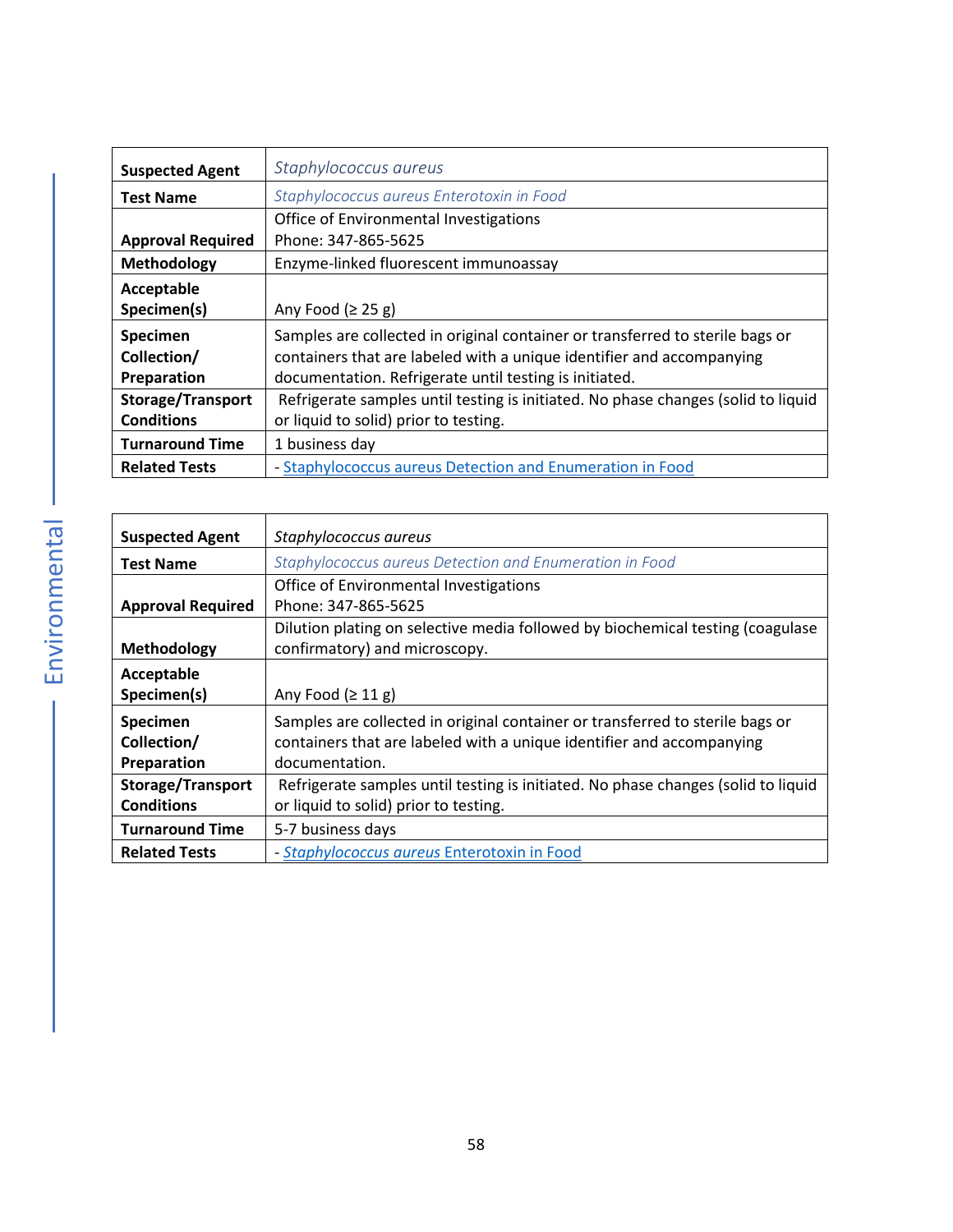<span id="page-58-0"></span>

| <b>Suspected Agent</b>   | Shiga-toxin-producing <i>Escherichia coli</i> (STEC)                                                                                                       |
|--------------------------|------------------------------------------------------------------------------------------------------------------------------------------------------------|
| <b>Test Name</b>         | STEC (non-O157:H7) Detection in Food                                                                                                                       |
|                          | Office of Environmental Investigations                                                                                                                     |
| <b>Approval Required</b> | Phone: 347-865-5625                                                                                                                                        |
|                          | Enrichment in selective media followed by plating on differential media. PCR<br>and immunological pre-screening of enrichments. Biochemical testing, latex |
| <b>Methodology</b>       | agglutination, and serology for confirmation.                                                                                                              |
| Acceptable               |                                                                                                                                                            |
| Specimen(s)              | Any Food $(2 25 g)$                                                                                                                                        |
| Specimen                 | Samples are collected in original container or transferred to sterile bags or                                                                              |
| Collection/              | containers that are labeled with a unique identifier and accompanying                                                                                      |
| Preparation              | documentation.                                                                                                                                             |
| <b>Storage/Transport</b> | Refrigerate samples until testing is initiated. No phase changes (solid to liquid                                                                          |
| <b>Conditions</b>        | or liquid to solid) prior to testing.                                                                                                                      |
| <b>Turnaround Time</b>   | 5-10 business days                                                                                                                                         |
|                          | - Shiga Toxin-Producing Escherichia coli Rule Out (clinical)                                                                                               |
|                          | - Bacterial Subtyping by Whole Genome Sequencing: Salmonella, Escherichia                                                                                  |
|                          | coli, Shigella, Listeria and Campylobacter (environmental)                                                                                                 |
| <b>Related Tests</b>     | - Gastrointestinal Pathogen PCR Panel (clinical)                                                                                                           |

<span id="page-58-1"></span>

| <b>Suspected Agent</b>   | Sulfate                                                                        |
|--------------------------|--------------------------------------------------------------------------------|
| <b>Test Name</b>         | Sulfate (as SO4) (EPA 300.0, R.2.1)                                            |
|                          | Office of Public Health Engineering                                            |
| <b>Approval Required</b> | Phone: 718-786-6044                                                            |
| Methodology              | Ion chromatography EPA300.0                                                    |
| Acceptable               |                                                                                |
| Specimen(s)              | Potable Water ( $\geq$ 50 ml)                                                  |
| <b>Specimen</b>          |                                                                                |
| Collection/              |                                                                                |
| Preparation              | Samples are collected in clean water bottles with no treatment.                |
| <b>Storage/Transport</b> |                                                                                |
| <b>Conditions</b>        | Sample to be kept cool and deliver to the lab within 8 hours after collection. |
| <b>Turnaround Time</b>   | 28 business days                                                               |
| <b>Related Tests</b>     |                                                                                |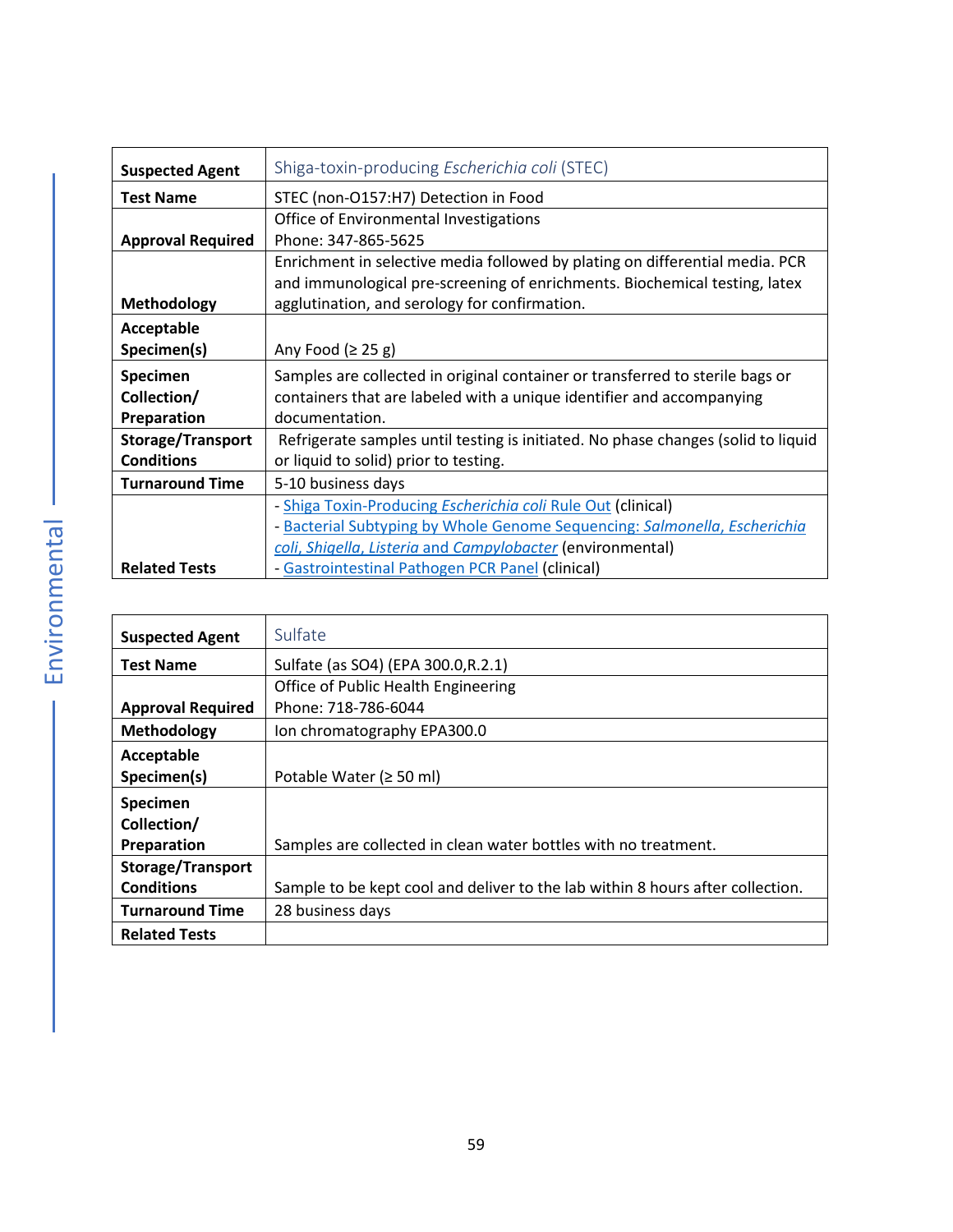<span id="page-59-1"></span><span id="page-59-0"></span>

|                          | Tick-borne pathogen panel                                                       |
|--------------------------|---------------------------------------------------------------------------------|
|                          | Borrelia burgdorferi,                                                           |
|                          | Anaplasma phagocytophilum,                                                      |
|                          | Babesia microti,                                                                |
|                          | Borrelia miyamotoi,                                                             |
| <b>Suspected Agent</b>   | Powassan virus                                                                  |
| <b>Test Name</b>         | Tick Panel A Multiplex Real-Time RT-PCR                                         |
|                          | Office of Vector Surveillance                                                   |
| <b>Approval Required</b> | Phone: 646-632-6640                                                             |
| <b>Methodology</b>       | Qualitative multiplex real-time RT-PCR                                          |
| Acceptable               |                                                                                 |
| Specimen(s)              | <b>Tick</b>                                                                     |
| Specimen                 |                                                                                 |
| Collection/              |                                                                                 |
| Preparation              | Ticks are collected by vector control and stored in 2ml tube with pure ethanol. |
| Storage/Transport        | Each tick samples in pure ethanol are stored in -70 freezer once Vector         |
| <b>Conditions</b>        | Control group submit the samples to the lab.                                    |
| <b>Turnaround Time</b>   | Two weeks                                                                       |
| <b>Related Tests</b>     |                                                                                 |

<span id="page-59-2"></span>

| <b>Suspected Agent</b>   | Turbidity                                                                      |
|--------------------------|--------------------------------------------------------------------------------|
| <b>Test Name</b>         | Turbidity (SM23 2130 B)                                                        |
|                          | Office of Public Health Engineering                                            |
| <b>Approval Required</b> | Phone: 718-786-6044                                                            |
| Methodology              | Nephelometry method per SM 2130B                                               |
| Acceptable               |                                                                                |
| Specimen(s)              | Potable Water ( $\geq 100$ ml)                                                 |
| <b>Specimen</b>          |                                                                                |
| Collection/              |                                                                                |
| Preparation              | Samples are collected in clean water bottles with no treatment.                |
| <b>Storage/Transport</b> |                                                                                |
| <b>Conditions</b>        | Sample to be kept cool and deliver to the lab within 8 hours after collection. |
| <b>Turnaround Time</b>   | 48 hours                                                                       |
| <b>Related Tests</b>     |                                                                                |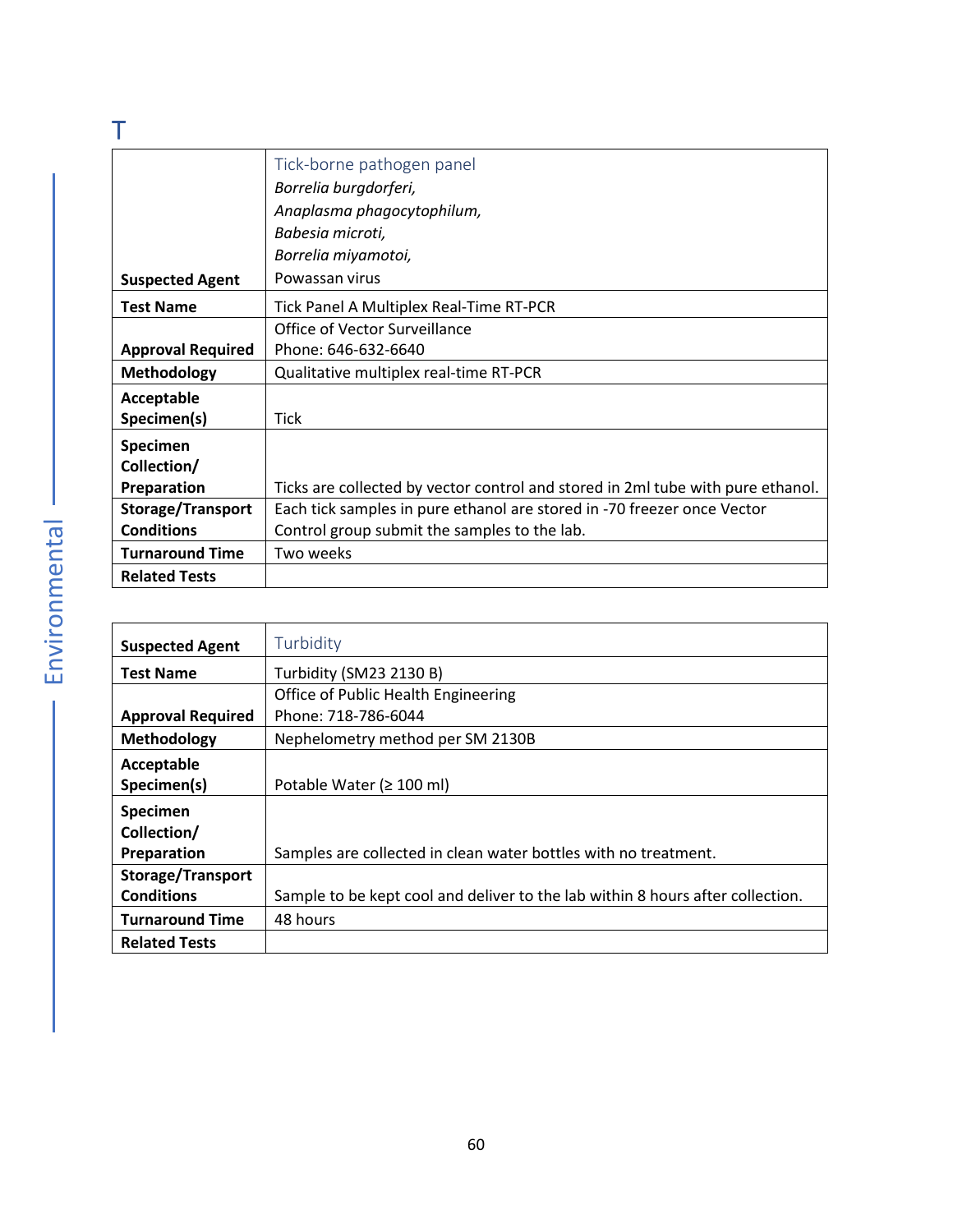#### <span id="page-60-0"></span>V

<span id="page-60-1"></span>

|                          | Vibrio parahaemolyticus,                                                          |
|--------------------------|-----------------------------------------------------------------------------------|
|                          | Vibrio cholerae,                                                                  |
| <b>Suspected Agent</b>   | Vibrio vulnificus                                                                 |
| <b>Test Name</b>         | Vibriobacter spp. Detection in Food                                               |
|                          | Office of Environmental Investigations                                            |
| <b>Approval Required</b> | Phone: 347-865-5625                                                               |
|                          | Enrichment in selective media followed by plating on differential media. PCR      |
|                          | pre-screening of enrichments. Potential colonies are cross-transferred to         |
|                          | differential chromogenic media. Biochemical testing, microscopy, and              |
| <b>Methodology</b>       | serology are used for confirmation.                                               |
| Acceptable               |                                                                                   |
| Specimen(s)              | Any Food $(≥ 25 g)$                                                               |
| Specimen                 | Samples are collected in original container or transferred to sterile bags or     |
| Collection/              | containers that are labeled with a unique identifier and accompanying             |
| Preparation              | documentation.                                                                    |
| Storage/Transport        | Refrigerate samples until testing is initiated. No phase changes (solid to liquid |
| <b>Conditions</b>        | or liquid to solid) prior to testing.                                             |
| <b>Turnaround Time</b>   | 8-14 business days                                                                |
|                          | - Vibrio spp. Isolate Identification (clinical)                                   |
| <b>Related Tests</b>     | - Gastrointestinal Pathogen PCR Panel (clinical)                                  |

### <span id="page-60-2"></span>W

<span id="page-60-3"></span>

|                          | West Nile virus                                                             |
|--------------------------|-----------------------------------------------------------------------------|
| <b>Suspected Agent</b>   |                                                                             |
| <b>Test Name</b>         | West Nile Virus in Mosquito                                                 |
|                          | Office of Vector Surveillance                                               |
| <b>Approval Required</b> | Phone: 646-632-6640                                                         |
| Methodology              | <b>Quantitative RT-PCR</b>                                                  |
| Acceptable               |                                                                             |
| Specimen(s)              | Mosquito or mosquito pool                                                   |
| Specimen                 | Mosquitoes are trapped in a nest and transported to the Entomological       |
| Collection/              | Laboratory in a cooler with dry ice. After species identification using the |
| Preparation              | microscope, they were pooled and stored in a 2ml centrifuge tube.           |
| <b>Storage/Transport</b> |                                                                             |
| <b>Conditions</b>        | Mosquito pool samples were stored -70 freezer.                              |
| <b>Turnaround Time</b>   | 2 business days                                                             |
| <b>Related Tests</b>     |                                                                             |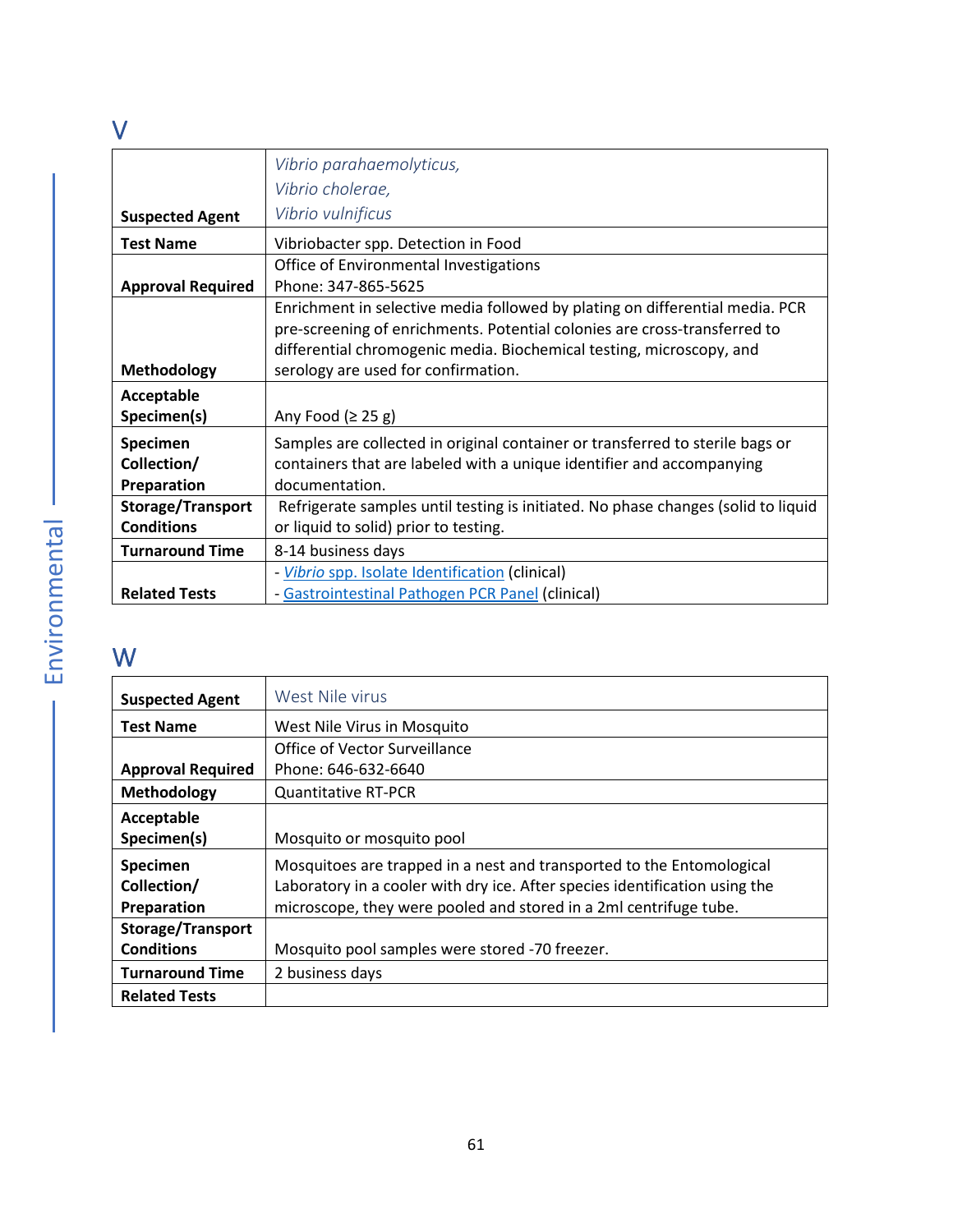#### <span id="page-61-0"></span>Y

<span id="page-61-1"></span>

| <b>Suspected Agent</b>   | Yersinia enterocolitica                                                           |
|--------------------------|-----------------------------------------------------------------------------------|
| <b>Test Name</b>         | <i>Yersinig enterocolitica Detection in Food</i>                                  |
|                          | Office of Environmental Investigations                                            |
| <b>Approval Required</b> | Phone: 347-865-5625                                                               |
|                          | Dilution plating on selective media followed by enumeration and confirmation      |
| <b>Methodology</b>       | using biochemical testing and microscopy.                                         |
| Acceptable               |                                                                                   |
| Specimen(s)              | Any Food $(≥ 11 g)$                                                               |
| Specimen                 | Samples are collected in original container or transferred to sterile bags or     |
| Collection/              | containers that are labeled with a unique identifier and accompanying             |
| Preparation              | documentation.                                                                    |
| <b>Storage/Transport</b> | Refrigerate samples until testing is initiated. No phase changes (solid to liquid |
| <b>Conditions</b>        | or liquid to solid) prior to testing.                                             |
| <b>Turnaround Time</b>   | 4-5 business days                                                                 |
|                          | - Yersinia spp. Isolate Identification (clinical)                                 |
| <b>Related Tests</b>     | - Gastrointestinal Pathogen PCR Panel (clinical)                                  |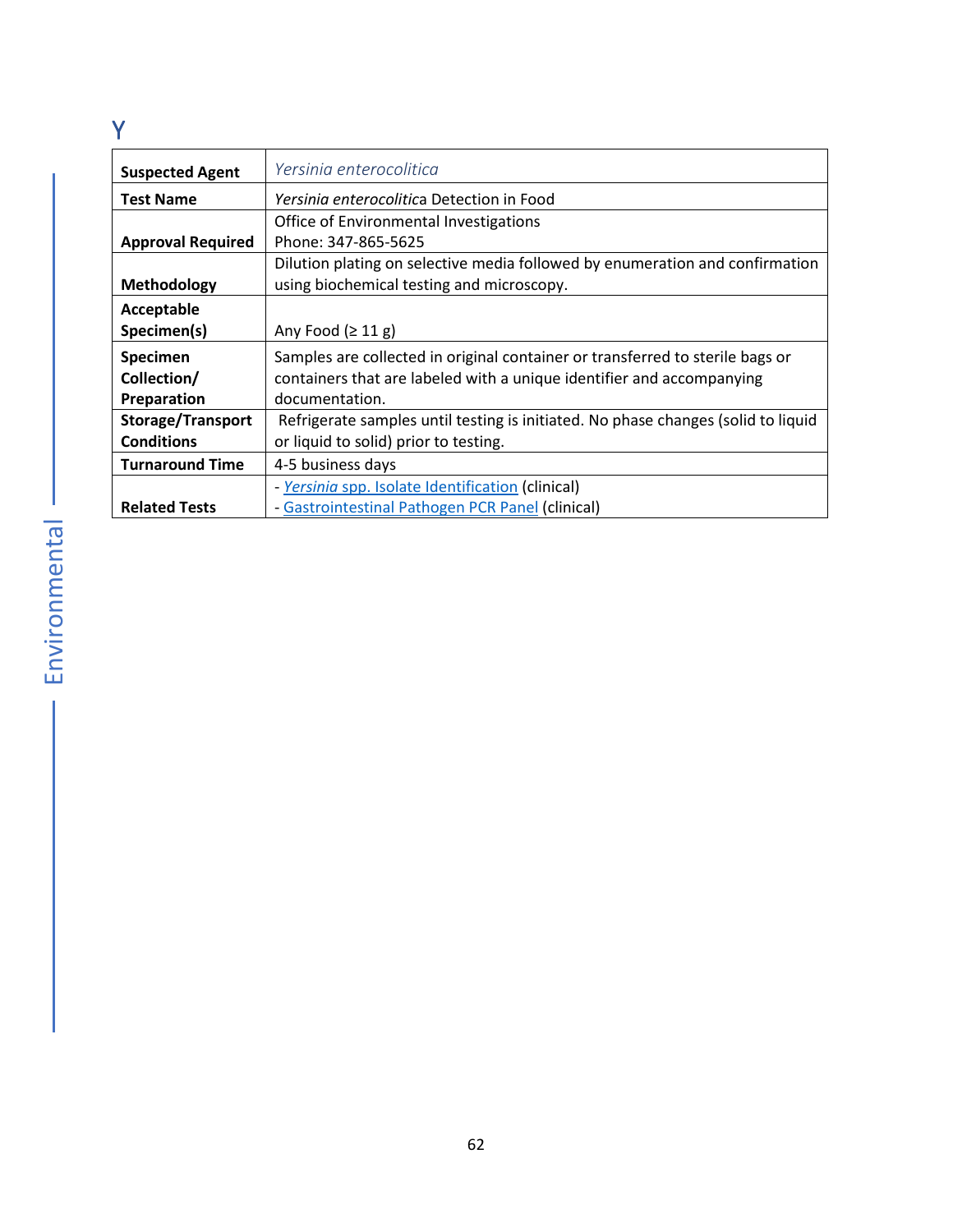# <span id="page-62-0"></span>Biothreat

#### <span id="page-62-1"></span>B

<span id="page-62-2"></span>

| <b>Suspected Agent</b>   | <b>Bacillus anthracis</b>                                                         |
|--------------------------|-----------------------------------------------------------------------------------|
| <b>Test Name</b>         | Bacillus anthracis Identification                                                 |
|                          | <b>Bureau of Communicable Diseases</b>                                            |
|                          | Phone: 1-866-692-3641                                                             |
|                          | After hours contact Poison Control and ask for the PHL Duty Officer on Call.      |
| <b>Approval Required</b> | Phone: 212-764-7667                                                               |
| <b>Methodology</b>       | Qualitative real-time PCR, culture-based tests                                    |
|                          | Bacterial culture isolate(s).                                                     |
| Acceptable               | For all other sample types please contact the laboratory to discuss.              |
| Specimen(s)              | Phone: 212 671 5834                                                               |
| <b>Specimen</b>          | Bacterial culture isolate on a blood agar plate with no additives/antibiotics, or |
| Collection/              | blood slant.                                                                      |
| Preparation              | Plates must be taped shut prior to submission.                                    |
| <b>Storage/Transport</b> |                                                                                   |
| <b>Conditions</b>        | Room temperature                                                                  |
| <b>Turnaround Time</b>   | Presumptive result within 1 business day.                                         |
| <b>Related Tests</b>     |                                                                                   |

<span id="page-62-3"></span>

| <b>Suspected Agent</b>   | Brucella spp.                                                                |
|--------------------------|------------------------------------------------------------------------------|
| <b>Test Name</b>         | Brucella spp. Identification                                                 |
|                          | Bureau of Communicable Diseases                                              |
|                          | Phone: 1-866-692-3641                                                        |
|                          | After hours contact Poison Control and ask for the PHL Duty Officer on Call. |
| <b>Approval Required</b> | Phone: 212-764-7667                                                          |
| Methodology              | Qualitative real-time PCR, culture-based tests                               |
|                          | Bacterial culture isolate(s).                                                |
| Acceptable               | For all other sample types please contact the laboratory to discuss.         |
| Specimen(s)              | Phone: 212 671 5834                                                          |
| Specimen                 | Bacterial culture isolate on a chocolate agar plate with no                  |
| Collection/              | additives/antibiotics, or chocolate slant.                                   |
| Preparation              | Plates must be taped shut prior to submission.                               |
| <b>Storage/Transport</b> |                                                                              |
| <b>Conditions</b>        | Room temperature                                                             |
| <b>Turnaround Time</b>   | Presumptive result within 1 business day                                     |
| <b>Related Tests</b>     |                                                                              |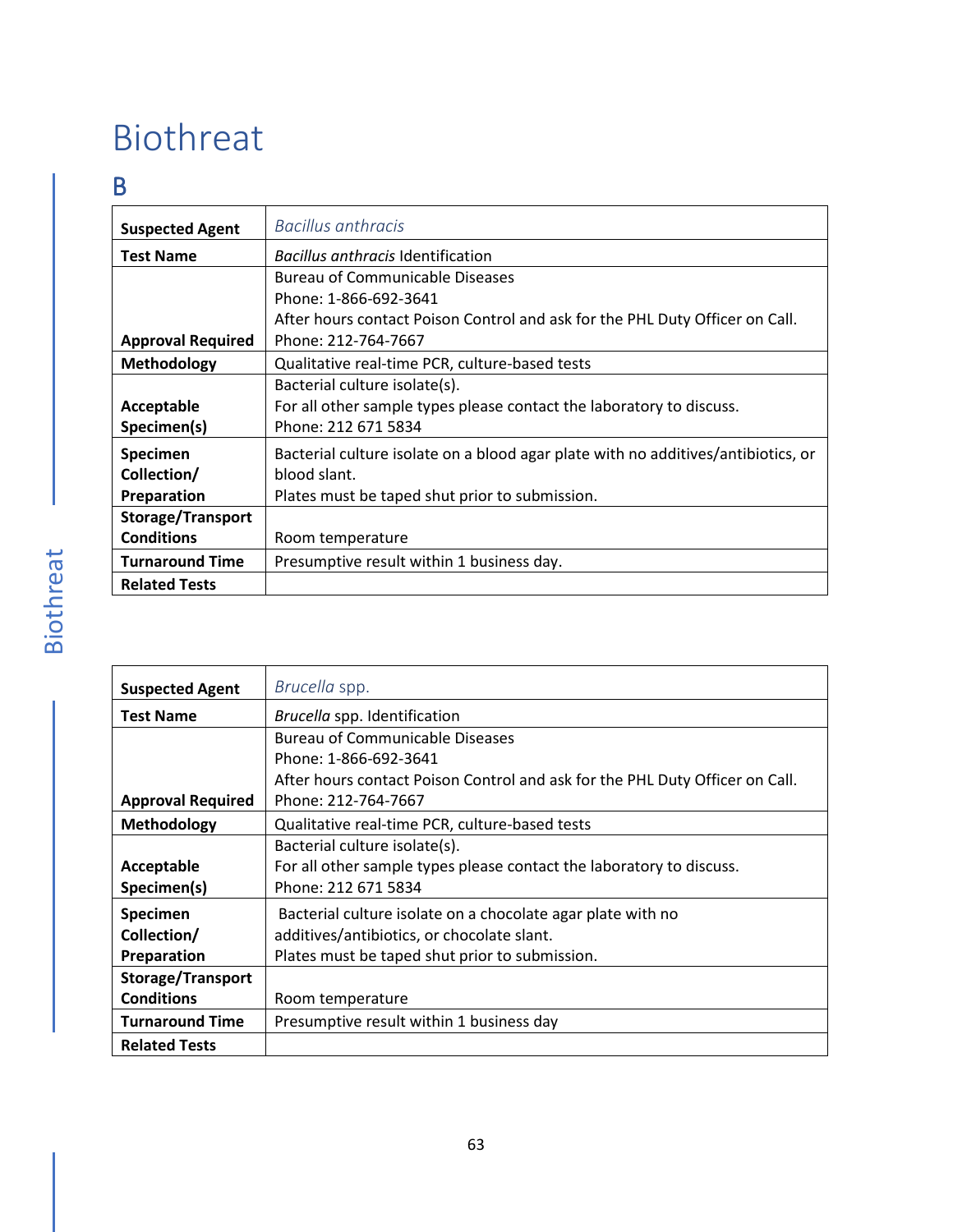<span id="page-63-0"></span>

| <b>Suspected Agent</b>   | Burkholderia mallei                                                               |
|--------------------------|-----------------------------------------------------------------------------------|
| <b>Test Name</b>         | <i>Burkholderig mallei</i> Identification                                         |
|                          | <b>Bureau of Communicable Diseases</b>                                            |
|                          | Phone: 1-866-692-3641                                                             |
|                          | After hours contact Poison Control and ask for the PHL Duty Officer on Call.      |
| <b>Approval Required</b> | Phone: 212-764-7667                                                               |
| Methodology              | Qualitative real-time PCR, culture-based tests                                    |
|                          | Bacterial culture isolate(s).                                                     |
| Acceptable               | For all other sample types please contact the laboratory to discuss.              |
| Specimen(s)              | Phone: 212 671 5834                                                               |
| Specimen                 | Bacterial culture isolate on a blood agar plate with no additives/antibiotics, or |
| Collection/              | blood slant                                                                       |
| Preparation              | Plates must be taped shut prior to submission.                                    |
| <b>Storage/Transport</b> |                                                                                   |
| <b>Conditions</b>        | Room temperature                                                                  |
| <b>Turnaround Time</b>   | Presumptive result within 1 business day                                          |
| <b>Related Tests</b>     |                                                                                   |

<span id="page-63-1"></span>

| <b>Suspected Agent</b>   | Burkholderia pseudomallei                                                         |
|--------------------------|-----------------------------------------------------------------------------------|
| <b>Test Name</b>         | Burkholderia pseudomallei Identification                                          |
|                          | <b>Bureau of Communicable Diseases</b>                                            |
|                          | Phone: 1-866-692-3641                                                             |
|                          | After hours contact Poison Control and ask for the PHL Duty Officer on Call.      |
| <b>Approval Required</b> | Phone: 212-764-7667                                                               |
| <b>Methodology</b>       | Qualitative real-time PCR, culture-based tests                                    |
|                          | Bacterial culture isolate(s).                                                     |
| Acceptable               | For all other sample types please contact the laboratory to discuss.              |
| Specimen(s)              | Phone: 212 671 5834                                                               |
| <b>Specimen</b>          | Bacterial culture isolate on a blood agar plate with no additives/antibiotics, or |
| Collection/              | blood slant                                                                       |
| Preparation              | Plates must be taped shut prior to submission.                                    |
| <b>Storage/Transport</b> |                                                                                   |
| <b>Conditions</b>        | Room temperature                                                                  |
| <b>Turnaround Time</b>   | Presumptive result within 1 business day                                          |
| <b>Related Tests</b>     |                                                                                   |

<span id="page-63-2"></span> $\overline{C}$ 

<span id="page-63-3"></span>

| <b>Suspected Agent</b> | Clostridium botulinum toxin                           |
|------------------------|-------------------------------------------------------|
| See                    | Clostridium botulinum Toxin Identification (clinical) |